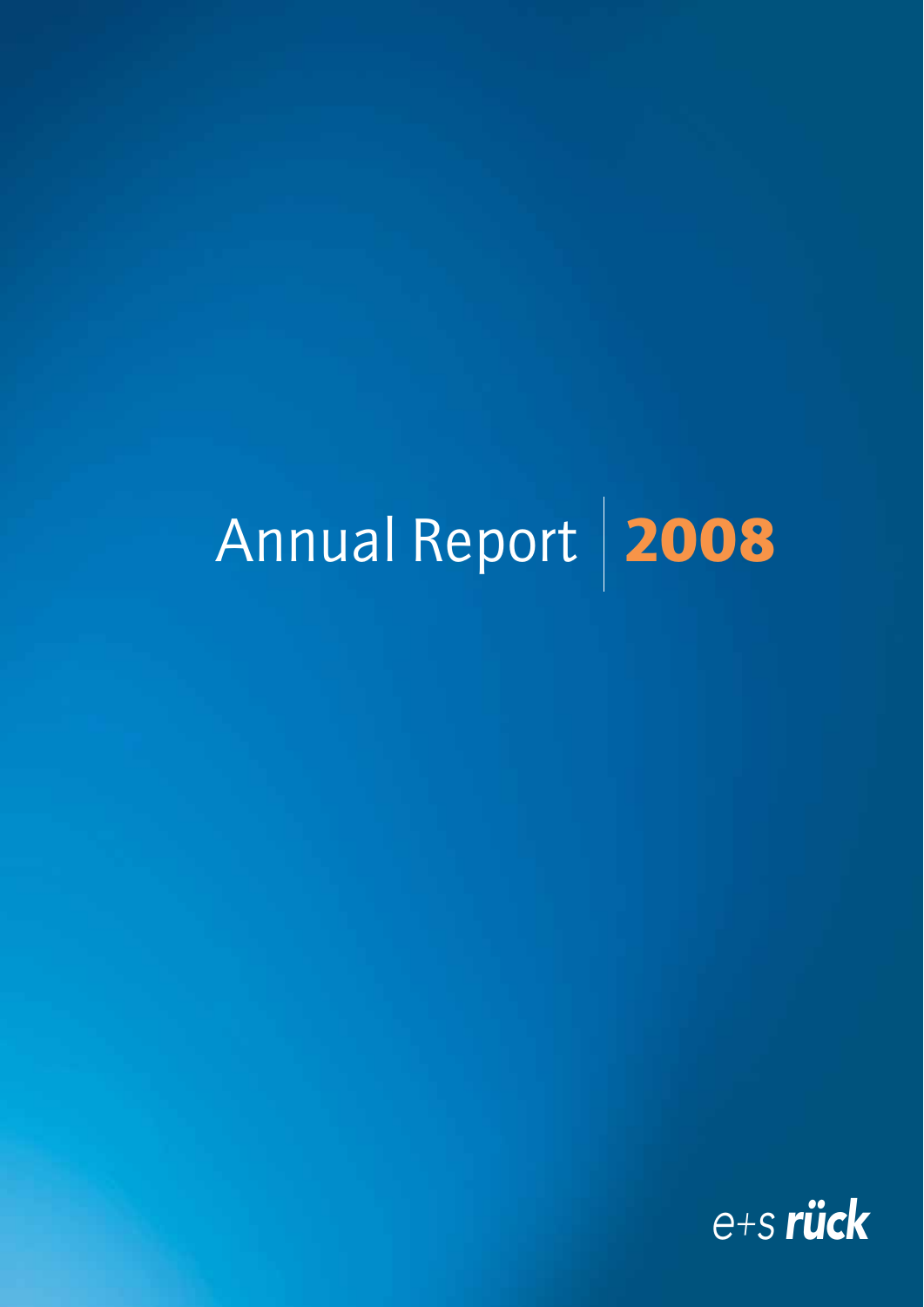## CALENDAR OF EVENTS in 2009

| 5 February 2009      | <b>Round Table</b><br>"Personal Accident Insurance"                                                                                                                  |
|----------------------|----------------------------------------------------------------------------------------------------------------------------------------------------------------------|
| 28/29 April 2009     | <b>Reinsurance Seminar I:</b><br><b>Basic Reinsurance Know-how</b>                                                                                                   |
| 30 April 2009        | <b>Expert conference "Motor Liability</b><br><b>International: The Settlement of</b><br><b>Bodily Injury Claims in France,</b><br>Switzerland and the United States" |
| 3 June 2009          | <b>Hannover Forum</b><br>"Learning from the Financial Crisis:<br><b>Opportunity or Risk?"</b>                                                                        |
| 3 June 2009          | <b>Examination Concert held by</b><br>E+S Rückversicherung AG                                                                                                        |
| 18/19 June 2009      | Reinsurance Seminar II:<br><b>Specialist Reinsurance Topics</b>                                                                                                      |
| 15 September 2009    | <b>Round Table</b><br>"General Liability Insurance"                                                                                                                  |
| 17/18 September 2009 | <b>Reinsurance Seminar III:</b><br>Workshop: "Development of a<br><b>Reinsurance Programme"</b>                                                                      |
| 21 October 2009      | <b>Expert conference "Assertion of</b><br><b>Collective Claims by Way of Class</b><br><b>Actions - Consumer Benefits</b><br>versus Individual Justice?"              |
| 26 October 2009      | Press conference, Baden-Baden                                                                                                                                        |
| 26 October 2009      | Cocktail reception, Baden-Baden                                                                                                                                      |
| 5/6 November 2009    | <b>Reinsurance Seminar IV:</b><br><b>Reinsurance of Natural Hazards</b>                                                                                              |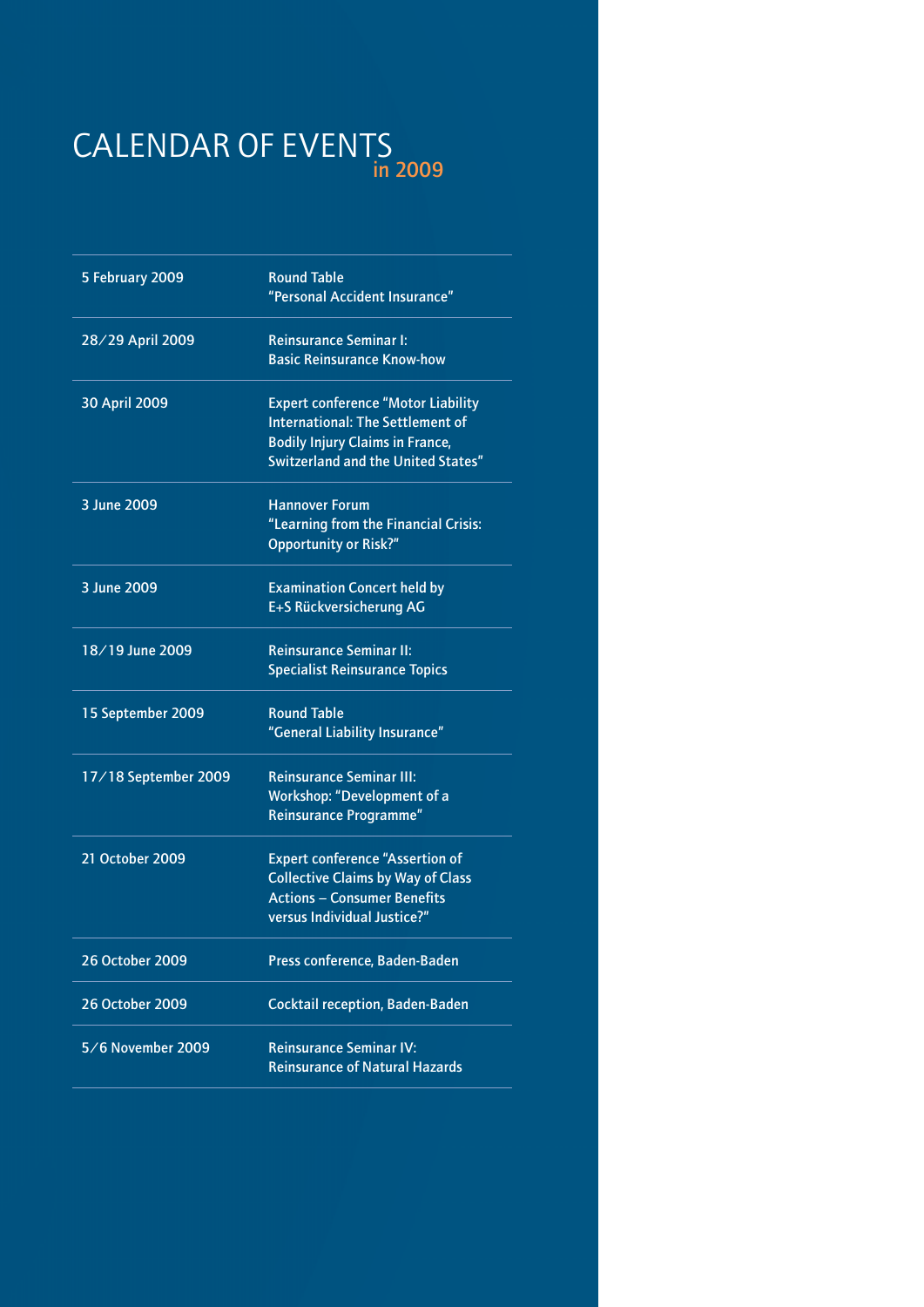## **CONTENTS**

- Address of the Executive Board
- Boards and officers
- Executive Board
- E+S Rück WebHUMan
- Management report
- Economic climate
- Business development
- Development of the individual lines of business
- Investments
- Human resources
- Sustainability report
- Risk report
- Forecast
- Other information
- Capital, reserves and technical provisions
- Proposal for the distribution of profits
- Accounts of E+S Rückversicherung AG
- Balance sheet as at 31 December 2008
- Profit and loss account for the 2008 financial year
- Notes
- Notes on assets
- Notes on liabilities
- Notes on the profit and loss account
- Other information
- Auditors' report
- Report of the Supervisory Board
- Glossary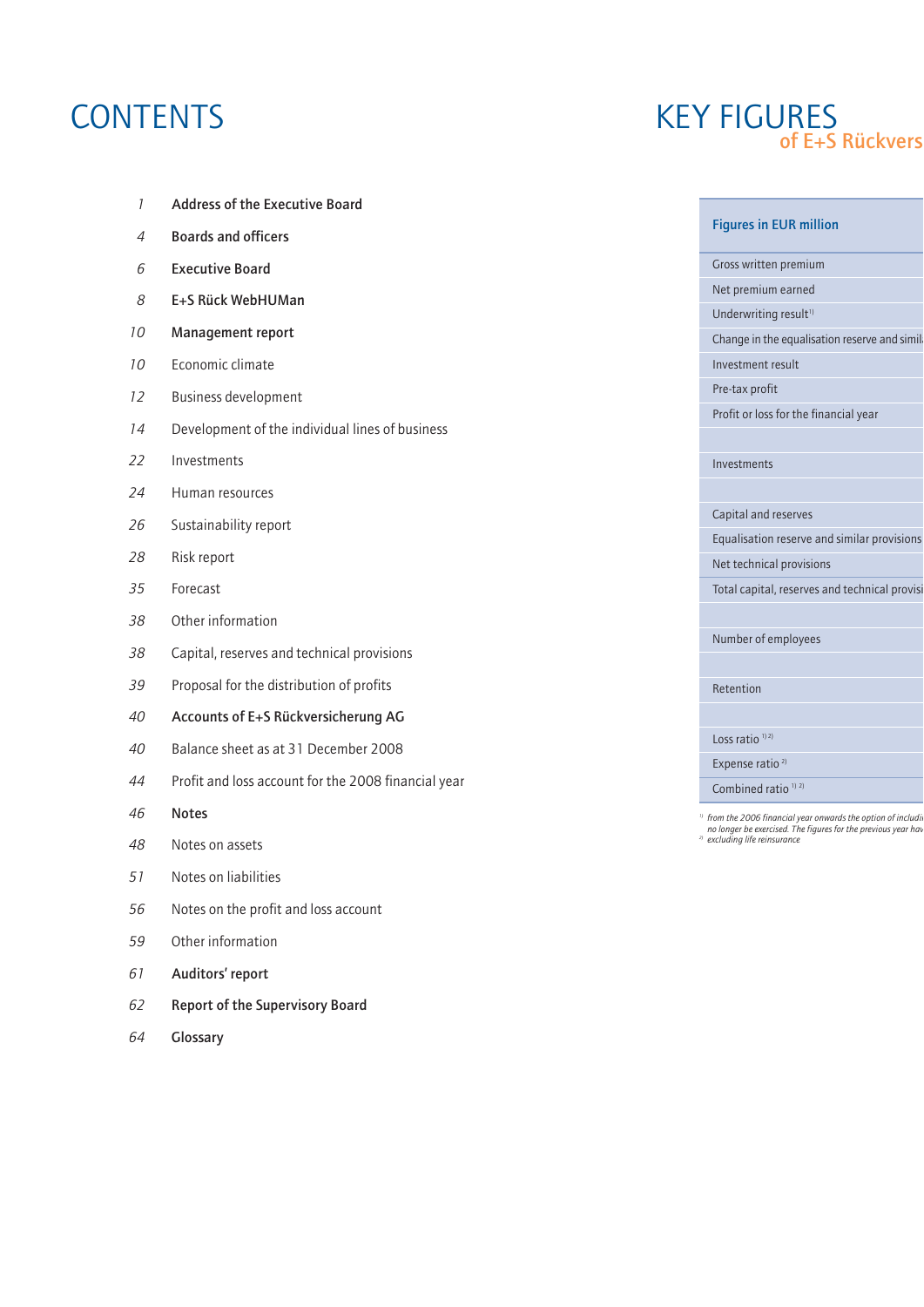## KEY FIGURES of E+S Rückversicherung AG

| <b>Figures in EUR million</b>                             | 2008    | $+/-$<br>previous<br>year | 2007    | 2006    | 2005    | 2004    |
|-----------------------------------------------------------|---------|---------------------------|---------|---------|---------|---------|
| Gross written premium                                     | 2,365.1 | $-0.2%$                   | 2,370.7 | 2,437.7 | 2,213.7 | 2,149.5 |
| Net premium earned                                        | 1,797.5 | $+1.0%$                   | 1,780.4 | 1,841.3 | 1,370.5 | 1,327.9 |
| Underwriting result <sup>1)</sup>                         | 37.2    | $+416.7%$                 | 7.2     | 35.5    | $-56.3$ | 40.3    |
| Change in the equalisation reserve and similar provisions | $-29.9$ | $+118.2%$                 | $-13.7$ | 84.3    | 86.1    | 86.1    |
| Investment result                                         | 210.7   | $-42.3%$                  | 365.3   | 276.5   | 277.9   | 229.1   |
| Pre-tax profit                                            | 148.3   | $-47.0%$                  | 280.0   | 100.2   | 31.8    | 87.5    |
| Profit or loss for the financial year                     | 52.0    | $-71.1%$                  | 180.0   | 70.4    | 22.0    | 44.0    |
|                                                           |         |                           |         |         |         |         |
| Investments                                               | 7,874.0 | $-1.4%$                   | 7,983.2 | 7,737.2 | 7,231.4 | 6,179.9 |
|                                                           |         |                           |         |         |         |         |
| Capital and reserves                                      | 507.3   | $+3.5%$                   | 490.3   | 420.3   | 420.3   | 420.3   |
| Equalisation reserve and similar provisions               | 711.4   | $-4.0%$                   | 741.3   | 755.0   | 670.6   | 584.6   |
| Net technical provisions                                  | 6,167.6 | $+2.2%$                   | 6,032.7 | 5,875.5 | 5,556.5 | 4,998.3 |
| Total capital, reserves and technical provisions          | 7,386.3 | $+1.7%$                   | 7,264.3 | 7,050.8 | 6,647.4 | 6,003.2 |
|                                                           |         |                           |         |         |         |         |
| Number of employees                                       | 255     | $+8$                      | 247     | 235     | 229     | 227     |
|                                                           |         |                           |         |         |         |         |
| Retention                                                 | 76.2 %  |                           | 75.3%   | 75.1%   | 62.4%   | 61.7%   |
|                                                           |         |                           |         |         |         |         |
| Loss ratio $1/2$                                          | 78.0%   |                           | 80.8%   | 74.8%   | 76.7%   | 71.3%   |
| Expense ratio <sup>2)</sup>                               | 22.4 %  |                           | 24.5 %  | 21.3%   | 26.1%   | 20.9%   |
| Combined ratio <sup>1)</sup> <sup>2)</sup>                | 100.4%  |                           | 105.3%  | 96.1%   | 102.8%  | 92.2%   |

<sup>1)</sup> from the 2006 financial year onwards the option of including special allocations to the provisions for outstanding claims in the non-technical account rather than the technical account will<br>no longer be exercised. The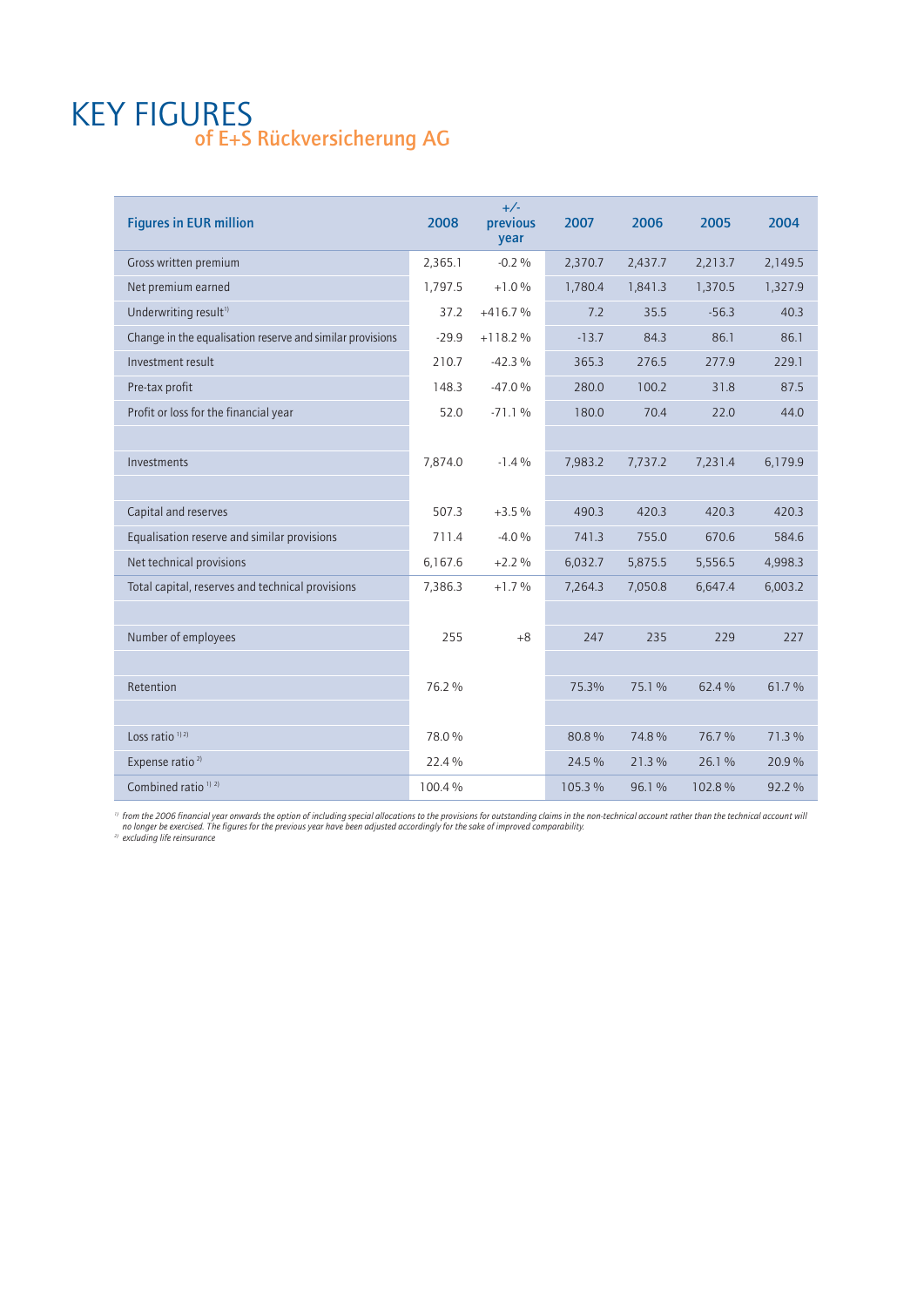

Wilhelm Zeller Chairman of the Executive Board



Last year I was proud to report here on what had hitherto been the best business result achieved by E+S Rück in the company's history; in 2008 we were unfortunately unable to build on this outstanding performance. In the year just-ended the global financial system was shaken to a previously unimaginable degree, and doubts as to its stability prompted share prices around the world to plummet. This turmoil also left its mark on the result generated by our company.

In addition to the international financial market crisis, E+S Rück also had to absorb a number of catastrophe losses in the year under review. The underwriting result was, for example, adversely impacted by the hailstorm events "Hilal" and "Naruporn" towards the middle of the year. Not only that, our international portfolio was affected by hurricanes "Gustav" and -– most significantly – "Ike". The very good diversification of our portfolio nevertheless largely cushioned the strains from these exceptional losses.

German property and casualty insurance was again the scene of fierce competition in the 2008 financial year, especially in motor business, although market conditions on the reinsurance side were largely adequate. In this environment E+S Rück was able to act on attractive business opportunities in the year under review.

The development of life and health reinsurance was especially gratifying in the year under review: we boosted our business volume in Germany in a number of lines – such as deferred annuities and disability covers – and we systematically refined our products. In the international arena E+S Rück profited in particular from the writing of several sizeable transactions in the Anglo-American markets and from targeted expansion in key threshold markets such as China, India and Brazil.

The upheavals on international capital markets adversely impacted the investment result booked by E+S Rück in the year under review. Despite our prudent and diversified investment strategy, we were compelled to take write-downs – principally in the third quarter and most notably on equities - and we also realised losses on the sale of equity holdings in the fourth quarter.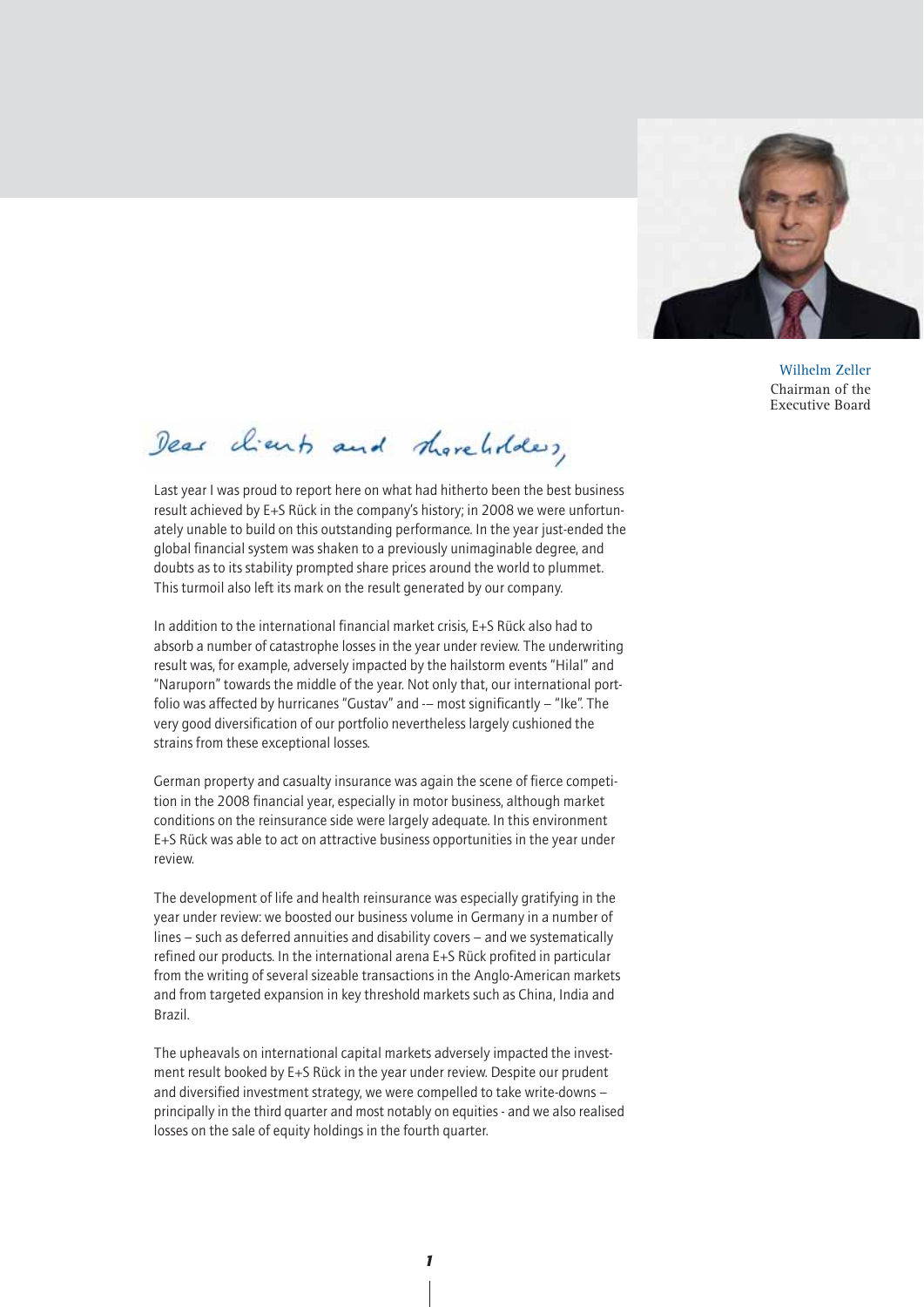We are pleased that we are once again able to pay our shareholders a dividend, although it cannot match up to the one paid in the record 2007 business year on account of the financial market crisis and the burden of catastrophe losses and major claims.

We would like to thank our clients, shareholders and employees for their trusting cooperation. Going forward, as in the past, we shall do everything in our power to equip E+S Rück to handle the opportunities and risks in the years ahead. Backed by your confidence and the dedication of our highly motivated staff we are superbly placed to enjoy a successful future.

Yours sincerely,

Wilhelm Zeller Chairman of the Executive Board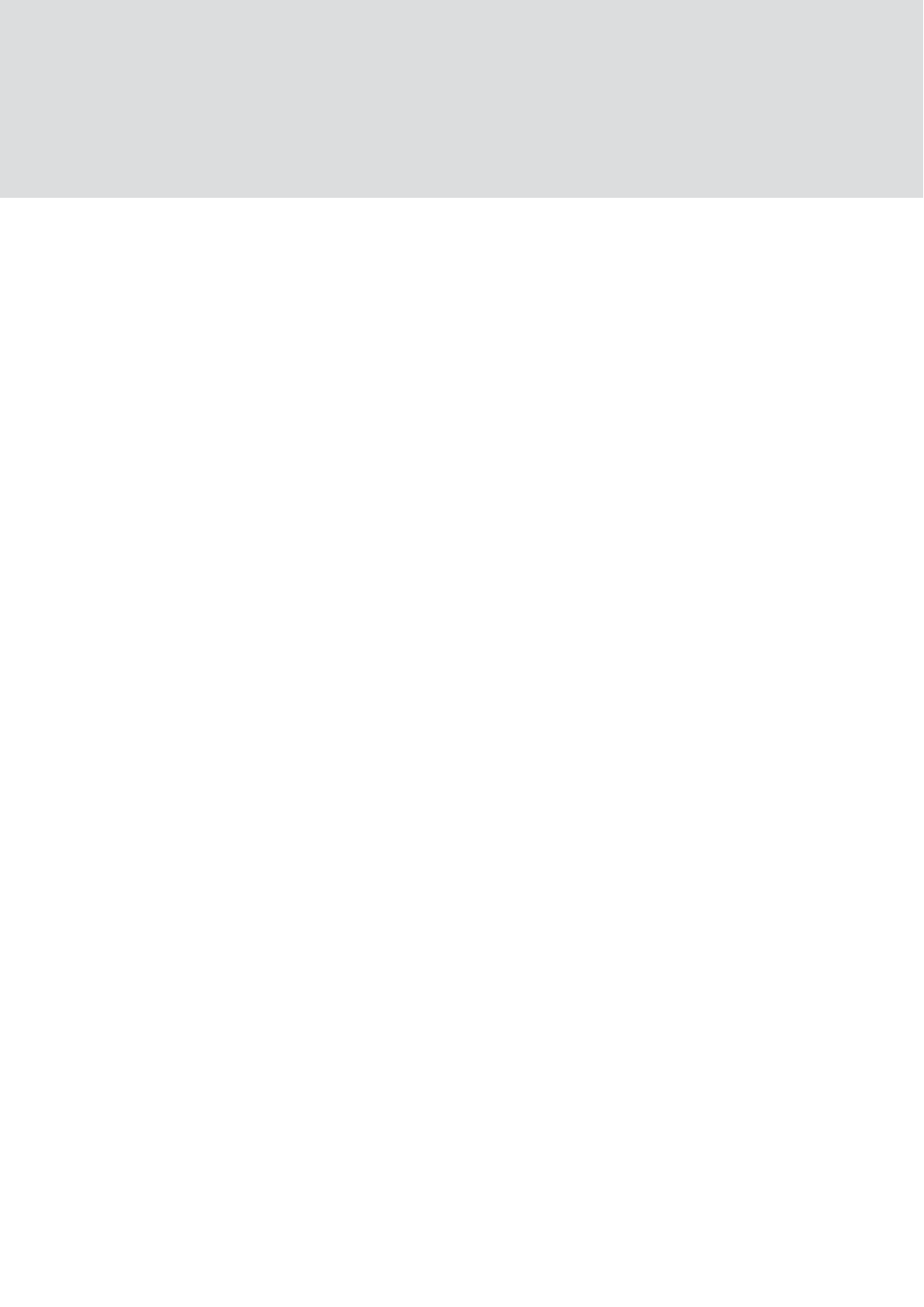## BOARDS AND OFFICERS of E+S Rückversicherung AG

## Supervisory Board (Aufsichtsrat)

| Herbert K. Haas<br>Burgwedel<br>Chairman                                      | Chairman of the Board of Management<br>HDI Haftpflichtverband der Deutschen Industrie V.a.G.<br>Talanx AG |  |
|-------------------------------------------------------------------------------|-----------------------------------------------------------------------------------------------------------|--|
| <b>Rolf-Peter Hoenen</b><br>Coburg<br>Deputy Chairman<br>(since 5 March 2008) | Spokesman of the Executive Boards<br>HUK-COBURG Versicherungsgruppe                                       |  |
| <b>Gerd Kettler</b><br>Münster<br>Deputy Chairman<br>(until 5 March 2008)     | Former Chairman of the Executive Board<br>LVM Versicherungen                                              |  |
| <b>Robert Baresel</b><br>Münster<br>(since 5 March 2008)                      | Chairman of the Executive Board<br>LVM Versicherungen                                                     |  |
| Benita Bierstedt*<br>Hannover                                                 |                                                                                                           |  |
| Dr. Heinrich Dickmann<br>Freiburg                                             | Former Chairman of the Executive Board<br>VHV Vereinigte Hannoversche Versicherung V.a.G.                 |  |
| Hans-Joachim Haug<br>Stuttgart                                                | Chairman of the Executive Board<br>Württembergische Gemeinde-Versicherung a.G.                            |  |
| Frauke Heitmüller*<br>Hannover                                                |                                                                                                           |  |
| Ass. jur. Tilman Hess*<br>Hannover                                            |                                                                                                           |  |
| Dr. Immo Querner<br>Ehlershausen                                              | Member of the Board of Management<br>HDI Haftpflichtverband der Deutschen Industrie V.a.G.<br>Talanx AG   |  |
|                                                                               |                                                                                                           |  |

\*Staff representative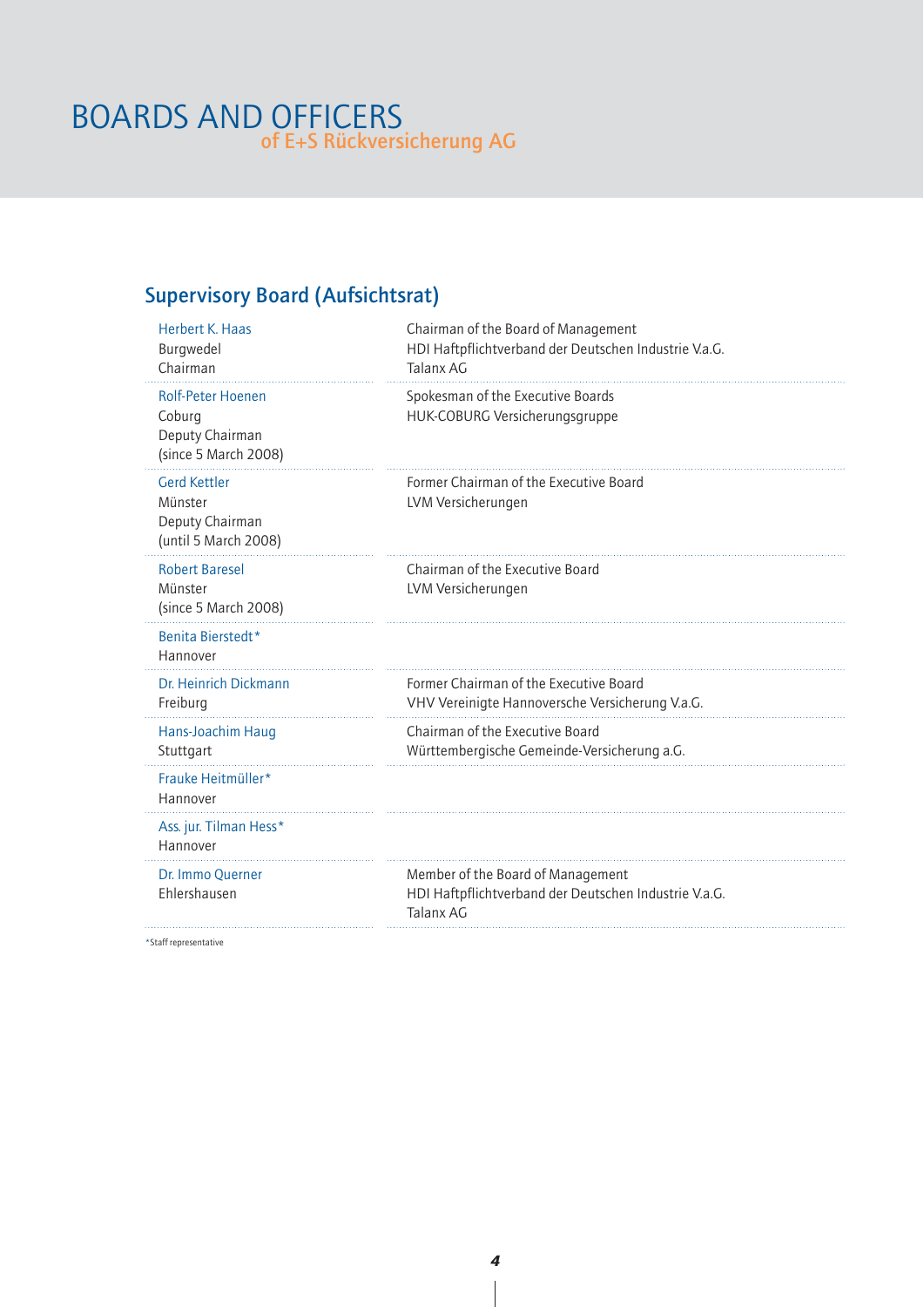## Advisory Board (Beirat)

| Dr. Edo Benedetti<br>President<br>Trento<br>ITAS Mutua, Trento, Italy                                                                                         |  |
|---------------------------------------------------------------------------------------------------------------------------------------------------------------|--|
|                                                                                                                                                               |  |
| Dr. h. c. Josef Beutelmann<br>Chairman of the Executive Board<br>Barmenia Versicherungen<br>Wuppertal                                                         |  |
| Chairman of the Executive Board<br><b>Wolfgang Bitter</b><br>Itzehoe<br>Itzehoer Versicherung/<br>Brandgilde von 1691 Versicherungsverein auf Gegenseitigkeit |  |
| Dr. Heiner Feldhaus<br>Chairman of the Executive Board<br>CONCORDIA Versicherungsgesellschaften<br>Hannover                                                   |  |
| Chairman of the Executive Board<br><b>Georg Zaum</b><br>Hemmingen<br>Mecklenburgische Versicherungsgruppe<br>(since 5 March 2008)                             |  |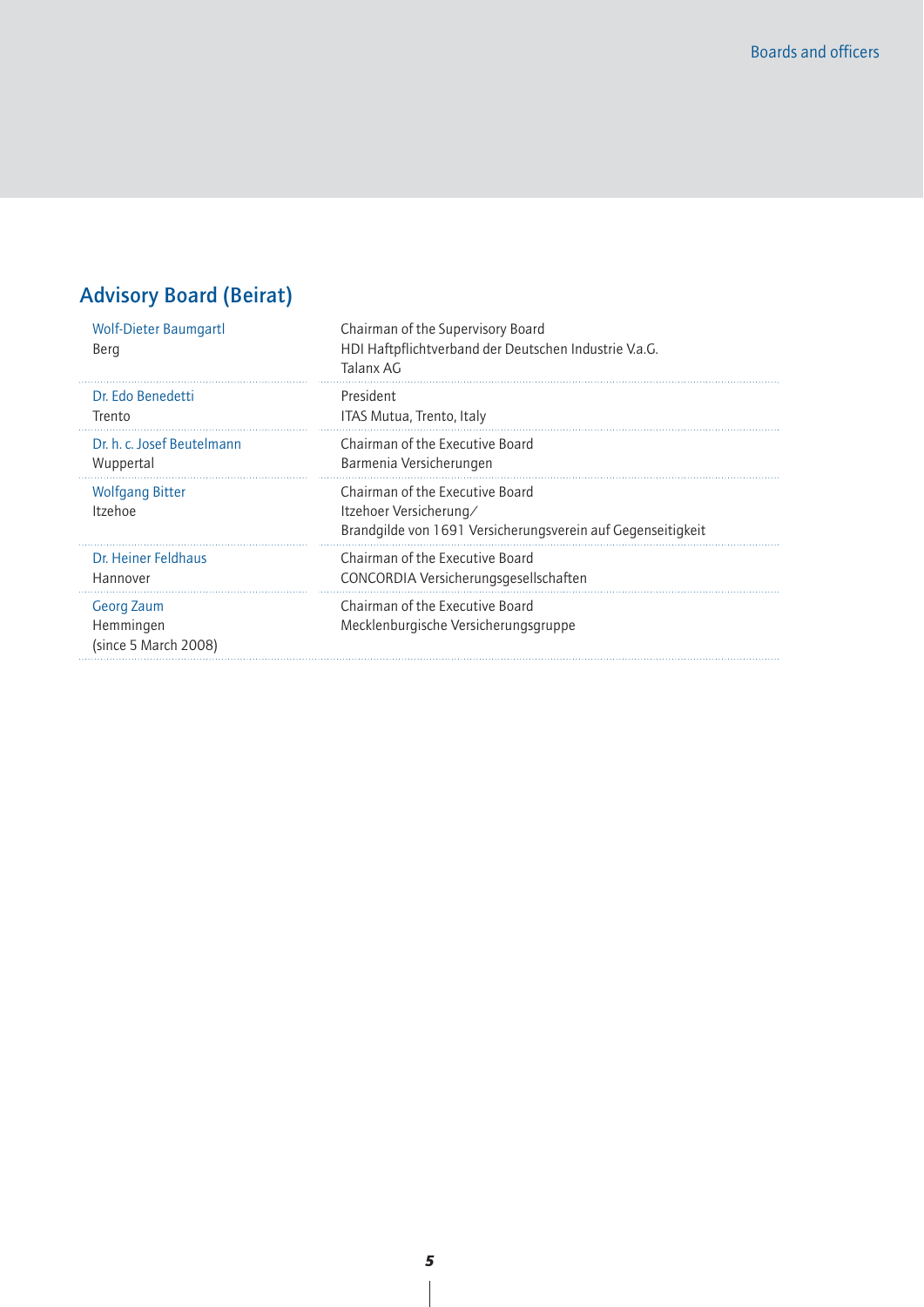## EXECUTIVE BOARD of E+S Rückversicherung AG



#### Dr. Wolf Becke

Life and Health markets worldwide

#### Dr. Michael Pickel

Non-Life Treaty Reinsurance – Germany, Austria, Switzerland and Italy; Credit, Surety & Political Risk worldwide; Group Legal Services, Compliance; Run Off **Solutions** 

#### Ulrich Wallin

Specialty Division (worldwide Facultative Business in Casualty and Property Lines; worldwide Treaty and Facultative Business Marine, Aviation and Space); Non-Life Treaty Reinsurance – Great Britain and Ireland; Retrocessions, Insurance-linked Securities

#### Wilhelm Zeller Chairman

Controlling, Internal Auditing; Risk Management; Investor Relations, Public Relations; Corporate Development; Human Resources Management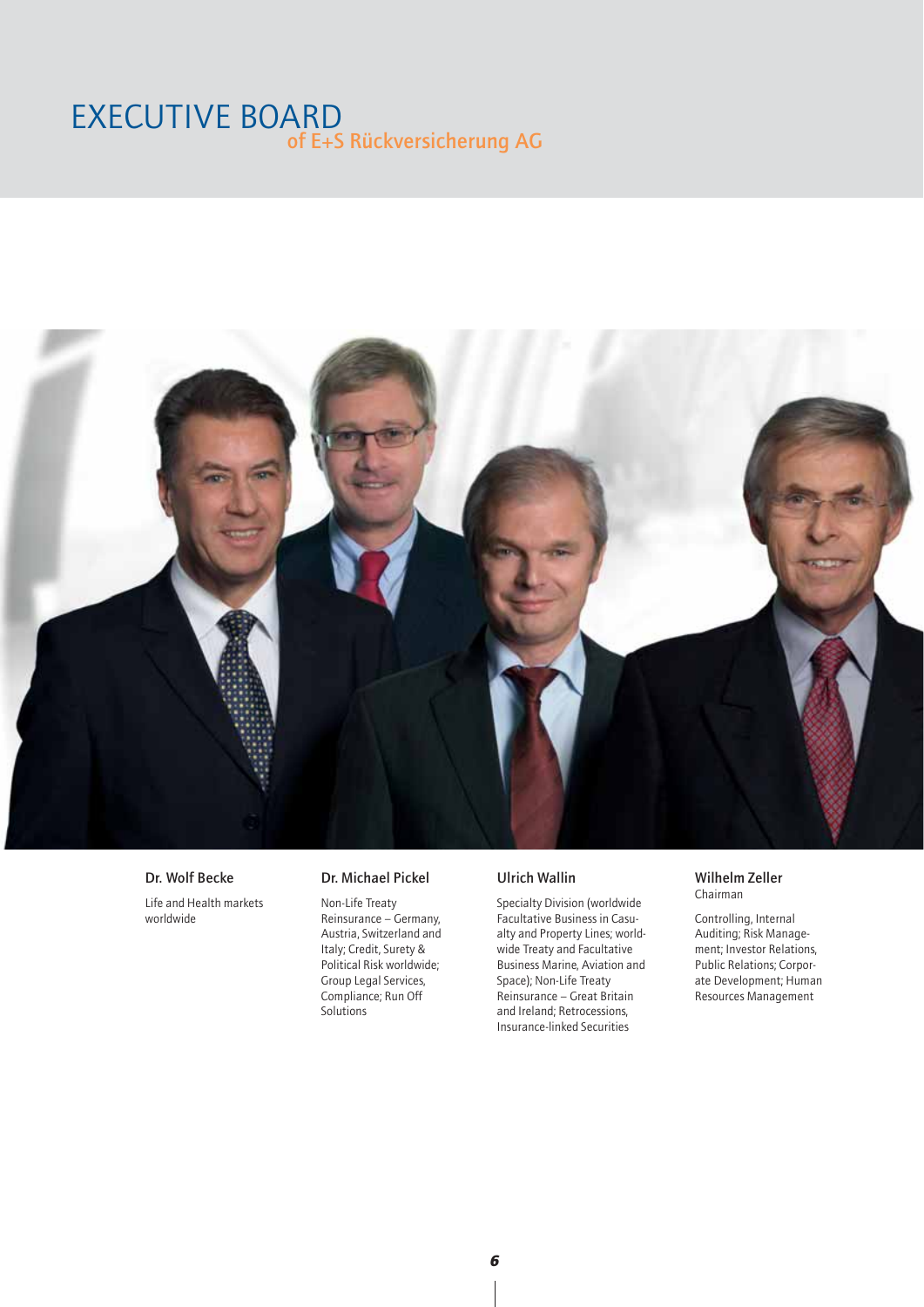

#### Dr. Elke König

Finance and Accounting; Asset Management; Information Technology; Facility Management

#### André Arrago

Non-Life Treaty Reinsurance – Arab, European Romance and Latin American countries, Northern and Eastern Europe, Asia and Australasia

#### Jürgen Gräber

Coordination of entire Non-Life Reinsurance; Quotations Non-Life Reinsurance; Non-Life Treaty Reinsurance – North America and English-speaking Africa; Structured Products worldwide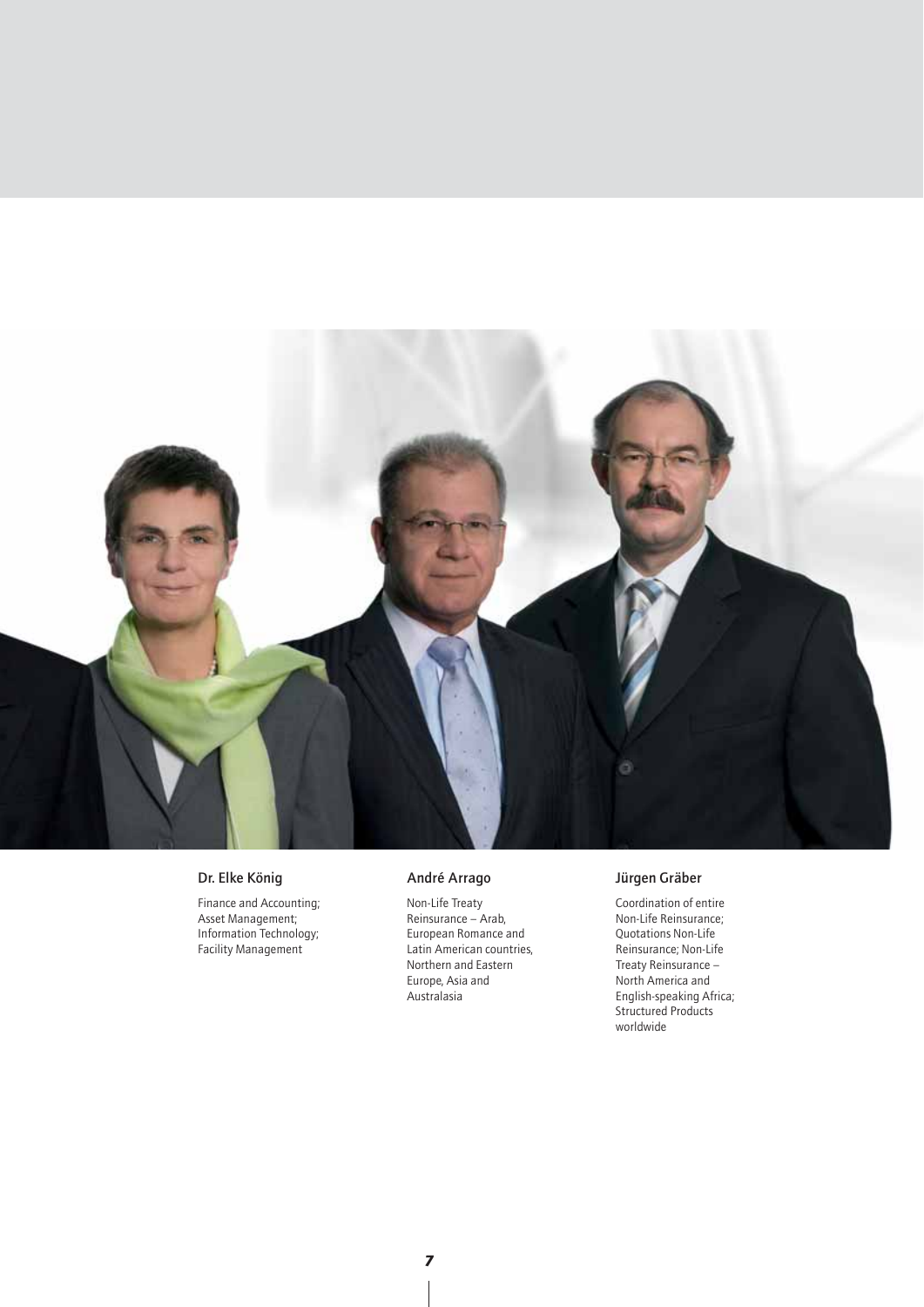

## A jointly developed online rating tool for efficient underwriting

Not avoiding risks, but rather correctly documenting and assessing them – this maxim captures in a nutshell the complex task of an insurance expert. After all, the first prerequisite for competitive prices is reliable rating bases which also comprehensively map all decision-making steps in the underwriting process.

E+S Rück, as the dedicated reinsurer serving the German market, has for years worked to optimise such underwriting and claims assessment processes. In addition to the daily assessment of extensive risks, we support our clients with the development of new, scientifically based evaluation tools and solidly grounded rating guidelines. In close cooperation with our ceding companies, for example, we have designed a unique underwriting system based on state-of-the-art software and Internet technology.

WebHUMan is an online rating manual compiled in light of medical insights and highly respected studies that not only assists with risk assessment but also guides the entire rating process. As a Web-based software system, it draws on the World Health Organization's (WHO) internationally recognised classification of diseases (ICD)

to facilitate the underwriting of medical risks. In this way, it is possible to quickly and accurately underwrite and rate more than 10,000 diseases and health problems.

From a conceptual standpoint, WebHUMan encompasses the entire spectrum of underwriting criteria in life, disability, critical illness/dread disease, accidental death riders and strict "any occupation" disability covers. Along with medical, job-specific and leisure-time-related risks, the system also documents and evaluates special life circumstances.

So what advantages can such an online rating manual offer our clients? Experience shows that with the aid of WebHUMan they are able to decide on almost 80% of all insurance proposals directly upon initial scrutiny. The system assists users with recommendations to request further documentation or highlights circumstances that merit special attention. As a result, only a small number of proposals need to be submitted to the company physician or the reinsurer. On the basis of the stored data all decisions relating to underwriting are easily documented.

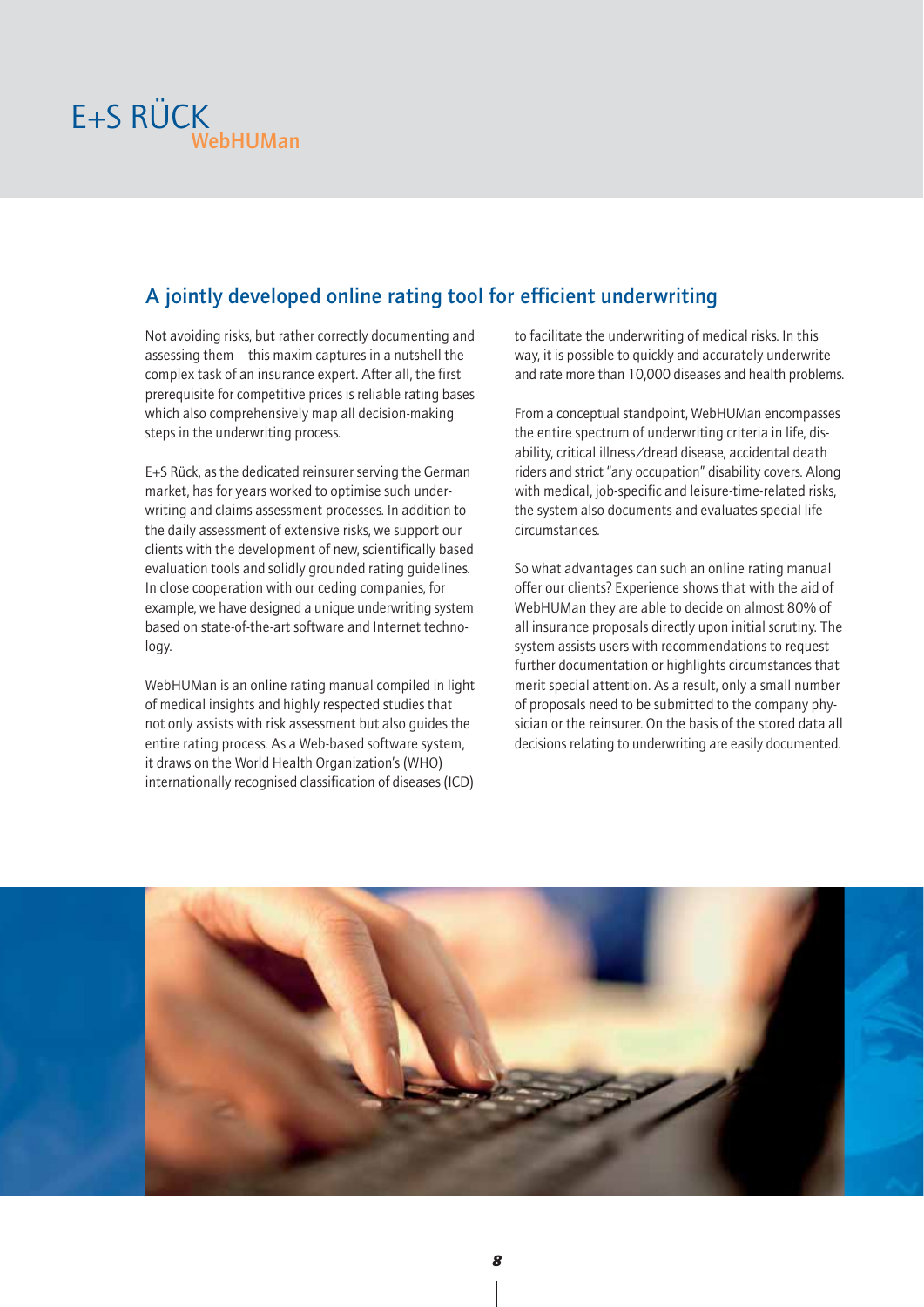Adjustments for specific markets and regions and the inclusion of additional languages can also be easily accommodated. Since WebHUMan integrates seamlessly into the existing software landscapes and workflows at our cedants, no special installation or maintenance routines are required. Thanks to its unique user interface, the system is quickly and intuitively mastered.

In addition to standardised workflows – which can nevertheless be flexibly adjusted to the user's individual experience level – WebHUMan offers a considerable time saving: insurance experts are able to focus even more intensively on their analytical tasks, especially with regard to more complex risks. This tool thus represents a considerable efficiency enhancement and, ultimately, a key competitive edge for our business partners. With this in mind, an international team of experts continuously updates the online manual on the basis of the latest medical and actuarial insights. Last but not least, the usual lively dialogue with our clients helps to perfect the system's functionality and ensures that it meets the needs of users.

Yet WebHUMan is in no way intended to replace personal support and advice from staff at E+S Rück. Going forward, as in the past, our seasoned team stands ready at all times to assist our business partners, inter alia with the assessment and rating of exceptional or complex individual risks. On the basis of such long-term partnerships, we shall in future continue to pursue our goal of safeguarding lasting business success by working closely with our clients. For more than 85 years consistent, reliable decisions have set E+S Rück apart from the market. Our clients constantly reaffirm that we are on the right track by entrusting their risks to us – and, after all, there are undoubtedly enough risks in this world.

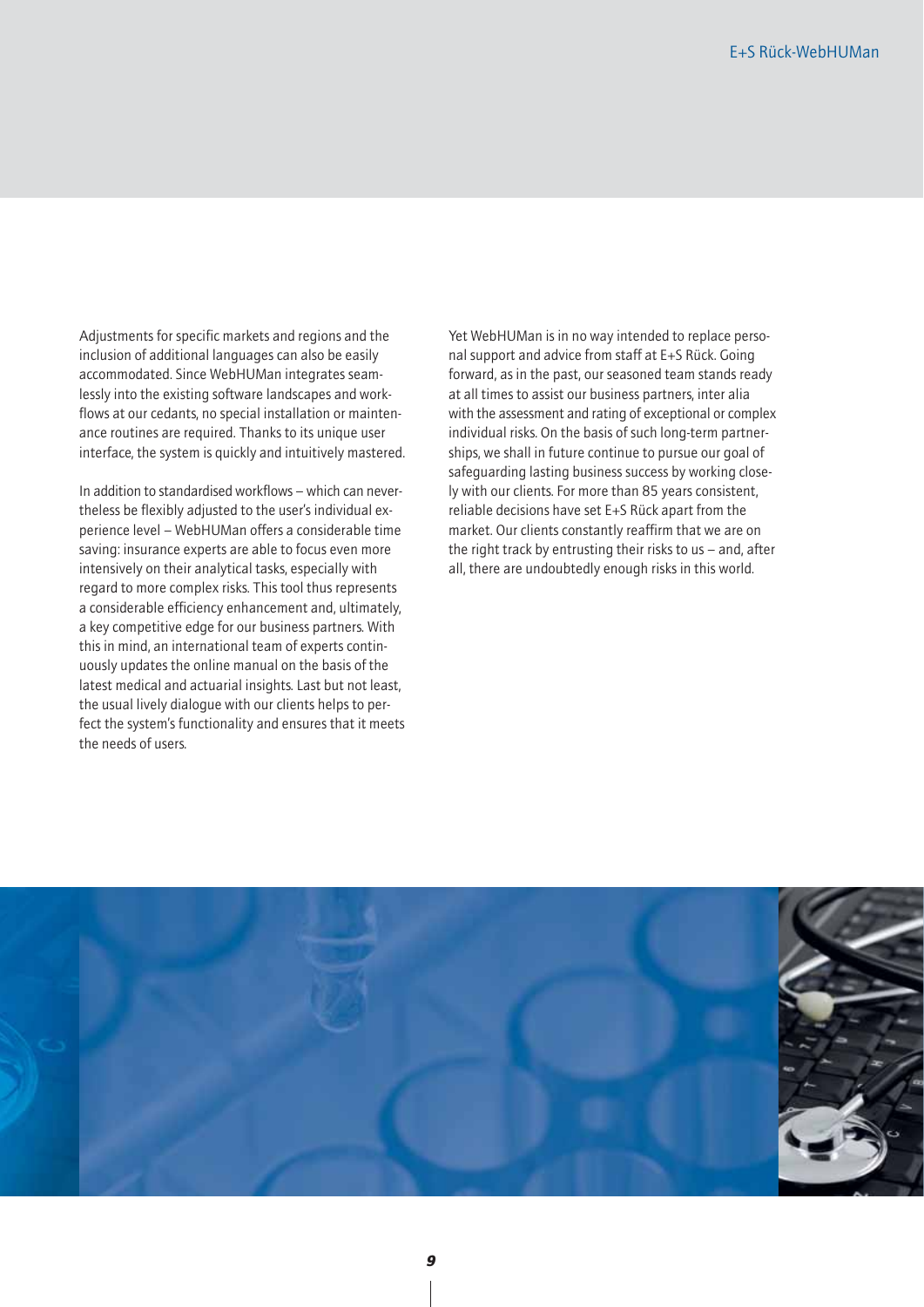## MANAGEMENT REPORT of E+S Rückversicherung AG

### Economic climate

2008 was dominated by a worldwide financial market crisis on an unimagined scale. It was triggered by upheavals on US real estate markets. Back in the second half of 2007 falling property prices and rising interest rates had already led to a mortgage crisis. For years mortgage lenders – especially in the United States – had handed out loans to borrowers with little or no equity, and as interest rates rose these loans could no longer be serviced. Many banks did not hold these poorly secured loans in their own books, but instead restructured them and passed them on to various groups of investors. As part of a trend originating in the United States, hedge funds and banks started to get into liquidity problems. The capital market's proper functioning began to falter; banks lost confidence in one another and were scarcely willing to lend among themselves.

Hitherto sound banks had to rely on state assistance in order to stay afloat. The rescue packages put together by governments in the major industrial nations sought to defuse the crisis and restore the trust in the financial system that had been lost. The crisis on financial markets did, however, signal the end for the "investment bank" as a business model: in September the last two remaining institutions relinquished their special legal status and were transformed into commercial banks.

The concerns about the stability of the banking system unleashed extraordinary turmoil on international capi-

The German insurance industry

The impact of the financial market crisis on the German insurance industry was nowhere near comparable with the toll it took on the banking sector. Rather, against the backdrop of wide-ranging uncertainties it again emerged as an important factor in economic and social stability. Insurers thus play a major part in ensuring the security of German society by assuming a diverse range of individual risks of life for citizens and private households.

The economic state of private households in Germany is of special significance to the insurance industry. Since

tal markets. The leading stock indices shed up to 40% of their value in the year under review. Financials were especially hard hit by the stock market crash.

The economic climate around the world took a sharply darker turn as a consequence of the financial market crisis. The recession in the United States began to spill over to other countries; this was especially true of economic regions in which the financial sector and building industry contributed a large share of economic output. Yet the downturn was considerable even in countries whose economic expansion is crucially driven by exports. Only in threshold markets was it possible to boost output, although here too it flagged towards year-end.

The German economy initially stayed on its growth track in the year under review despite the turmoil on capital markets. Particularly in the second half of the year, however, a plethora of bad news in connection with the difficult state of financial markets cast a heavy shadow over economic prospects. Eventually, as German financial institutions – including a major real estate lender – also got into difficulties over the course of the year, the federal government responded with the Financial Markets Stabilisation Act in October. In a further step to consolidate the German economy it also adopted a package of measures designed to safeguard jobs.

2002 disposable incomes have failed to keep pace with inflation; the incomes of private households have thus fallen slightly or remained flat. This at least partially explains the fact that premium growth has also lagged behind the general price trend. A further factor is the intensity of competition that is typically found in developed markets.

In the year under review the premium volume booked by the German insurance industry increased by 1.5% to EUR 165.3 billion (EUR 162.1 billion). This growth was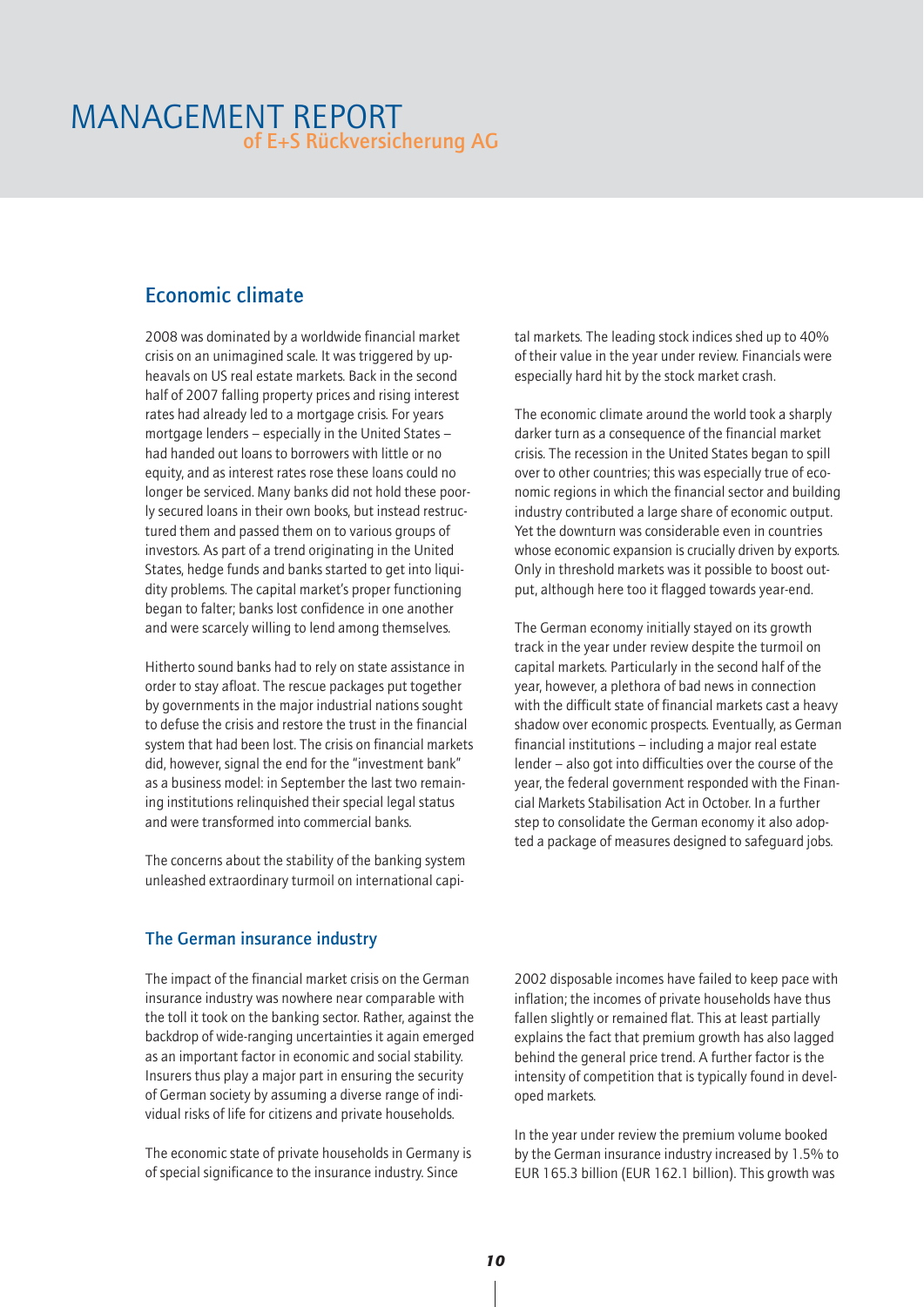booked predominantly in life and health insurance. The trend towards annuity insurance was sustained here, especially due to the continuing large share of new business stemming from Riester contracts.

Given the competitive climate, property and casualty insurance achieved only a minimal premium gain of 0.4% in 2008 to reach altogether EUR 54.7 billion. The underwriting profit generated by this segment was also only marginally higher than in the previous year. The combined ratio improved fractionally to 95.0% (95.7%). While premium growth suffered under the recent cooling of the economy, the claims situation was adversely affected by hurricane "Emma" and a series of local and regional hailstorms and severe rainfall events ("Hilal" and "Naruporn"). Property insurers' balance sheets were, however, impacted to a lesser extent in the year under review than was the case in 2007, which was notable for the losses caused by winter storm "Kyrill". The minimal rise in premium volume in non-life business was crucially influenced by motor insurance, which recorded a sharp decline in premiums for the fourth consecutive year. The combined ratio in this line climbed from 98.1% to 103%; the aforementioned hail damage was principally responsible for this deterioration.

In industrial property insurance declining premium income (-5%) continued to contrast with rising sums insured, causing insurers' exposure to grow disproportionately. Here, too, considerable strains were again incurred; this is also evident from the worsening of the combined ratio to 97.0% (91.3%).

After premium income had been flat in the previous year, marine insurers suffered erosion of 1% in 2008. Despite a major claim associated with hail damage to new vehicles awaiting shipment, the combined ratio climbed only moderately to 93.0% (91.2%).

A research report published by the Federal Ministry of Transport forecasts a considerable rise in the number of shipments and the distances that will be covered over the coming 15 years. With roads, railway lines and inland waterways increasingly being transformed into moving warehouses, mobile risks are also multiplying in

marine insurance. As yet, however, there is no statistical evidence as to whether this constitutes an increase relative to stationary transportation risks in warehouses.

In credit insurance premiums were sluggish. The claims experience in this line is highly volatile on account of major losses. In 2008, for example, an increase of around 10 percentage points in the claims expenditure was incurred. With a combined ratio of 82.0% credit insurers nevertheless achieved another satisfactory result in the year under review.

Against the backdrop of the considerable economic uncertainties – triggered by the financial market crisis – the Solvency II Directive Proposal of the European Commission is taking on increasing significance: it is intended to provide Europe with risk-based regulatory legislation from 2012 onwards in order to secure the financial market and strengthen the continent's own role as a global location for the insurance business.

2008 brought a multitude of new laws and regulations for the German insurance industry. On 1 January 2008, for example, the Ninth Amendment of the Insurance Supervision Act (VAG) designed to strengthen the German insurance industry in the European competitive environment entered into force. Key points of this reform are new provisions governing risk management at insurance enterprises: inter alia, it imposes more exacting requirements on the decision-making processes at companies.

In addition, the revised Insurance Contract Act (VVG) was implemented on 1 January 2008. This structures the contractual relations between insurers and policyholders more transparently and thus provides for improved consumer protection.

Last but not least, the directive adopted by the European Union on finite reinsurance was implemented into national law and incorporated into the Insurance Supervision Act. Contracts with a limited risk transfer are explicitly recognised under these provisions and their treatment is governed by binding rules.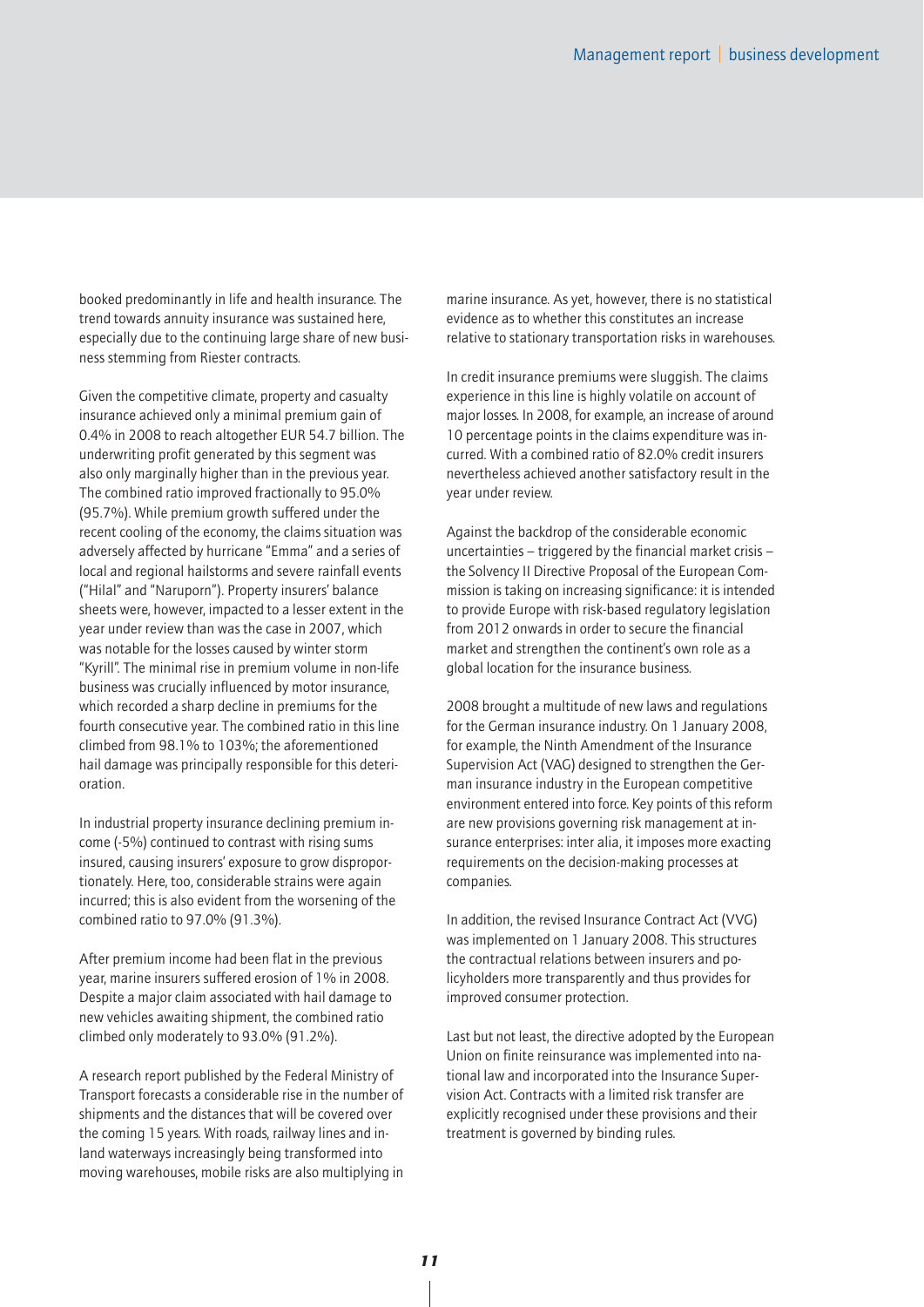#### Business development

E+S Rück, as the dedicated reinsurer serving the German market, has been a sought-after partner for many decades thanks to its excellent financial strength as well as its pronounced client orientation and the continuity of its business relationships. In Germany, the second-largest non-life reinsurance market, we continue to rank second among reinsurers.

Under an internal retrocession arrangement E+S Rück also exchanges business with the internationally operating Hannover Re so as to achieve broader risk spreading and geographical diversification of its portfolio. Our business result consequently reflects the effects of international – as well as domestic – developments.

Fierce competition continued to be the hallmark of the German property/casualty insurance market in the 2008 financial year – both in industrial lines and private customer insurance; in the latter case this was especially true of motor business, an important line for our company. Compared to the original market, however, the climate on the reinsurance side was more favourable, i.e. rates and conditions continued to be broadly adequate. Although softening tendencies made themselves felt here too, we were able to act on attractive business opportunities in the year under review.

*In non-life reinsurance* we pressed ahead in the year under review with our strategy of consistently expanding client relationships and concentrating on profitable business in the German market, in the context of which we also relinquished low-margin business. Gross written premium contracted slightly in 2008 by EUR 108.1 million to EUR 1,281.0 million.

We responded to the amended legal environment with intensive marketing efforts in support of our structured products and we further raised our profile in this sector. As a consequence, ceding companies increasingly included our products in their reinsurance planning. All in all, we were satisfied with the development of our business with structured products in Germany.

*Life and health reinsurance* fared especially pleasingly in the year under review. In the areas of deferred annuities, long-term care annuity policies and disability covers we enlarged our business volume and systematically refined our relevant products. What is more, we profited from our internal retrocession agreement with Hannover Re in 2008. Gross written premium was boosted by an appreciable EUR 102.5 million year-onyear to EUR 1,084.1 million.

Overall, the gross written premium booked by E+S Rück in 2008 remained virtually unchanged at EUR 2,365.1 million (EUR 2,370.7 million). The share of our total portfolio attributable to life and health reinsurance reached 45.8%, which thus contributed almost half the gross premium volume. Net premium earned climbed by EUR 17.1 million to EUR 1,797.5 million (EUR 1,780.4 million) owing to the slightly higher level of retained premium.

Our underwriting result was adversely affected in the second quarter by the hailstorms "Hilal" and "Naruporn". In international business we were significantly impacted by hurricane "Gustav" and above all hurricane "Ike" in the third quarter. Our net burden from these four events came in at altogether EUR 87.8 million. The strain on our account from winter storm "Emma", on the other hand, was a mere EUR 1.8 million. The total net expenditure from catastrophe losses and major claims amounted to EUR 112.9 million in 2008, a figure considerably higher than in the previous year (EUR 70.7 million). We were nevertheless satisfied with the development of our reinsurance business.

In the previous year the net expenditure for incurred claims had been strained by the first-time inclusion of the aviation and marine lines in the actuarial calculation of the IBNR reserve, hence resulting in a decrease to EUR 1,316.1 million (EUR 1,370.7 million) in 2008. The expansion of business in the life line caused an increase in the life assurance provision. Our operating expenses,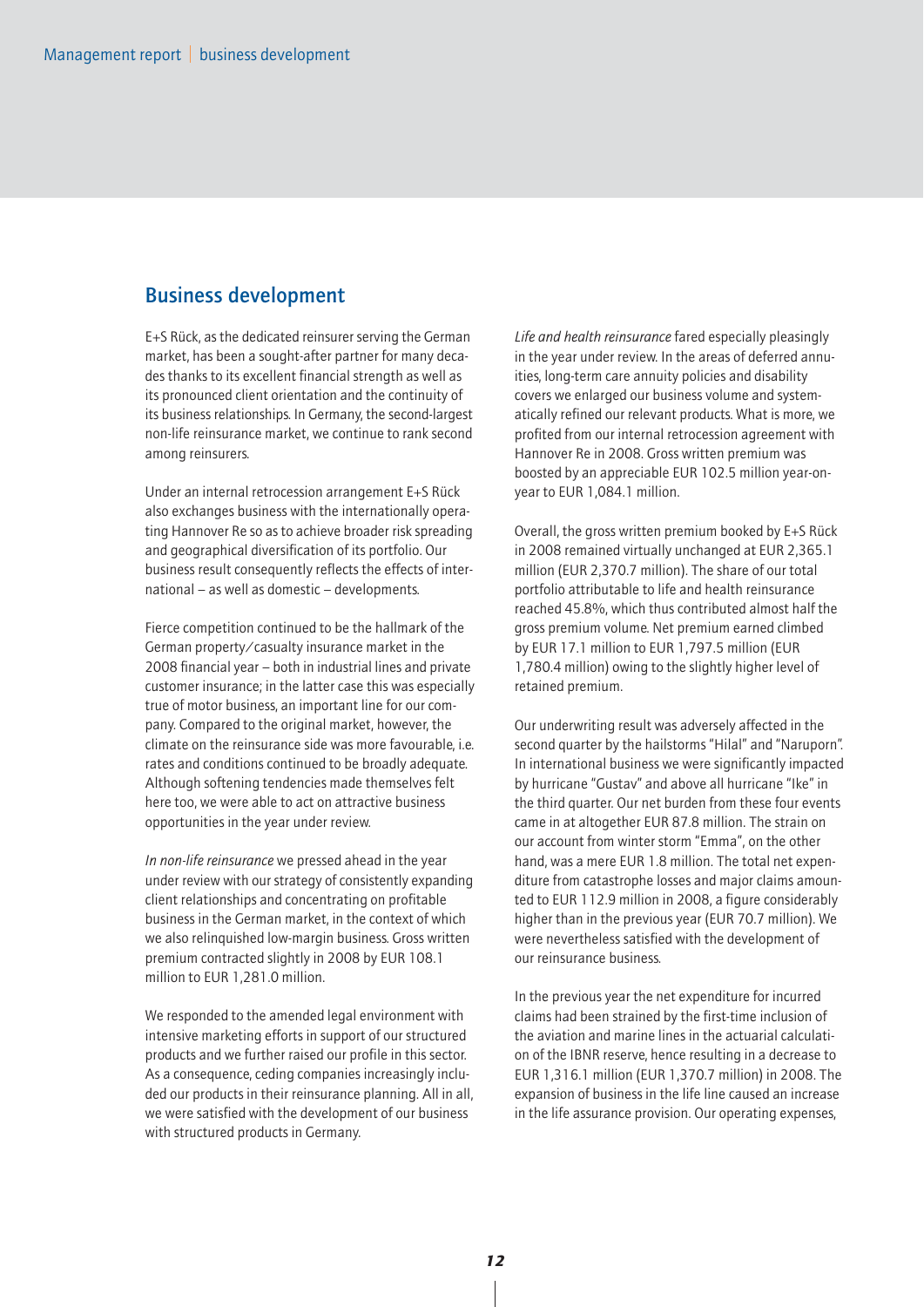

#### Development of gross premium income – breakdown into non-life and life/health reinsurance





*\* Underwriting result: net, before change in the equalisation reserve*

on the other hand, fell thanks to stable administrative costs and lower commissions. Our technical result before changes in the equalisation reserve consequently improved to EUR 37.2 million (EUR 7.2 million).

After write-backs from the equalisation reserve and similar provisions amounting to EUR 29.9 million, the net technical result for 2008 came in at EUR 67.1 million (EUR 20.9 million).

The turmoil on the international capital markets adversely affected E+S Rück's investment result in the 2008 financial year. Principally due to significant falls in share prices, we were compelled to take impairments of EUR 19.1 million on our investments. We also realised a loss of EUR 114.2 million, primarily through the disposal of equities. The total negative impact of the financial market crisis thus amounted to around EUR 130 million.

Current income from investments, on the other hand, exhibited gratifying stability and remained virtually unchanged from the previous year. All in all, the net investment result in the year under review came in at EUR 210.7 million (EUR 365.3 million).

The inflow of additional cash, the bulk of which we invested conservatively in liquid government bonds, more than made up for the write-downs and realised price losses. Our portfolio of assets under own management continued to grow to EUR 4,297.5 million (EUR 4,120.4 million).

The profit on ordinary activities retreated to EUR 148.3 million (EUR 280.0 million) in the 2008 financial year due to the sharp fall in the investment result. Since losses on equities are not tax-deductible in Germany, our tax load contracted by a mere EUR 3.7 million to EUR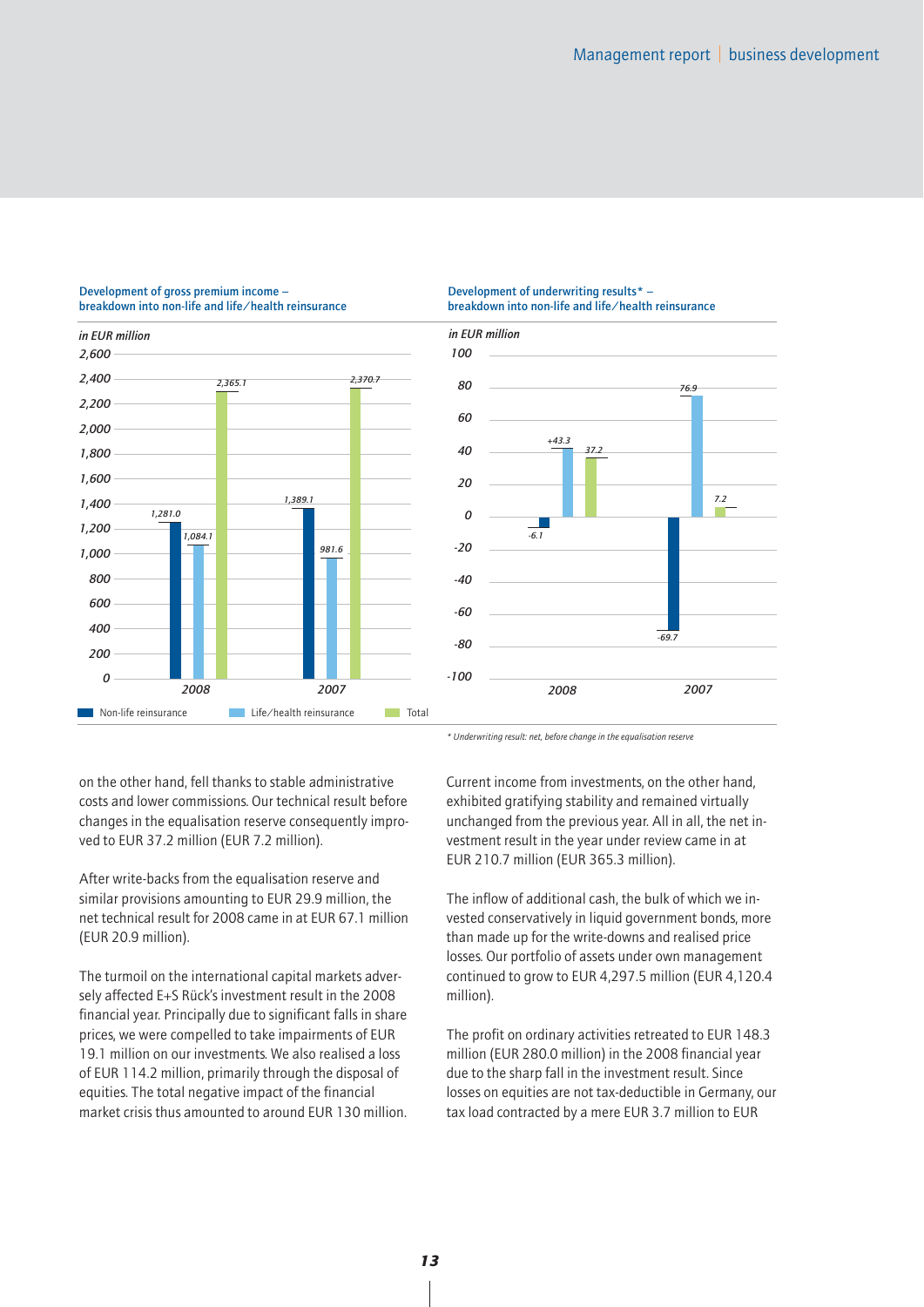96.3 million; the profit for the year consequently slipped to EUR 52.0 million (EUR 180.0 million). Despite the financial market crisis it thus remained comfortably in positive territory and was on a par with the levels recorded in the years 2003 to 2006.

Our capital, reserves and technical provisions continue to be on a high level in spite of the crisis on financial markets and the associated upheavals.



#### Growth in capital, reserves and technical provisions and in net premium

#### Development of the individual lines of business

The following sections explain the development of each line of business. We first explain the experience of our German business in the various lines in 2008; we then discuss the international business accepted from Hannover Re in the corresponding lines.

Our portfolio mix by line of business scarcely changed in the year under review. Along with the life line, our portfolio is dominated in non-life reinsurance by the fire, casualty, accident, motor, aviation and marine lines. Compared to the previous year, the most notable change in weighting was the increase in the share of life business from 35.1% to 42.6%. The proportion of casualty business, on the other hand, contracted appreciably from 16.9% to 11.4%.

Portfolio mix: gross premium by line of business at home and abroad (in %)

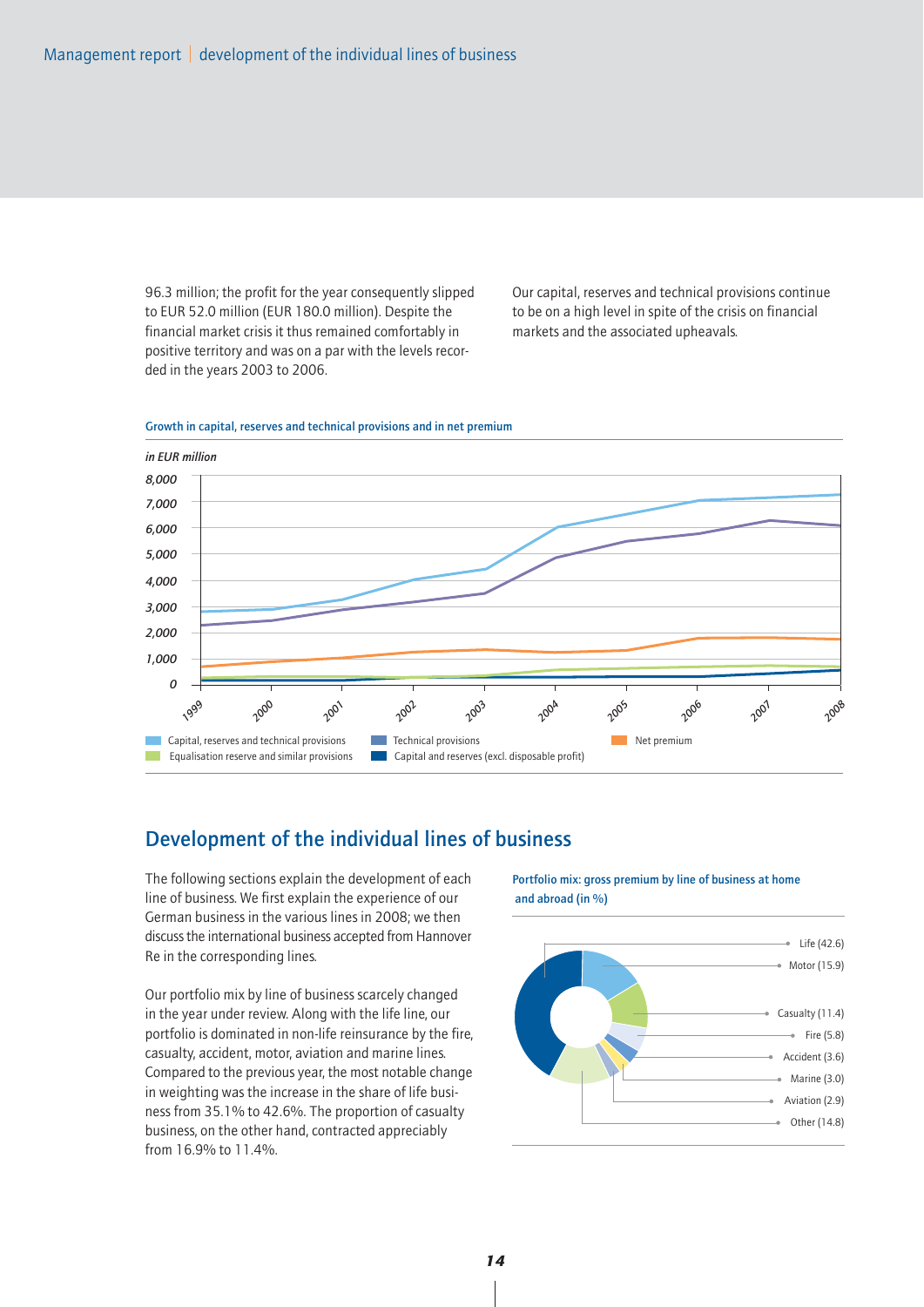The weighting of the other lines changed only marginally.

In the context of the roll-out of our new reinsurance administration systems we modernised and automated the actuarial calculations used to determine the IBNR reserves. In particular, lines previously assessed on a

#### Fire

In 2008 there was still no indication of a trend reversal in German industrial fire business, where the decline in premium income was sustained for a fourth consecutive year. The premium erosion slowed appreciably towards the end of the year, however. Following double-digit falls in the previous years and a further -7% in 2007, the premium volume was reduced by around 5% in the year under review.

Claims expenditure was, if anything, below-average in the early part of the year. Despite an exceptional major loss in September and another large claim in November, we currently anticipate a combined ratio for the German market of around 97% in the 2008 financial year. In view of the very high level of capital commitment in this line, however, the remaining margin should be regarded as clearly too slim.

With market-wide premium income of around EUR 2.2 billion, a volume has been reached where the industry will incur substantial losses even in an average claims year. To this extent, there is no reason to become involved in the intense competition. Some major clients have already secured attractive conditions by agreeing longerterm policies with periods of two to three years. E+S Rück focused exclusively on high-margin business and moved forward with the optimisation of its portfolio in the role of an expert partner.

The facultative fire market was notable for continued competition on the premium side in the year under review; rates fell by around 10-15% compared to the previous year. The thoroughly favourable underwriting results of recent years and undiminished large number of high-capacity providers in the German fire insurance treaty-by-treaty business were included in the automated, actuarially grounded methodology. This approach led to a sharp increase in the actuarially calculated IBNR reserve in the year under review, while reserves previously constituted for individual treaties were partially written back.

market are the primary reasons for the fierce competition. This trend levelled out somewhat in the fourth quarter, however, with an eye to the upcoming renewals on 1 January 2009: during this phase numerous policies were renewed without any premium reductions – or at most with only modest cuts. Our facultative portfolio was again spared large individual claims and catastrophe losses in the reporting period.

Movements on key foreign markets were particularly crucial to the development of the fire business assumed from Hannover Re: in the United States Hannover Re scaled back its fire portfolio in the year under review, while the business development in the United Kingdom was satisfactory.

The gross premium volume of our total fire portfolio remained virtually unchanged in the year under review at EUR 137.6 million after EUR 137.7 million in the previous year. The loss ratio improved to 43.7% (55.8%). The underwriting result (before changes in the equalisation reserve and similar provisions) climbed to a very gratifying EUR 38.1 million (EUR 20.0 million). An amount of EUR 0.8 million was withdrawn from the equalisation reserve and similar provisions.

#### Fire

| in EUR million            | 2008  | 2007  |
|---------------------------|-------|-------|
| Gross written premium     | 137.6 | 137.7 |
| Loss ratio $(% )$         | 43.7  | 55.8  |
| Underwriting result (net) | 38.1  | 20.0  |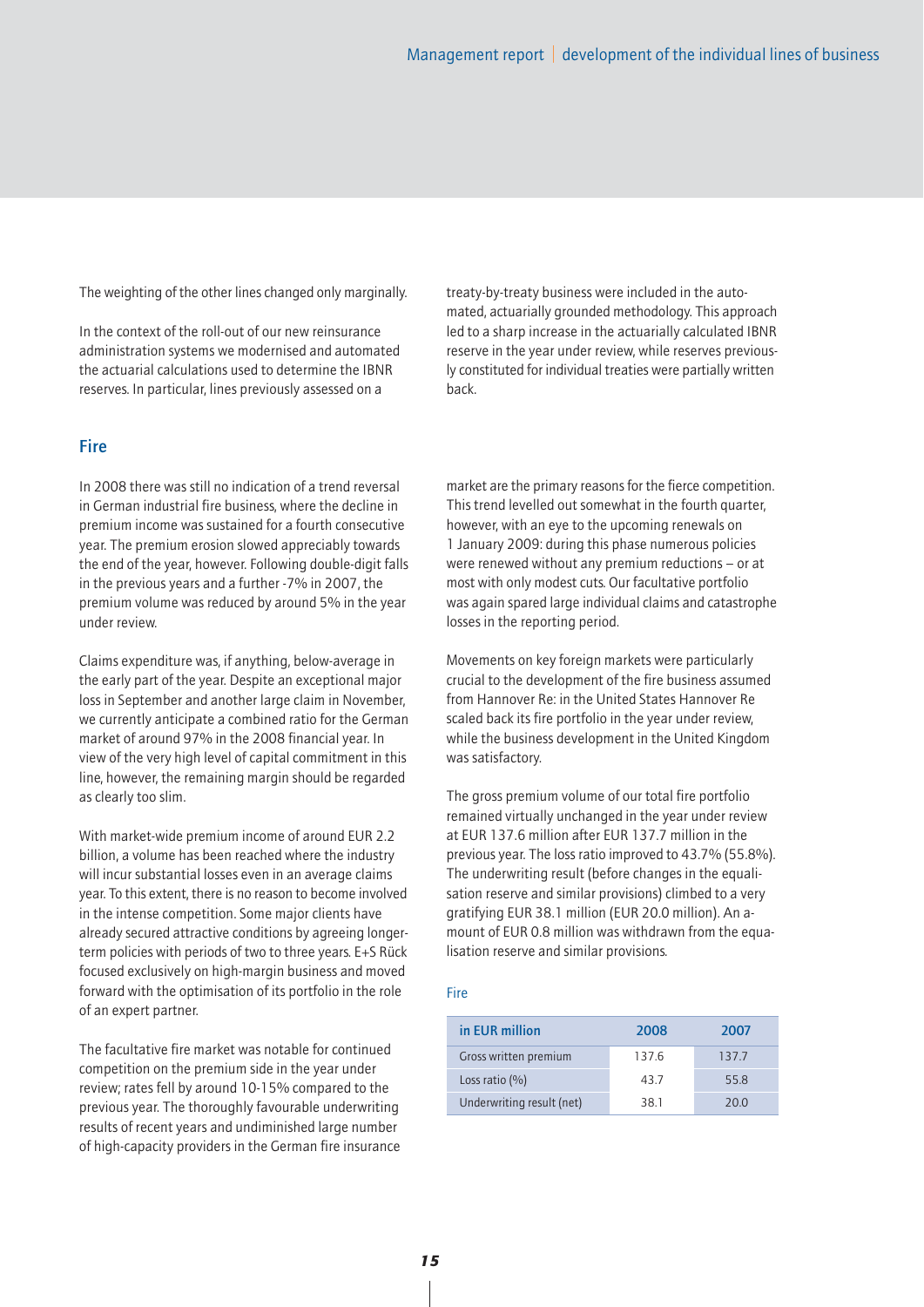#### **Casualty**

Market projections point to a stable premium volume and decreased combined ratio for the casualty line in Germany in 2008, attributable to the reduced number of claims. While we were still characterising 2007 as a "soft" market, opposite tendencies emerged towards the end of 2008 on both the premiums and conditions side as the effects of the financial market crisis made themselves felt. Against this backdrop, market hardening began to set in – especially in the area of directors' and officers' covers.

With effect from 1 January 2008 the amended § 64a Insurance Supervision Act (VAG) entered into force. It requires companies to put in place appropriate risk management, an orderly business organisation and a risk strategy. Against this backdrop, it is to be anticipated that § 64a Insurance Supervision Act will have a spillover effect on the interpretation and concretisation of the general clauses of stock corporation law. At the same time, this may give rise to a correspondingly higher potential liability for board members with associated implications for directors' and officers' insurance.

In its ruling of 1 July 2008 the Federal Court of Justice trimmed back the requirements for the patient's onus of presentation with respect to pharmaceutical claims. It is to be expected that this ruling will make it considerably more difficult for drug manufacturers and their liability insurers to defend against unjustified claims. What is more, a new tendency is emerging with regard to rights of recourse for pharmaceutical claims: social insurance institutions filed an increasing number of claims for redress from drug companies.

Environmental damage insurance has become established in the market, although it is still too soon to speak of complete market penetration. In the areas of pharmaceutical liability and product recall stable prices prevailed on the market. Personal and public liability, on the other hand, saw fierce competition over conditions. Standing by its selective and profitability-oriented underwriting policy, E+S Rück was able to benefit from the changing market climate. No appreciable major casualty claims were incurred for the year under review. This is also true of claims in environmental damage insurance.

On the facultative side industrial liability business continued to be intensely competitive in the year under review. Only in the areas of pharmaceutical and recall covers as well as liability insurance for pure financial losses and medical malpractice liability did prices hold relatively stable in the reporting period. E+S Rück therefore stood by its selective underwriting policy in these segments too.

The casualty business assumed from Hannover Re developed as follows in the year under review:

In view of its rigorous profitability criteria Hannover Re again scaled back its foreign casualty portfolio in the year under review and reduced its market share. This was especially true of the United States, by far its largest single market, since rates were not considered to be adequate. Risks that generated below-average margins were further trimmed back.

In most segments of US casualty business – such as directors' and officers' (D&O) covers – rates showed further single-digit declines in the first nine months of the year under review. In the shadow of the financial market crisis, however, they stabilised in the fourth quarter. Hannover Re purposefully relinquished market shares and reduced its volume in casualty business, especially in the professional indemnity and special liability lines.

In the year under review Hannover Re further optimised its portfolio in builder's risk insurance in France, a line in which it is pursuing a long-term strategy of consistent expansion. In the casualty sector it profited above all from its good rating, since ceding companies continue to attach considerable importance to the financial strength of reinsurers. This is particularly true of long-tail casualty business.

Owing to the varying market conditions, the gross written premium generated by our total casualty portfolio contracted appreciably in the year under review to EUR 268.9 million (EUR 400.0 million). The loss ratio in the year under review was lower than in the previous year at 77.0% (80.9%). The underwriting result improved to EUR 12.6 million (-EUR 18.2 million) despite further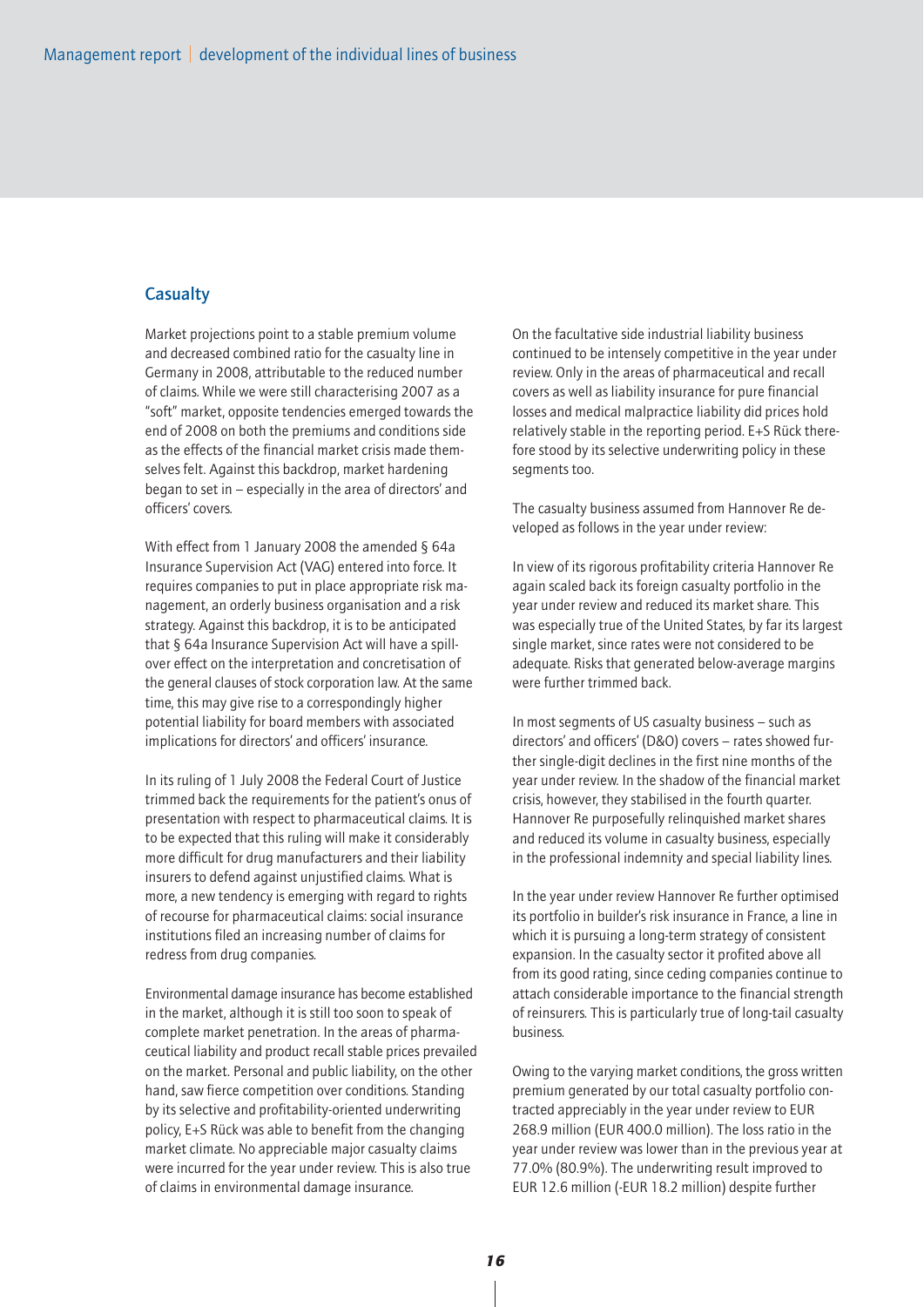substantial bolstering of the IBNR reserves. Following Casualty an allocation of EUR 30.3 million in the previous year, an amount of EUR 38.2 million was withdrawn from the equalisation reserve and similar provisions in 2008. The required level of these provisions had decreased owing to the contraction in business volume.

#### Accident

The development of German accident insurance in 2008 – against the backdrop of positive technical results in the original market – was again positive. The market premium grew by 1% while claims expenditure remained unchanged, causing the loss ratio to improve by 1% to 56%. The business experience in France – our second-largest market through the assumption of business from Hannover Re – was also satisfactory.

The hallmark of our activities in this line is the excellent range of services that we offer our clients with respect to product development and underwriting as well as in the area of claims management. Along with detailed checklists our clients receive extensive support for decisions on individual cases as well as for claim classification and handling; we also assist with training activities for personnel in the fields of proposal assessment and underwriting. On the product side, our focus remains on combined personal accident annuities and assistance

#### **Motor**

Motor business in Germany witnessed sustained price competition in the year under review; the effects on average premiums were, however, less marked than had been anticipated at the end of 2007. Nevertheless, the reduction in premiums alone was sufficient to produce poorer technical results, although in motor liability business these were again alleviated in 2008 by the further drop in the claims frequency.

The claims experience in the own damage lines, on the other hand, was striking: the extensive hailstorm event "Hilal" at the end of May and in early June caused a market loss of EUR 450 million; this was equivalent to a loss ratio of more than 6%. Nor were the subsequent

| in EUR million            | 2008  | 2007   |
|---------------------------|-------|--------|
| Gross written premium     | 268.9 | 400.0  |
| Loss ratio $(\% )$        | 77 O  | 80.9   |
| Underwriting result (net) | 12.6  | $-182$ |

benefits, especially with an eye to the needs of senior citizens.

The gross written premium of EUR 86.4 million did not quite match up to the previous year (EUR 89.6 million). The loss ratio rose to 86.5% (47.5%) on account of additional IBNR reserves. The underwriting result in the year under review consequently slipped into the red at -EUR 13.0 million (EUR 6.9 million). We withdrew an amount of altogether EUR 16.0 million from the equalisation reserve.

#### Accident

| in EUR million            | 2008    | 2007 |
|---------------------------|---------|------|
| Gross written premium     | 86,4    | 89.6 |
| Loss ratio $(%)$          | 86.5    | 47.5 |
| Underwriting result (net) | $-13.0$ | 6.9  |

weeks entirely spared hail events, the most notable of which was "Naruporn" in the middle of June. From the market perspective, then, motor own damage insurance performed significantly more poorly in 2008 than in the previous year, which had been overshadowed by winter storm "Kyrill".

Our portfolio remained relatively stable in motor liability insurance as a consequence of the improvements in conditions that were obtained in 2008 despite developments in the primary sector. In the own damage lines, however, E+S Rück took a considerable charge from the aforementioned losses – especially under non-proportional covers.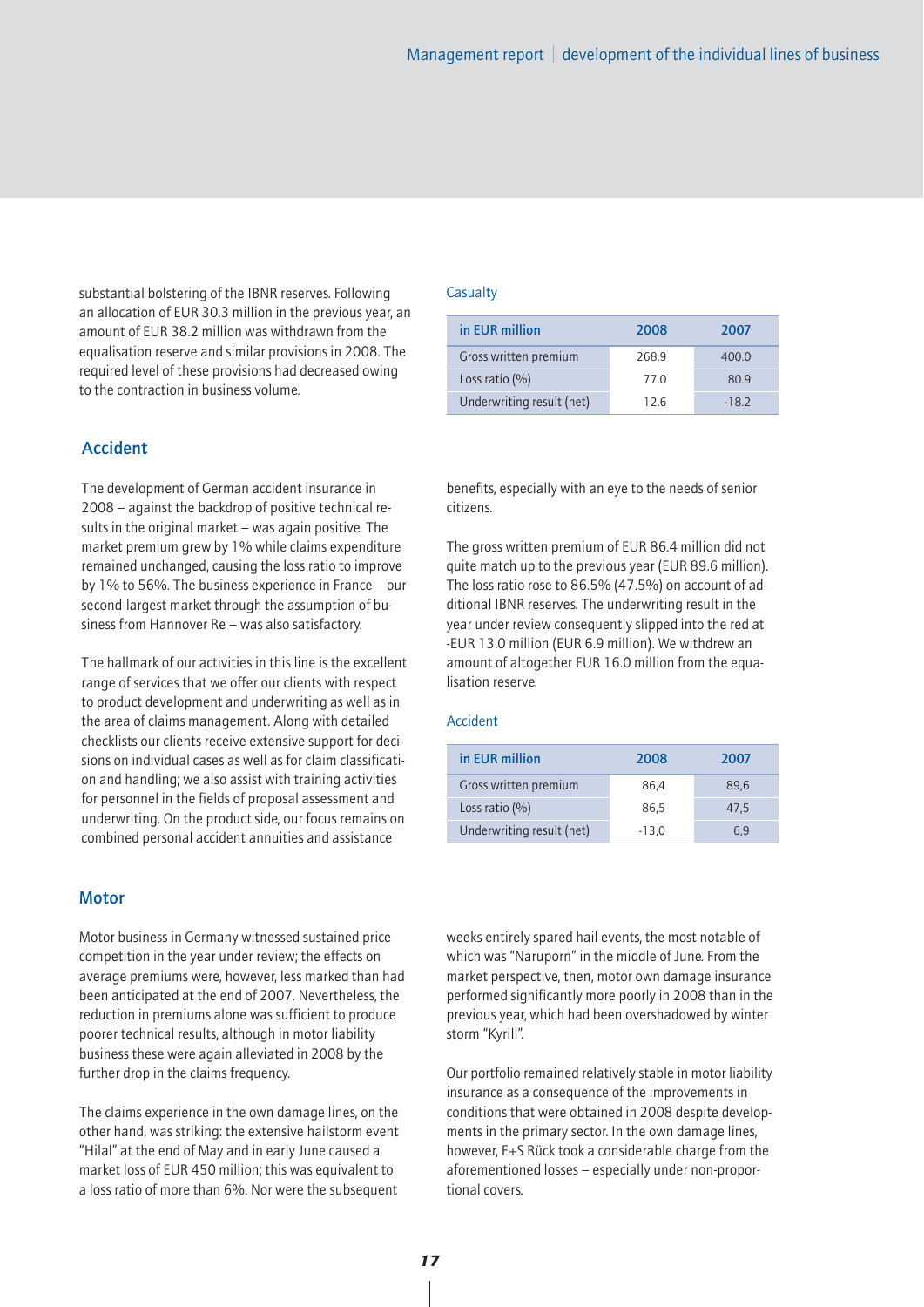The motor liability business accepted from Hannover Re produced a mixed picture in the year under review: in the United States and France the development of the motor line was not satisfactory. Since the rate level is still insufficient, Hannover Re wrote the business highly selectively. By contrast, it enlarged its portfolio in Asian markets, including for example China, and also in the CIS states.

The premium volume booked in the motor line increased by altogether 11.0% from EUR 339.0 million to EUR 376.3 million. The loss ratio climbed as a consequence of the hail events to 98.2% (96.1%). The underwriting

#### Aviation

The primary market in aviation insurance was again heavily overshadowed by surplus capacities in the year under review, although original rates did show initial tendencies towards stabilisation – and indeed in some cases even increased. This was triggered by the poor results posted by aviation insurers in 2007, which left players in the primary market with their first losses after five sometimes very profitable years. In the second half of 2008 – in part also due to the effects of the financial market crisis – the premium erosion was further halted. On the reinsurance side, too, market hardening and hence moderate price increases could be discerned. In this line E+S Rück continues to profit from the fact that it ranks among the most sought-after reinsurers due to its excellent rating. The company is well placed to act on profitable business opportunities in a hardening market.

The diversification of the portfolio written by Hannover Re, which is one of the world's leading reinsurers in aviation and space business, was improved still further in the year under review; the dominance of fleet business continued to diminish.

#### Marine

After the comparatively high frequency of small and mid-sized hull and cargo claims recorded in the previous year, 2008 was, if anything, a rather moderate year for marine business. Here, too, however, a major loss was

result therefore deteriorated from -EUR 48.3 million to -EUR 56.2 million. An amount of EUR 4.8 million was allocated to the equalisation reserve.

#### Motor

| in EUR million            | 2008  | 2007   |
|---------------------------|-------|--------|
| Gross written premium     | 376.3 | 339.0  |
| Loss ratio $(%$           | 98.2  | 961    |
| Underwriting result (net) | -562  | $-483$ |

Notable major losses incurred by Hannover Re in the year under review included a serious plane crash in Madrid and a satellite failure.

The premium volume contracted by EUR 10.2 million to EUR 68.3 million (EUR 78.5 million). Thanks to the release of IBNR reserves the loss ratio stood at just 62.7%. By contrast, the loss ratio in the previous year (87.2%) had been influenced by an increase in the IBNR reserves. The underwriting result moved back into positive territory at EUR 6.4 million (-EUR 3.6 million). An amount of EUR 5.3 million was withdrawn from the equalisation reserve.

#### Aviation

| in EUR million            | 2008 | 2007  |
|---------------------------|------|-------|
| Gross written premium     | 68.3 | 78.5  |
| Loss ratio $(%$           | 62.7 | 87.2  |
| Underwriting result (net) | 64   | $-36$ |

incurred: a hailstorm in Emden at the end of June damaged a large number of motor vehicles that were awaiting shipment.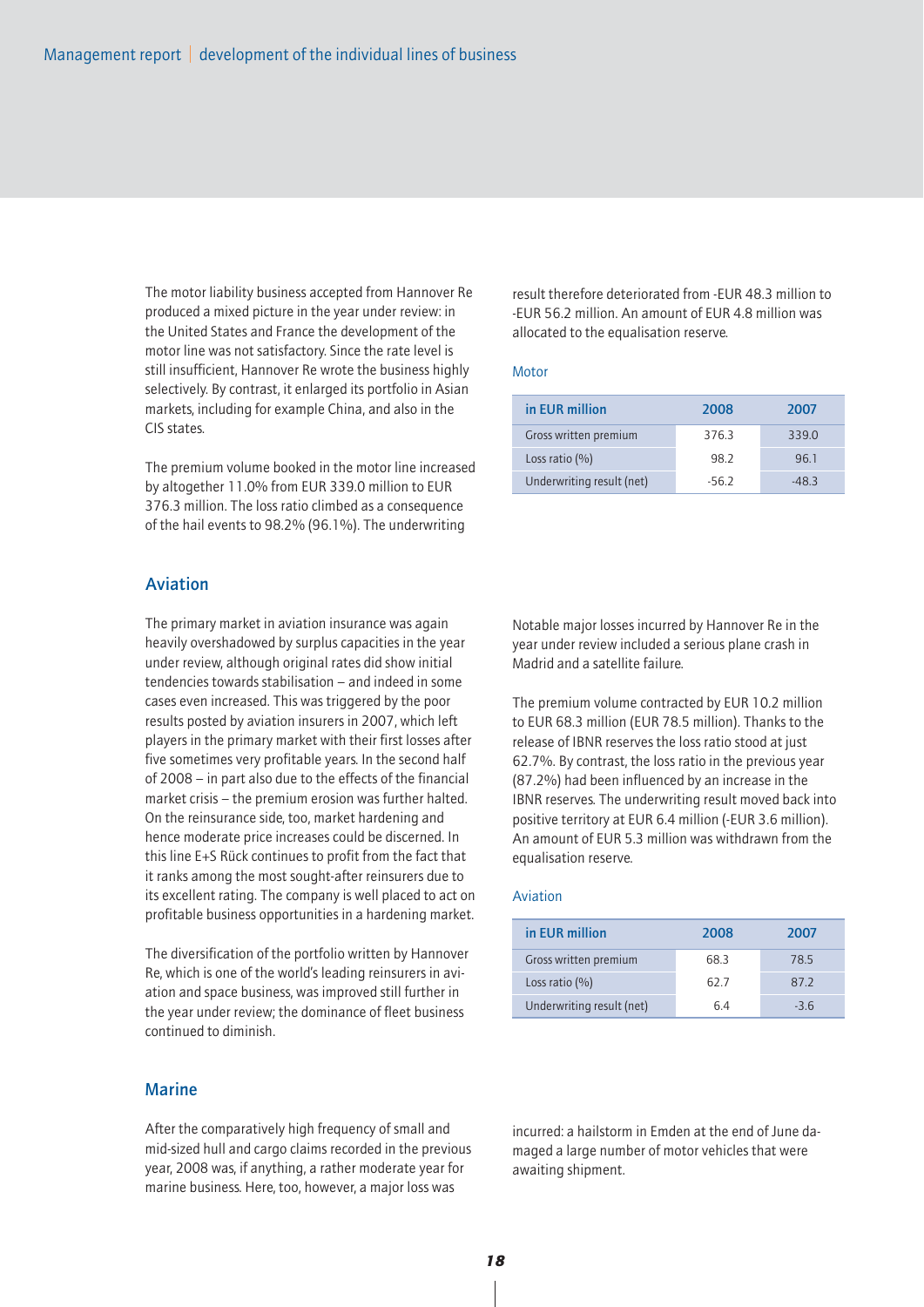Since the autumn of 2008 we have seen severe repercussions on global trade from the financial market crisis: a decline in demand for shipping services led to considerable surplus capacities for most types of vessel, prompting a sometimes dramatic slump in freight rates. Similarly, a number of shipyards suffered cancellations of previously received orders for new vessels, because shipowners no longer considered it wise to expand their fleets in light of the decreased level of freight rates.

In common with the aviation portfolio Hannover Re also writes marine business predominantly through the London Market; in this line too it is one of the major reinsurance providers. After two years that were virtually spared catastrophe losses, rates in marine reinsurance softened slightly in 2008 worldwide – albeit with regional differences. The Asian market, for example – one of the most intensely competitive – saw reductions of some 20%. Essentially, Hannover Re preserved its existing portfolio - although exposures in the Gulf of Mexico were consciously scaled back.

In addition to higher basic losses in the primary sector in offshore/energy business, it was hurricane "Ike" that inflicted sizeable losses on the (re)insurance industry: despite the relatively moderate strength of its winds, the hurricane caused considerable devastation as it progressed slowly along its storm track. As a result, the

#### Life

With the entry into force of the amended Insurance Contract Act (VVG), the German life insurance industry embarked on a new phase on 1 January 2008. Salient features of the reform are an increased level of information, improved transparency of policy terms and conditions, higher cash surrender values in the event of premature contract termination and timely participation of customers in life insurers' hidden reserves (e.g. with respect to equity securities and fixed-income securities).

The revised Insurance Contract Act prompted significant restructuring in operating processes at many life insurers, most notably in the areas of customer acquimarket loss for offshore business – i.e. the drilling rigs and oil platforms in the Gulf of Mexico – is put at around USD 3 billion. Hannover Re's net loss expenditure from hurricane "Ike" totalled EUR 198.4 million and encompassed not only offshore but also onshore business, i.e. the insured property damage on land. Another hurricane – "Gustav" – was incurred in the Caribbean in the year under review, although the associated cost for Hannover Re (EUR 15.2 million) was relatively modest.

Our volume of assumed business contracted particularly sharply on account of the selective underwriting policy; gross written premium consequently retreated to EUR 71.8 million (EUR 74.4 million). The loss ratio decreased from 118.9% to 92.6%. The underwriting deficit improved from -EUR 15.8 million to -EUR 3.4 million. An amount of EUR 0.4 million was withdrawn from the equalisation reserve.

#### Marine

| in EUR million            | 2008  | 2007   |
|---------------------------|-------|--------|
| Gross written premium     | 71.8  | 744    |
| Loss ratio $(% )$         | 92.6  | 118.9  |
| Underwriting result (net) | $-34$ | $-158$ |

sition and care. This was reflected in a drag on new business that was particularly visible in the first half of the year. Premium income nevertheless enjoyed gratifying growth in the year under review - particularly thanks to government-assisted "Riester" annuity products, for which the fourth step increase was implemented at the beginning of 2008.

Annuity policies continue to be the dominant product in new business on the German market, accounting for a share of more than 60%. Nevertheless, risk-oriented products such as term life and disability covers still enjoy brisk demand.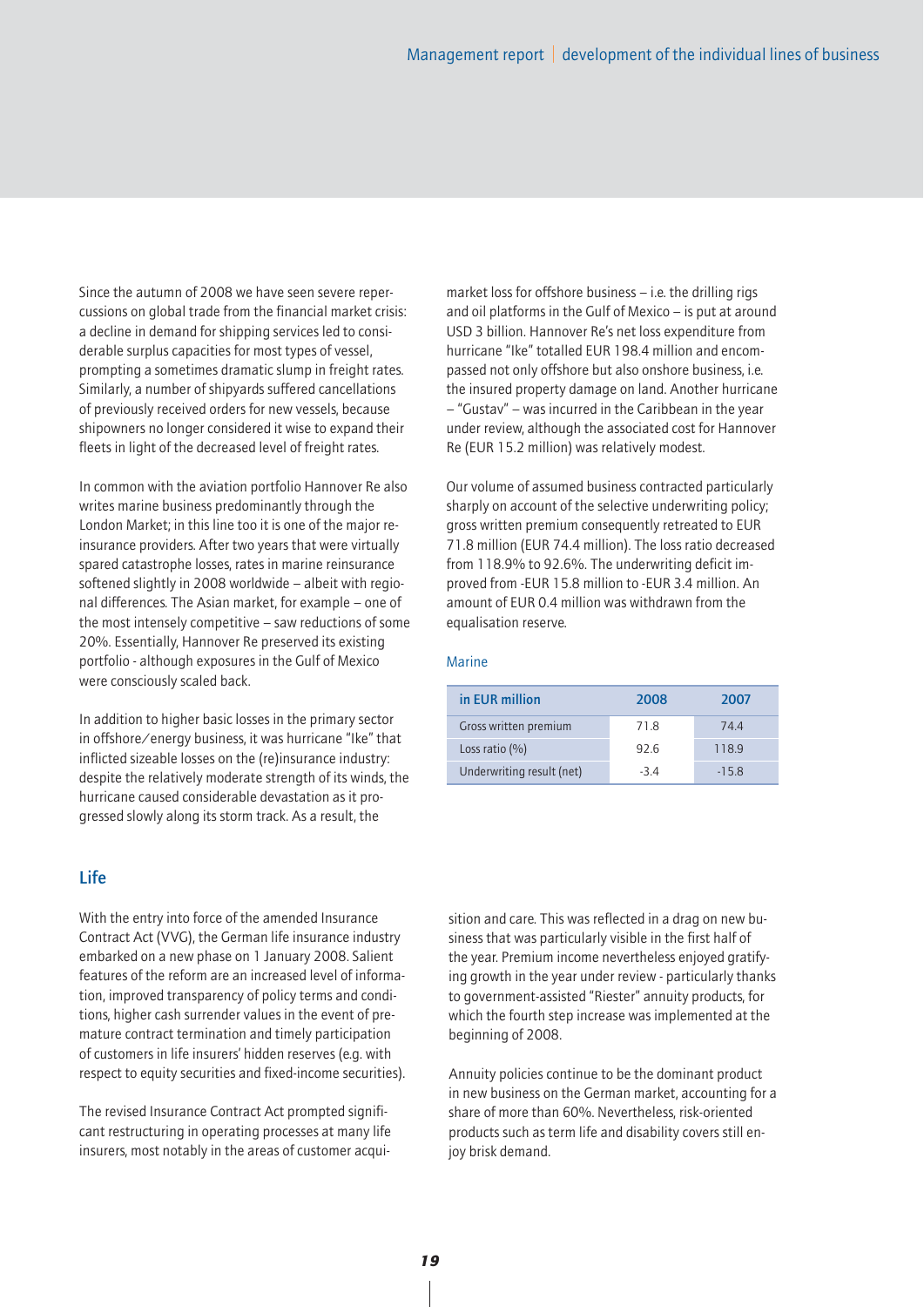For many years E+S Rück has participated in international life reinsurance business through a comprehensive quota share retrocession arrangement with its parent company Hannover Re. This gives us long-term growth and earnings potentials for a globally diversified life and annuity portfolio that could not be realised in the German market alone. Most significantly, E+S Rück profits from the systematically pursued expansion in major emerging markets such as China, India and Brazil.

Cessions from Hannover Re increased markedly in the year under review following the writing of several sizeable transactions in the Anglo-American markets. The development of bancassurance business in Romancespeaking markets was similarly favourable.

In the UK market, which is traditionally dominated by a close link between mortgage loans and life insurance policies, the company withdrew from some segments of protection business on account of excessive competition. On the other hand, with its focus on enhanced annuities for individuals with a reduced life expectancy Hannover Re was able to acquire new clients and has now assumed the mantle of market leader. Cooperation with newly established insurers specialising in the assumption of liabilities from occupational pension funds is also bearing initial fruit.

In the United States the company remains well positioned when it comes to designing financially oriented solutions geared to its clients' capital management as well as in the area of Medicare Supplement private health insurance covers for seniors. In this connection it should be emphasised that the first age cohort of the baby boomer generation (those born in the years 1946-1964, altogether more than 95 million people) has now reached retirement at age 62 and consequently attaches greater importance to considerations of private health insurance.

Hannover Re moved forward with the expansion of its infrastructure in key threshold markets in the year under

review systematically and in accordance with its longterm strategic objectives. In China the company's Shanghai-based life branch commenced operational business in May 2008; Hannover Re also opened a branch in South Korea in the second quarter, thereby opening up direct access to Asia's largest life reinsurance market. The setting up of an office in Mumbai to cover both life/health reinsurance and facultative non-life business will enable the company to provide direct support for the Indian life insurance market. Having secured the status of "admitted" reinsurer and established a representative office in Rio de Janeiro, Hannover Re also put in place a good platform in Brazil in the year under review.

All in all, our gross written premium in the life line grew to EUR 1,006.5 million; this corresponds to an increase of 20.8% compared to the previous year. Profitability in the year under review proved to be highly gratifying. It was underscored by the favourable experience of the biometric risks of "mortality" and "longevity", while the structural risks associated with the "persistency of the business in force" and the client-specific "counterparty risk" - which are of vital importance first and foremost under financing transactions - were unremarkable. The underwriting result came under strain, however, from considerable prefinancing expenses in the year under review. The net underwriting profit consequently declined to EUR 42.0 million, after EUR 71.5 million in the previous year.

#### Life

| in EUR million            | 2008    | 2007 |
|---------------------------|---------|------|
| Gross written premium     | 1.006.5 | 8330 |
| Underwriting result (net) | 42 O    | 71.5 |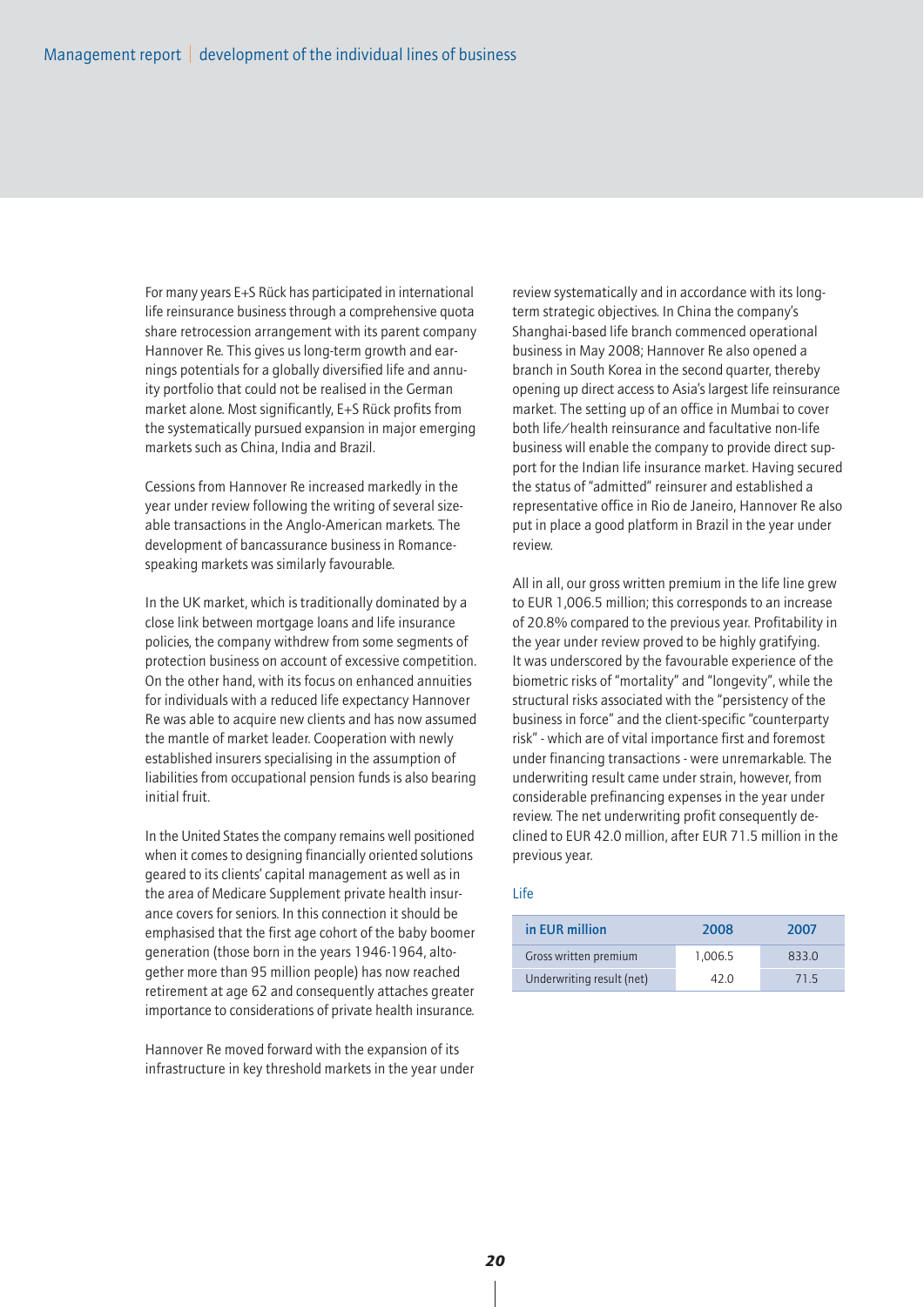#### Other lines

The lines of health, credit and surety, other indemnity insurance and other property insurance are reported together under other lines. Other property insurance consists of the extended coverage, comprehensive householder's (contents), comprehensive householder's (buildings), burglary and robbery, water damage, windstorm, plate glass, engineering, loss of profits, hail and livestock lines. Other indemnity insurance encompasses legal protection, fidelity as well as other pure financial losses and property damage. Reflecting their significance, our comments on the other lines will concentrate on credit and surety insurance, health insurance and natural hazards covers.

We were thoroughly satisfied with the development of the credit and surety lines in the year under review. This business is traditionally geared to continuity, and loyalty considerations are therefore of major significance in relations between insurers and reinsurers. Despite the worsening economic environment primary insurers again increased their retentions in 2008 – while conditions remained unchanged. The supply of reinsurance capacity was at the same time still adequate, although ceding companies placed greater emphasis on the financial strength of their reinsurers. The rate decline on the primary insurance side was, however, halted in the wake of the financial market crisis. We cemented our position in the year under review and selectively expanded our involvement in credit and surety business in the year under review.

Hannover Re ranks third in worldwide credit and surety reinsurance; in North America it is similarly one of the market leaders. The protracted crisis on financial markets led to a drop in the solvency level of businesses and hence to a rising number of bankruptcies in the year under review. The claims frequency in the credit line consequently increased. Losses in surety business, on the other hand, rose only marginally.

The meltdown on the US mortgage market did not have any repercussions for our credit and surety portfolio. Our underwriting guidelines preclude the writing of credit derivatives, i.e. including financial guarantee business. All in all, the gross premium volume contracted in the year under review to EUR 74.3 million (EUR 84.6 million). The underwriting profit of EUR 5.6 million was somewhat smaller than in the previous year (EUR 8.7 million), principally due to an increased loss ratio in credit business.

In the area of health reinsurance we primarily assume international business from Hannover Re. The latter takes a very conservative approach in this line and principally accepts business on a proportional basis from its US subsidiary Hannover Life Re America in Orlando. Hannover Re also writes a small number of non-proportional covers in Romance-speaking European countries and – on a carefully selected basis – in certain other markets. Following the loss of a large US contract in the Medicare Supplement sector due to portfolio withdrawal, the premium volume contracted sharply in the year under review and totalled just EUR 77.6 million (EUR 148.7 million). The net underwriting result also retreated to close with a profit of EUR 1.3 million (EUR 5.4 million).

Summer storms in Germany were the focus of attention under natural hazards covers: unstable weather conditions gave rise to repeated costly hail events and local flooding from May 2008 onwards. In addition, winter storm "Emma" in March was the most conspicuous event of its type recorded in the year under review. The burden of losses for the market and for E+S Rück came in well below the record losses of 2007. While the previous year had been overshadowed by winter storm "Kyrill", the hail events of 2008 - as already mentioned - primarily caused losses in the motor own damage portfolio. Our foreign portfolio, on the other hand, was impacted more heavily by windstorm damage in 2008.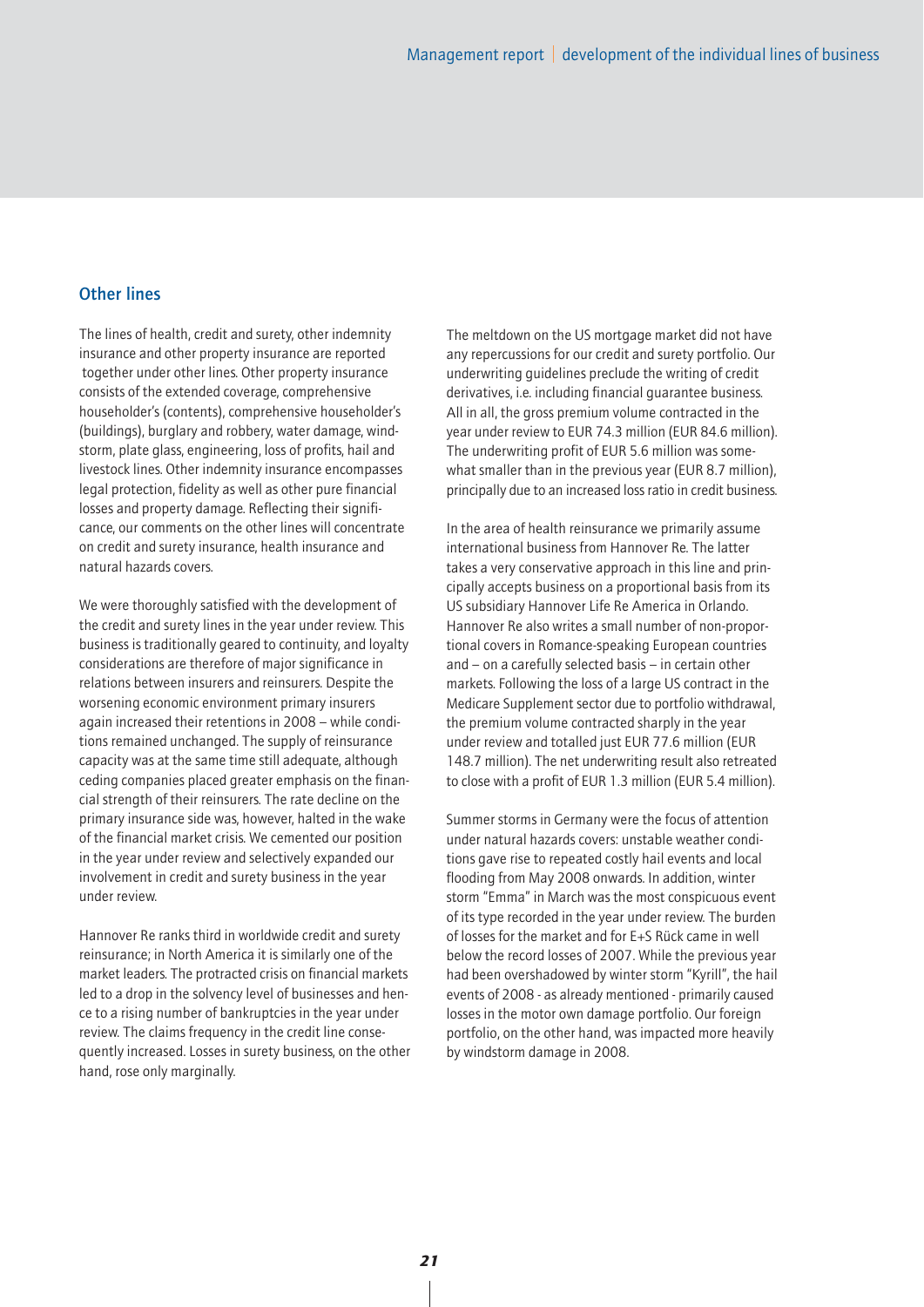The gross written premium in all the other insurance lines combined contracted in the year under review to EUR 349.4 million (EUR 418.4 million), principally owing to the reduced portfolio of health reinsurance. The loss ratio decreased to 69.6% (74.2%), as a consequence of which the underwriting result moved back into positive territory at EUR 10.7 million (-EUR 5.3 million). An amount of altogether EUR 26.0 million was allocated to the equalisation reserve and similar provisions constituted in the other lines.

#### **Investments**

Stock markets around the world were plunged into an unparalleled downward slide in the year under review. The German stock index (Dax) had fallen by around 40% by the end of the year. The EuroStoxx 50 and S&P 500 experienced slumps of similar dimensions. Although equity markets rallied somewhat from their lows of October and November, the Dax stood at just 4,810 points at the end of December - compared to a level in excess of 8,000 at the start of the year.

In view of the recessionary tendencies in virtually all major currency areas, a cycle of interest rate reductions was set in motion worldwide. While the US Federal Reserve Board slashed its key lending rates dramatically to 0% to 0.25% by year-end, the adjustment made by the European Central Bank - which cut the base rate to 2.5% - was comparatively moderate.

The return on ten-year European government bonds shrank to less than 3.0% over the course of the year. In the United States the decline was even more marked owing to the economic outlook. Highs comfortably in excess of 4 % had been recorded as recently as the middle of the year. As the fourth quarter progressed corporate bonds were listed with considerable risk premiums. The markets for fixed-income securities with counterparty exposure are largely illiquid.

#### Other lines

| in EUR million            | 2008  | 2007   |
|---------------------------|-------|--------|
| Gross written premium     | 349.4 | 418.4  |
| Loss ratio $(% )$         | 696   | 742    |
| Underwriting result (net) | 10.7  | $-5.3$ |

The company's investment policy continues to be guided by the following core principles:

- generation of stable, plannable and tax-optimised returns while at the same time maintaining the high quality standard of the portfolio;
- ensuring the company's liquidity and solvency at all times;
- high diversification of risks within the framework of the investment strategy;
- management of currency exposures in accordance with the principle of matching currencies.

With these goals in mind we engage in active risk management on the basis of balanced risk/return relationships. In this context we observe investment guidelines and are guided by dynamic financial analysis based on the latest scientific insights. These measures ensure that at all times we are able to meet our payment obligations in light of our liabilities profile.

Within the scope of our asset/liability management activities, the allocation of investments by currency is determined by the development of underwriting items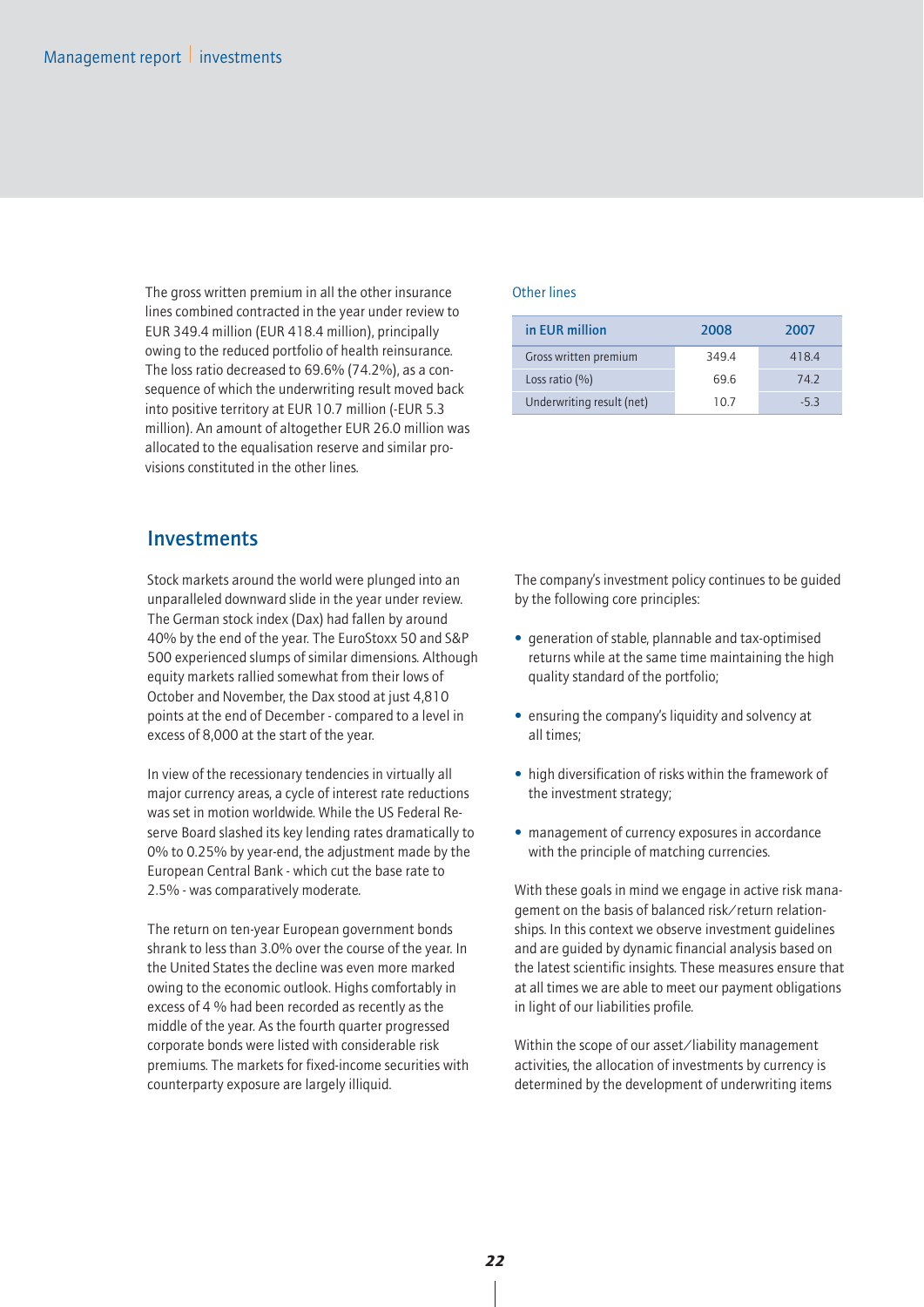

#### Investments

on the liabilities side of the balance sheet. We are thus able to achieve extensive currency matching of assets and liabilities, thereby ensuring that our result is not significantly affected by fluctuations in exchange rates.

Moderate cash inflows from the technical account and investments enabled us to boost our portfolio of assets under own management to EUR 4.3 billion (EUR 4.1 billion) in the year under review.

The balance of our deposit interest and expenses was largely unchanged at EUR 97.9 million (EUR 100.8 million). Gains on disposals of EUR 108.1 million (EUR 138.9 million) were attributable mainly to the liquidation of a hedge on almost one-third of the equity holdings in the fourth quarter as well as the realisation of reserves as part of the significant reduction of the equity allocation. This contrasted with realised losses of EUR 114.2 million (EUR 3.1 million) that similarly resulted from the sharp

reduction of the equity allocation in the fourth quarter. Last but not least, write-downs of EUR 34.6 million (EUR 19.6 million) were also a factor in the appreciable contraction of the net investment result to EUR 210.7 million (EUR 365.3 million).

For years we have actively managed the average duration of our fixed-income portfolio, thereby conserving our shareholders' equity. During the current reporting period we reduced only slightly the modified duration of our bond portfolio, which consequently stood at 4.0 years (4.2 years) as at 31 December 2008.

The portfolio of fixed-income securities climbed sharply to EUR 4.0 billion (EUR 3.4 billion), primarily as a consequence of the reduced equity allocation but also due to inflows of cash from the technical account. The funds were invested predominantly in government bonds. Net unrealised gains on fixed-income securities totalled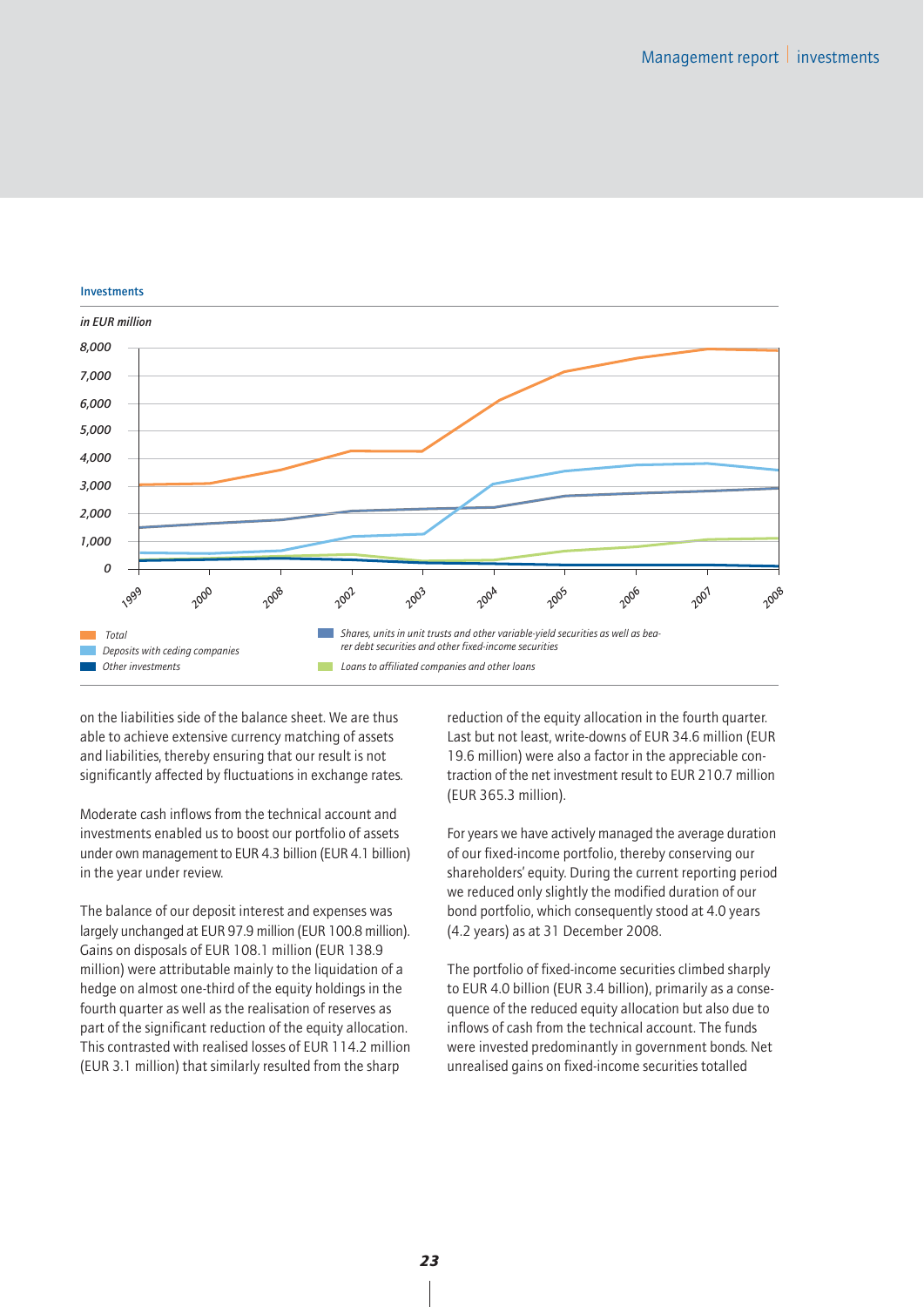EUR 101.8 million as at year-end, compared with unrealised losses of EUR 31.7 million in the previous year.

Movements on equity markets were extremely turbulent in the year under review. The downward trend that had started in the first half of the year accelerated sharply in the fourth quarter. We therefore reduced our equity allocation to a minimum, leaving it at significantly less than 1% (14.3%). Write-downs of EUR 3.3 million (EUR 7.4 million) were taken on this remaining portfolio.

#### Rating of fixed-income securities in %



#### Human resources

E+S Rück strives to be an attractive employer for ambitious, performance-minded individuals who identify with the company's goals. With this in mind we offer a flexible, receptive working environment as well as latitude for self-reliant decision-making. Our human resources staff, systems and structures put in place the framework

needed for the further professional development of our workforce. The cornerstones of our personnel activities in the year under review were the recruitment of highly qualified people and the promotion of a healthy work/ life balance for our employees. E+S Rück employed 255 (247) staff as at 31 December 2008.

#### Labour market for qualified university graduates remains fiercely competitive

Demand for motivated, well educated university graduates – especially those with degrees in mathematics or business mathematics – continued to intensify in the year under review. Our company finds itself facing fierce competition from banks, management consultants and other financial services providers. Thanks to our longstanding involvement in university recruiting we have a presence at Germany's major job fairs. As a result, we are consistently able to fill new positions with highly qualified young candidates.

With a view to consolidating and further extending our position as an attractive employer in the market, we systematically seek to identify room for optimisation within the scope of our strategic human resources planning. In 2008 we therefore set up a "Task Force" for the recruitment of mathematicians. Comprised of the managers of departments which are especially reliant on mathematicians as well as representatives of Human Resources, it has set itself the task of further improving the way in which the company addresses this group of

graduates in particular. Stepping up and expanding our contacts with universities – in part also through the sponsoring of chairs in mathematics –, increasing the number of positions offered to apprentices and soonto-be graduates as well as launching an employer branding project are just the first measures undertaken by this task force.

Flanking these marketing-oriented approaches, we have also created a trainee programme specially aimed at mathematicians: in the future, E+S Rück will offer particularly well-suited graduates the opportunity to undergo an 18-month trainee programme for junior executives and thereby familiarise themselves with the company from a broad variety of perspectives by spending periods of six to twelve weeks in various areas of the organisation. In this way, we shall be able to promptly fill vacancies in these departments as they arise with well-trained staff and further boost the appeal of E+S Rück among university graduates with a background in mathematics.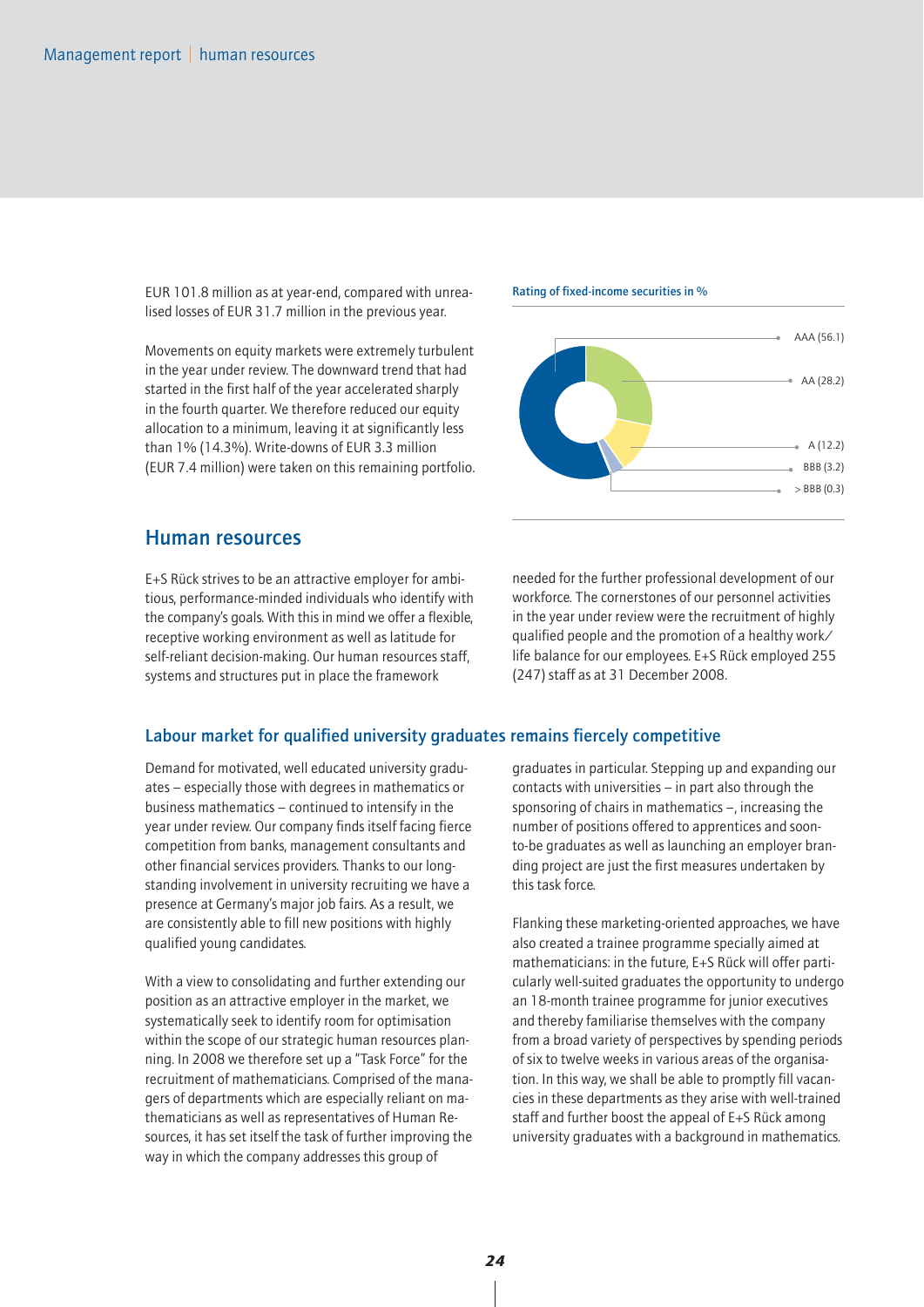#### Work/life balance

Demographic changes are leading to a shortage of managers and junior executives. E+S Rück, just like its competitors, must position itself in this battle for managerial recruits. Our offer to qualified young applicants therefore encompasses not only attractive compensation and above-average development opportunities, but also the possibility to strike a healthy balance in their professional and private lives. After all, the range of possible living and working models has multiplied in comparison with the traditional allocation of roles. We seek to enable our staff to combine their individual life plans with their work for our company.

#### Management feedback

For a number of years E+S Rück has employed management feedback as a personnel development tool which can be used to give managerial staff systematic feedback on their leadership behaviour. In 2007 we revamped this tool – both in terms of content and process – which has enjoyed high acceptance within the company since its adoption in 2001: it is now implemented online, and the assessment also encompasses the supervisor's perspective.

#### New module for personnel development

In the year under review our company completed the roll-out of the new SAP module "Personnel Development". The goal is to optimally track and utilise our employees' existing skills throughout the organisation: staff potentials are to be identified and cultivated, while shortcomings can be alleviated with targeted training activities.

Centralised data recording interlinks the appraisals from various personnel development tools – while preserving the greatest possible objectivity – and thus enables us to obtain a comprehensive overview of the highly diverse Furthermore, building on the many years of wide-ranging experience with management feedback on various levels of management, the Executive Board also decided to use the tool for itself and have an assessment performed by directly subordinate staff worldwide. This project too was translated into practical reality in the year under review – with a very high rate of participation among the staff concerned.

skills set available among our workforce. As a supporting measure, we use already established applications for the updating and viewing of data by staff and managers.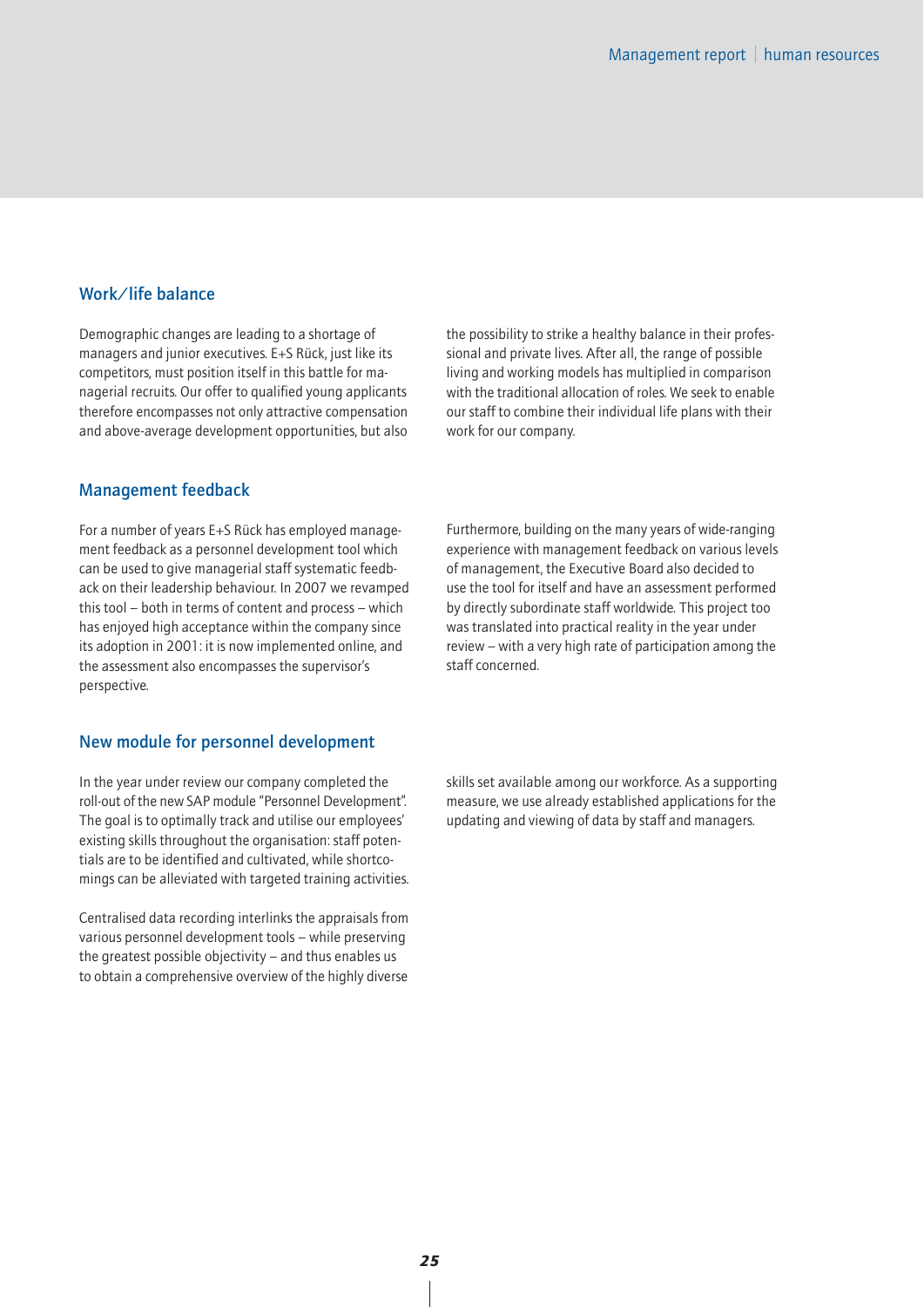#### Fostering of a culture of achievement

Performance management is embedded into the Performance Excellence process at our company. Departmental and individual goals are derived from the strategic corporate objectives. By linking agreements on objectives and Performance Excellence criteria we ensure that the efforts of our staff contribute directly to the success of the business strategy.

E+S Rück again participated in a customer survey in 2008. In the competition to find "Germany's Customer Champions 2008" it achieved a total score of 836 points out of a possible thousand. The company thus took sixth place overall and ranked as high as third among employers with a workforce of more than 500.

We are convinced that performance-based remuneration elements foster individual initiative. Consequently, we make every effort – where possible – to increase the

Word of thanks to our staff

The Executive Board would like to thank all employees for their dedication in the past year. At all times the workforce identified with the company's objectives and purposefully pursued them. We would also like to ex-

Sustainability report

Profit and value creation are prerequisites for sustainable development in the interests of our clients, shareholders, staff and business partners as well as for the fulfilment of our social responsibility. This includes the responsible underwriting of risks and diligent risk management, since these are vital conditions for assuring the quality of our business over the long term. E+S Rück consequently strives to be one of the most profitable reinsurers serving the German market and consistently enhances its position. In so doing, our premise of achieving growth through self-generated profits and wherever possible

performance-based salary component. The group of participants in our variable systems of remuneration was therefore further enlarged in the period under consideration.

Participation of staff in the performance bonus (Hannover location)

| 2008                                      | Number |
|-------------------------------------------|--------|
| Senior executives                         | 66     |
| Managerial levels up to the rank of Chief | 403    |
| Total participants                        | 469    |
| Proportion of the total workforce         | 48.7%  |

press our appreciation to the staff and representatives who participated in our co-determination bodies for their critical yet always constructive cooperation.

avoiding imbalances that could necessitate capital measures continues to apply unchanged. We thus act guided solely by profitability considerations and concentrate on attractive segments of reinsurance business.

High ethical and legal standards are the platforms for our strategy and daily actions alike. We recognise that the public image of the E+S Rück is shaped by the manners and conduct of every single member of staff.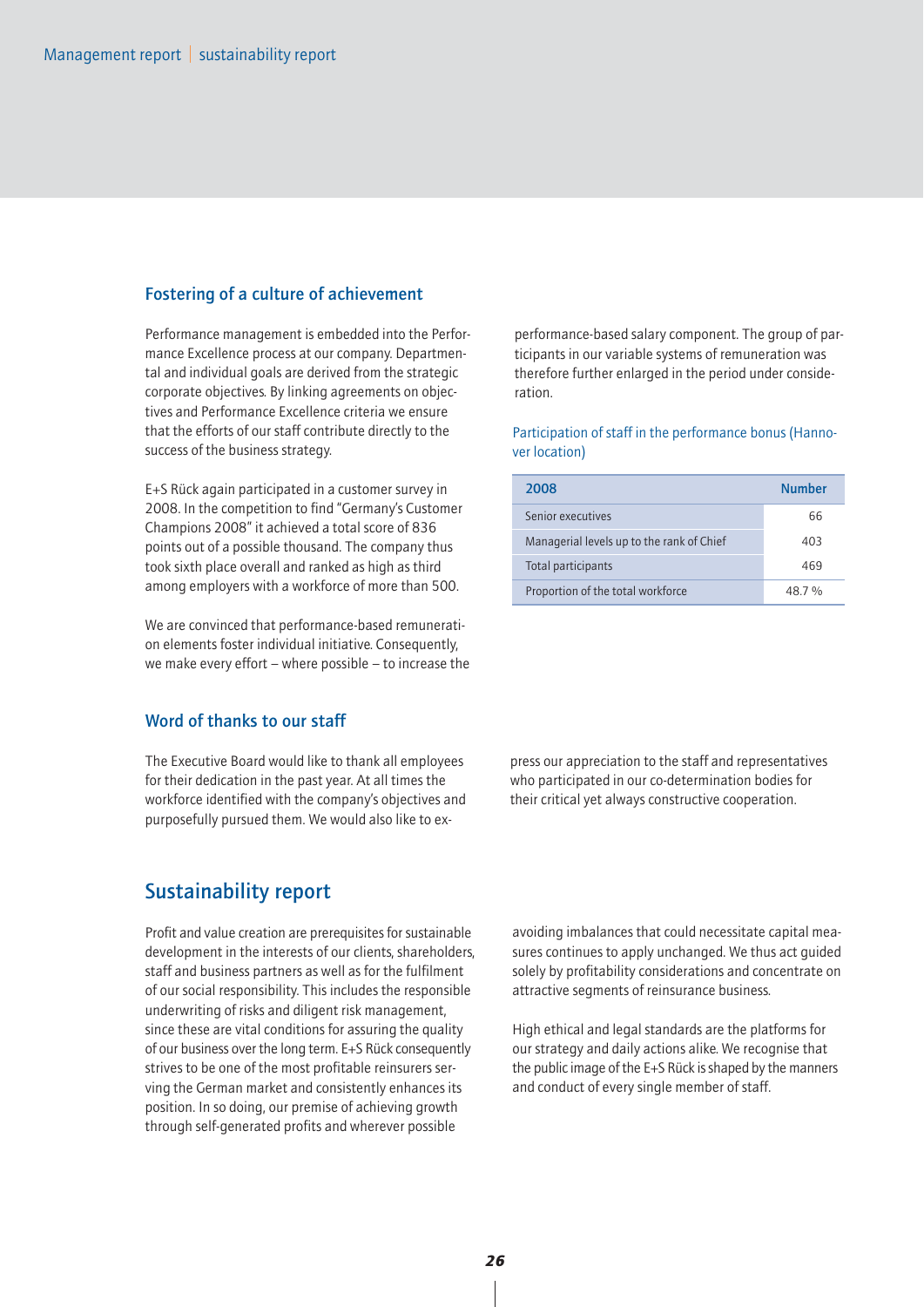Successful, responsible and above all sustainable business management forms the basis for playing a positive role in society. It establishes the foundation that enables our

#### Social commitment

We are aware of our responsible role as a major contractor in the city of Hannover and surrounding region, and we strive to award contracts locally where possible so as to foster businesses based here.

Social commitment is also something that E+S Rück takes very seriously, and the assumption of social rescompany to continuously foster and advance its staff and support projects that are in the public interest.

ponsibility constitutes a core element of our corporate culture. In Hannover, for example, we launched a Christmas tree campaign this year – inspired by the model at Hannover Re's South African subsidiary: in this way, staff at E+S Rück helped to realise the dreams of children at a local children's home during the Christmas season.

#### Environment

E+S Rück recognises that business flights undertaken by its employees cause  $CO<sub>2</sub>$  pollution. As a compensatory measure we pay a carbon offset levy for each kilometre flown to "atmosfair", an international organisation that puts the funds collected towards climate protection. "atmosfair" invests inter alia in solar, hydroelectric, biomass and energy-saving projects so as to reduce greenhouse gases to an extent comparable with the effect on the climate of the emissions produced by flying. Preferential support is given to projects in developing coun-

#### Support for the arts

In 2008, as in previous years, our subsidiary E+S Rück held a so-called "examination concert" in Hannover. Every year this event offers three to four "master students" at Hannover University of Music and Drama the opportunity to play with the accompaniment of a large orchestra. With this performance the students are able to complete their final examination and satisfy the requirements for becoming a professional soloist. In addition

tries, although all projects must deliver a demonstrable contribution to climate protection.

In 2007 E+S Rück participated for the first time in the "Ecological Project for Integrated Environmental Technology" (Ecoprofit). In the year under review we continued to pursue the basic idea underlying this project – to combine economic profit with ecological benefit – through preventive environmental protection in order to bring about a further reduction in  $CO<sub>2</sub>$  emissions.

to advancing the career of the master students, the examination concert – which was held for the eleventh time in the year under review – served as the musical highlight of E+S Rück's annual "Hannover Forum" seminar event.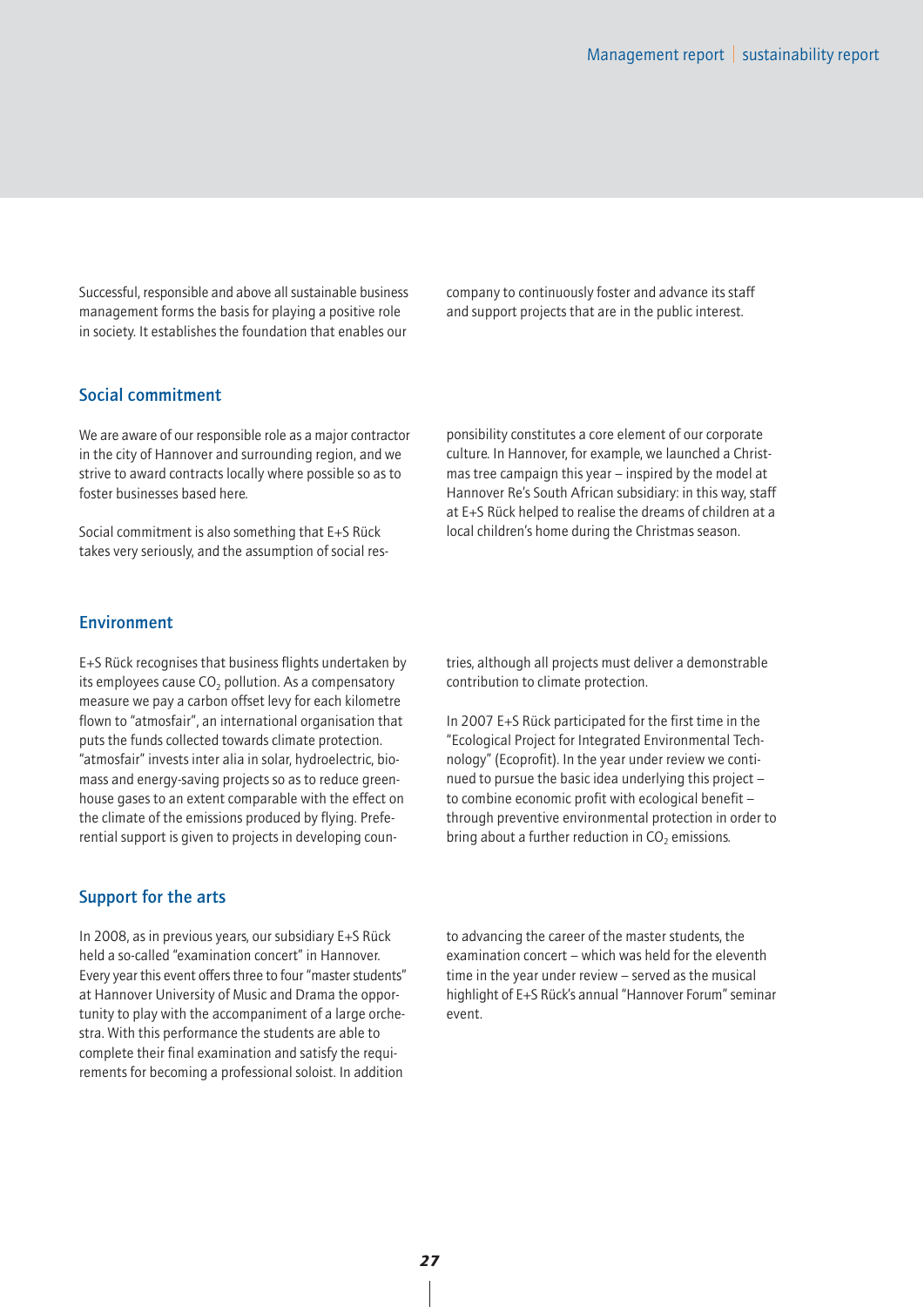#### Risk report

#### Risk strategy

The risk strategy is an expression of E+S Rück's fundamental approach to the identification and handling of risks. It is derived from the company strategy and constitutes a self-contained set of rules. At the same time it serves as the point of departure for the practice of risk

management. The risk strategy is an integral component of entrepreneurial actions and is reflected in the detailed strategies of the various divisions.



#### Risk conception

As a reinsurer E+S Rück is confronted with a broad diversity of risks that are directly connected with our entrepreneurial activities. Our conception of risk is holistic. For our company, risk means the entire spectrum of positive and negative random realisations in relation to planned or expected values. Negative random realisations, by which we understand the possibility of non-attainment

of an explicitly formulated or implicitly deduced goal, are of special importance for risk management. The conservation of capital is a decisive criterion for our risk tolerance. This necessitates a conscious approach to dealing with risks, both in non-life and life/health reinsurance and in the investment sector.

#### Overriding goals and organisation of our risk management

With a view to conserving capital, we seek to control and manage our specified individual risks in such a way that the total risk remains within the permissible, defined tolerances. Risk management therefore forms an integral component of our value-based enterprise management and hence of all higher-order decision-making processes. In addition to conserving capital, we are careful to allocate our scarce equity resources flexibly to those areas that promise the highest risk-weighted profit. Our insights from the risk management system provide an overview at all times of E+S Rück's current and expected future overall risk situation. These insights thus establish a framework for decision-making on all levels of management by bringing transparency to the relationship between opportunities and risks. Operational realisation of these objectives is ensured inter alia through standard

and ad hoc reports tailored to the risks, systematic and comprehensive recording of all material risks and our review – based on a closed loop system – of the efficiency of all relevant systems in risk management. Appropriate rules establish a separation between units that enter into or manage risks, on the one hand, and those that monitor risks, on the other. Process-integrated monitoring is performed by the Risk Committee, the Chief Risk Officer and the supporting organisational units. Process-independent monitoring is the responsibility of Internal Auditing.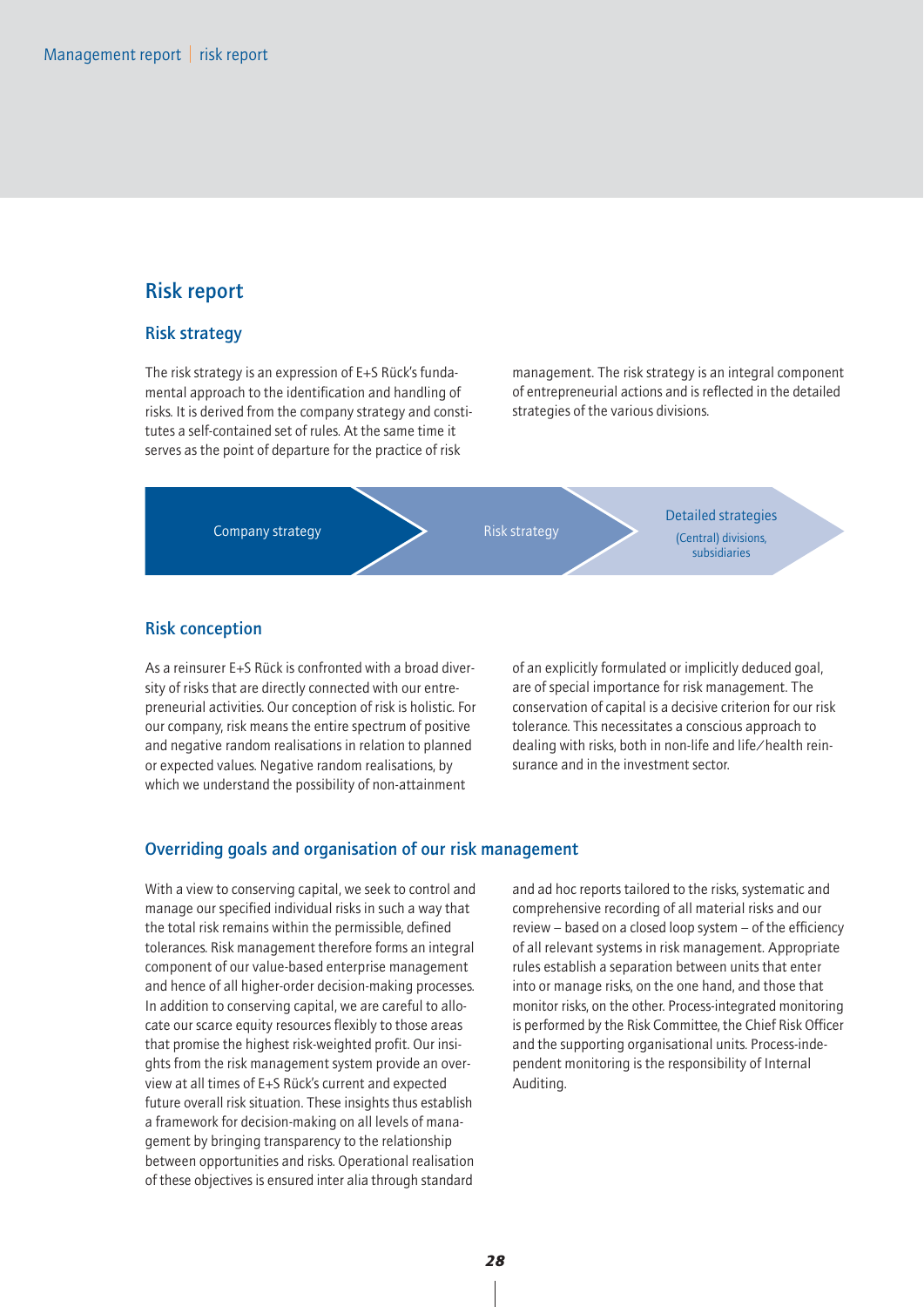#### Central elements of the risk management system

| <b>Controlling elements</b>                                                      | Key risk management tasks                                                                                                                                                                                                                                                              |
|----------------------------------------------------------------------------------|----------------------------------------------------------------------------------------------------------------------------------------------------------------------------------------------------------------------------------------------------------------------------------------|
| <b>Supervisory Board</b>                                                         | • Advising and monitoring the Executive Board in its management of the company,<br>inter alia with respect to risk management                                                                                                                                                          |
| <b>Executive Board</b>                                                           | • Overall responsibility for risk management<br>• Definition of the risk strategy<br>• Responsible for the proper functioning of risk management                                                                                                                                       |
| <b>Risk Committee</b>                                                            | • Monitoring and coordinating body with respect to operational risk management<br>• Decision-making power is within the bounds of the risk strategy defined by the<br><b>Executive Board</b>                                                                                           |
| Chief Risk Officer                                                               | • Responsibility for holistic risk monitoring across departments (systematic identification<br>and assessment, control/monitoring and reporting of risks) of all material assets -<br>and liabilities-side risks                                                                       |
| Group Risk Management<br>(central and decentralised risk<br>monitoring function) | • Process-integrated risk monitoring function<br>• Methodological competence, inter alia for<br>- development of processes/methods for risk assessment, management and analysis<br>- risk limitation and reporting<br>- risk monitoring and determination of the required risk capital |
| <b>Business units</b>                                                            | • Primary risk responsibility, inter alia responsible for risk identification and assessment on<br>the departmental level<br>• The task is performed on the basis of the quidelines set out by Group Risk Management                                                                   |
| <b>Internal Auditing</b>                                                         | • Process-independent review of all functional areas of E+S Rück                                                                                                                                                                                                                       |

#### Quantitative and qualitative risk management

Regulatory solvency requirements are regularly monitored within the scope of E+S Rück's risk management. Our qualitative processes and controls for risk identification, quantification and steering are based upon recognised, advanced methods. Centrally defined guidelines, methods and processes as well as systems of limits and thresholds provide the framework for decentralised implementation, monitoring and reporting. In addition, the central risk monitoring function quantifies and aggregates all risks on the level of E+S Rück. It performs central reporting and monitors measures taken across the organisation to control risks that could potentially jeopardise the company's existence.

#### Technical risks in non-life reinsurance

As far as technical risks affecting the non-life reinsurance business group are concerned, we make a fundamental distinction between risks that result from business operations in past years (reserving risk) and those stemming from activities in the current or future years (price/premium risk). The catastrophe risk is especially important in the latter case.

A significant technical risk is the risk of underreserving and the associated strain on the underwriting result. We calculate our loss reserves on an actuarial basis. The point of departure here is always the information provided by our cedants, where necessary supplemented by additional reserves that may seem appropriate on the basis of our own actuarial loss estimations. Furthermore, we constitute an IBNR (incurred but not reported) reserve for losses that have already occurred but have not yet been reported to us. Our own actuarial calculations regarding the adequacy of the reserves are subject to annual quality assurance reviews conducted by external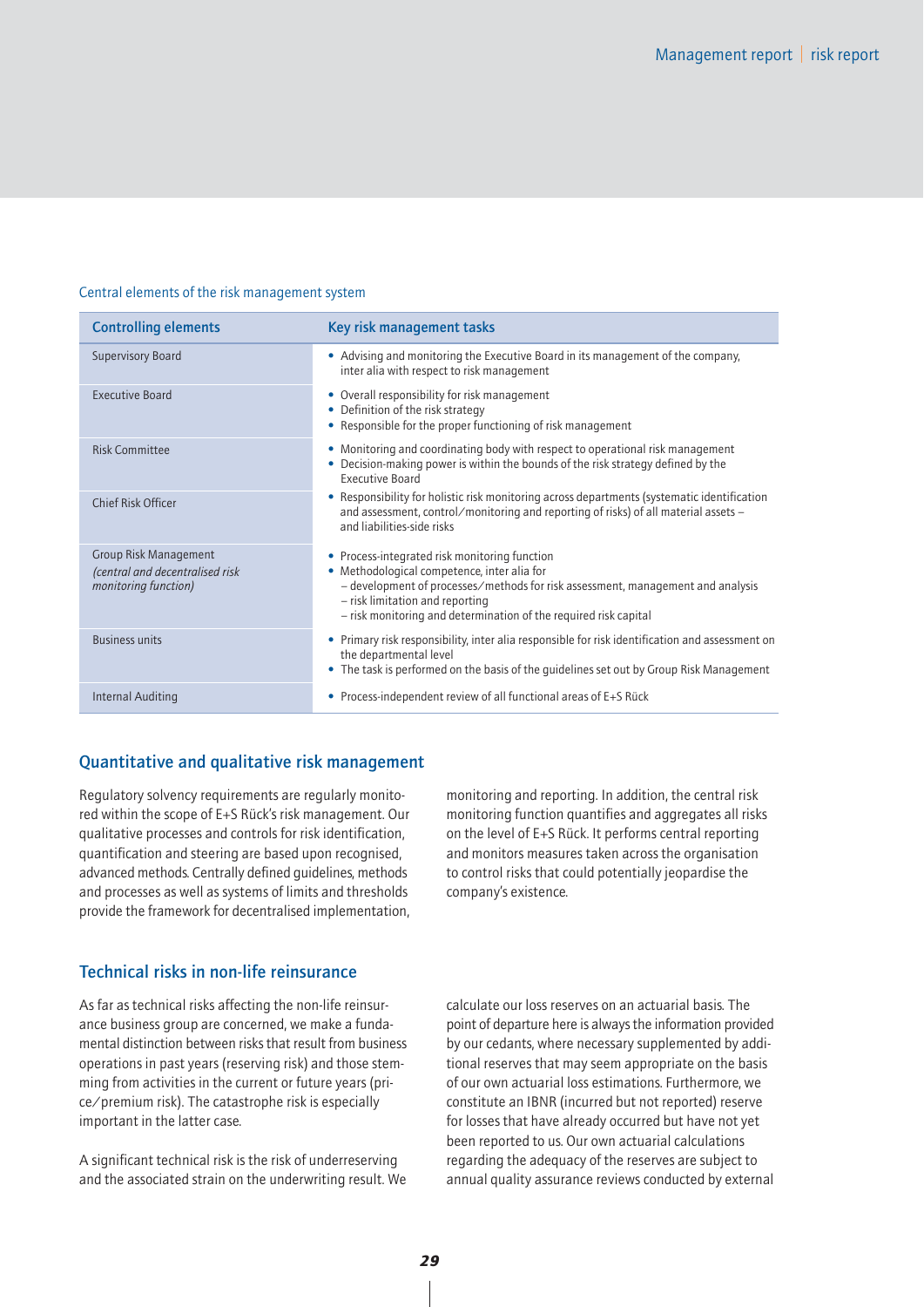actuaries and auditors. Catastrophe risks, especially those associated with natural hazards such as earthquakes or windstorm events, constitute another material risk for E+S Rück. Licensed scientific simulation models, supplemented by our own expertise, are used to assess the risks posed by natural hazards. Within the scope of accumulation control the Executive Board defines the appetite for assuming natural hazards risks once a year on the basis of our risk strategy. In order to manage the portfolio with this consideration in mind, maximum underwriting limits (capacities) are stipulated for various extreme loss

#### Technical risks in life and health reinsurance

In life and health reinsurance biometric risks are of special importance to our company. This term refers to all risks directly connected with the life of an insured person, such as miscalculation of mortality, life expectancy, morbidity and occupational disability. Since we also prefinance our cedants' new business acquisition costs, lapse and catastrophe risks – e.g. with an eye to pandemics – are of significance too.

We reduce these potential risks with a broad range of risk management measures. For example, the reserves in life and health reinsurance are calculated in accordance with actuarial principles using secure biometric actuarial bases and with the aid of portfolio information provided by our clients. Through our own quality assurance we ensure that the reserves established by ceding companies in accordance with local accounting principles satisfy all requirements with respect to the calculation methods used and assumptions made (e.g. use of mortality and disability tables, assumptions regarding the lapse rate etc.). New business is written in all regions in compliance with internationally applicable Global Underwriting Guidelines, which set out detailed rules governing the type, quality, level and origin of risks. These global guidelines are revised every two years and approved by the Executive Board. They are supplemented by countryspecific special underwriting guidelines that cater to the

scenarios and return periods / probabilities, utilisation of which is monitored and reported to the relevant bodies. The price/premium risk lies primarily in a failure to correctly calculate the necessary premiums in relation to the future loss experience. The risk arises out of the incomplete or inaccurate estimation of future claims, especially over time. Regular and independent reviews of the models used for treaty quotation as well as the implemented methods, e.g. our compulsory central and local underwriting guidelines, are therefore essential for the management of these risk potentials.

special features of individual markets. In this context the quality standards set for the portfolio reduce the potential counterparty risk stemming from an inability to pay or deterioration in the credit status of cedants. We review the risk feasibility of new business activities and of the assumed international portfolio on the basis of a series of regularly performed, holistic analyses, inter alia with an eye to the lapse risk. Quality is further assured by the actuarial reports and documentation required by local regulators. A key tool of our value-based management and risk management in the area of life and health reinsurance is the European Embedded Value (EEV). This is calculated as the present value of future earnings from the worldwide life and health reinsurance portfolio plus the allocated capital. In this context appropriate allowance is made for all risks underlying the covered business. Since the 2006 financial year the EEV has been calculated on a market-consistent basis. In future, this Market Consistent Embedded Value (MCEV) is to be established on the basis of the principles of the CFO Forum published in June 2008. We publish the MCEV on our Internet website at the same time as the quarterly report for the first quarter. The interest guarantee risk, which is important in life business in the primary insurance sector, is of only minimal risk relevance to our business owing to the structure of our contracts.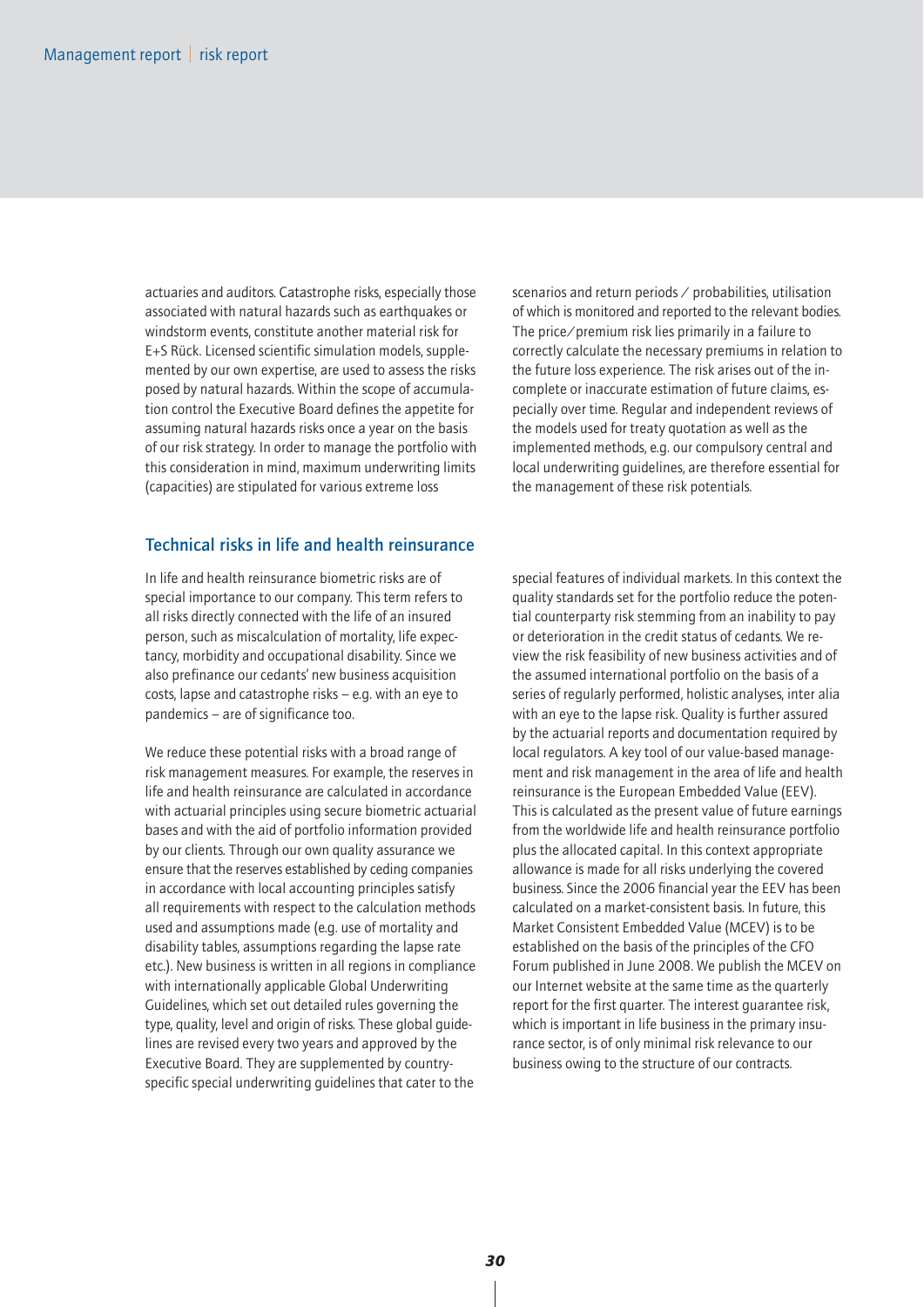#### Capital market risks

The result generated by E+S Rück is fundamentally determined by two components, namely the "underwriting result" and the "investment result". The asset portfolios derive in substantial measure from insurance premiums that must be set aside for future loss payments. The risks in the investment sector encompass primarily market risks (share price, interest rate, real estate and currency risks as well as the spread risk). Credit risks are also relevant.

The share price risk results from volatilities on equity markets. Fixed-income securities are exposed to the interest rate risk when market interest rates change. Declining market yields lead to increases and rising market yields to decreases in the fair value of fixed-income securities portfolios. Real estate risks derive from unfavourable changes in the value of our own real estate. This may be caused by a general downslide in market values (as seen with the present US real estate crash) or a deterioration in the particular qualities of the property. Real estate risks are of subordinate importance for our company owing to our minimal real estate portfolio. Currency risks result from fluctuations in exchange rates – especially if there is a currency imbalance between the technical liabilities and the investments. By systematically adhering to matching currency coverage, i.e. extensive matching of currency distributions on the assets and liabilities side, we are able to minimise this risk. The spread risk refers to the risk that the interest rate differential between a risk-entailing bond and risk-free bond may change while the quality remains unchanged. We reduce these potential risks using a broad range of riskcontrolling measures, the most significant of which are monitoring of the Value at Risk (VaR), various stress tests that estimate the loss potential under extreme market conditions as well as sensitivity and duration analyses and our asset/liability management (ALM). Despite our conservative investment strategy, restrictive

limits and thresholds as well as the controlling tools described above, we cannot divorce ourselves entirely from general market developments. We took a number of risk-minimising measures in the year under review in response to the financial market crisis:

- Limitation of the investment spectrum to government or supranational bonds in September 2008. Although this step reduced the average yield for 2008, it also limited any new risk-taking on the credit markets in view of the uncertain state of the market.
- Elimination of all counterparty risks with respect to existing options for equity hedging.
- Despite the already high diversification of the portfolio, further tightening of issuer limits for all investments of E+S Rück in September 2008 in order to minimise potential accumulation risks.
- Near complete reduction of unhedged holdings of listed equities in October 2008.
- Thorough review of the existing investment quidelines in December 2008. Scarcely any adjustments were necessary even in the present circumstances; the limits, especially in respect of covered bonds, ABS and MBS, were nevertheless further refined.
- Making available of a minimum level of liquidity or assets that can be realised at any time in an amount of at least EUR 4 billion or around 20% of the investments under own management as the prevailing illiquidity of secondary markets that had begun in September 2008 continued and in view of the risks arising in connection with the acceptance of LOCs by ceding companies.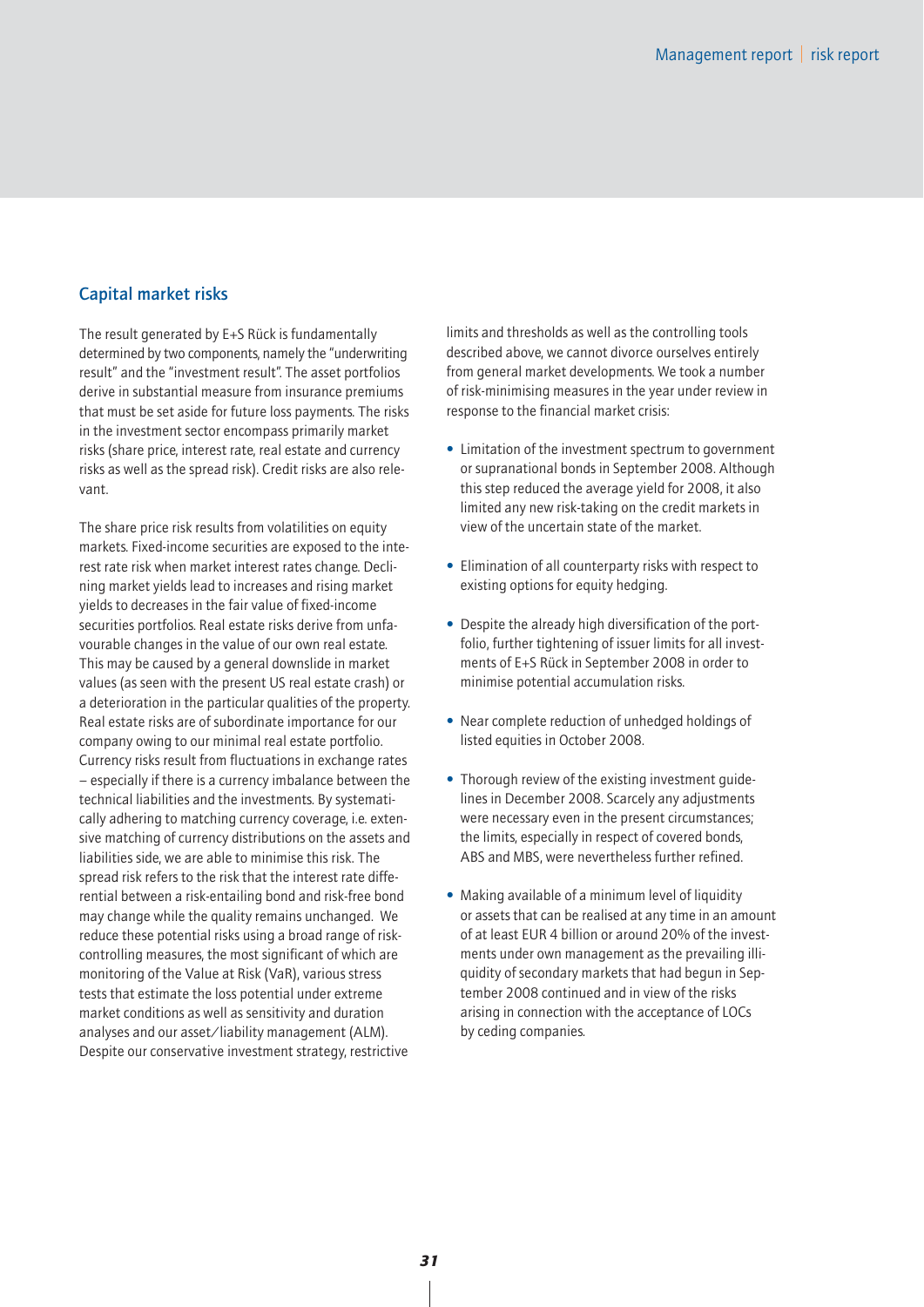#### Rating structure of our fixed-income securities

| Rating         | <b>Bearer debt securities</b> |                | Registered debt securities,<br>debentures and loans |                | <b>Bond funds</b>        |                          | <b>Sundry loans</b>      |                          |
|----------------|-------------------------------|----------------|-----------------------------------------------------|----------------|--------------------------|--------------------------|--------------------------|--------------------------|
|                | in $%$                        | in EUR million | in $%$                                              | in EUR million | in $%$                   | in EUR million           | in $%$                   | in EUR million           |
| AAA            | 72.9                          | 2,026.6        | 21.8                                                | 238.8          | $\overline{\phantom{0}}$ |                          |                          | —                        |
| AA             | 18.4                          | 512.2          | 47.9                                                | 525.8          | 96.5                     | 102,2                    | $\overline{\phantom{m}}$ | $\overline{\phantom{m}}$ |
| $\overline{A}$ | 6.2                           | 171.6          | 28.7                                                | 315.0          | $\qquad \qquad$          | $\overline{\phantom{m}}$ | 9.2                      | 5.0                      |
| <b>BBB</b>     | 2.2                           | 60.8           | 1.6                                                 | 17.5           | $\overline{\phantom{0}}$ | $\overline{\phantom{0}}$ | 90.8                     | 49.2                     |
| $<$ BBB        | 0.3                           | 9.1            | $\overline{\phantom{0}}$                            |                | 3.5                      | 3.7                      | $\overline{\phantom{m}}$ | $\overline{\phantom{0}}$ |
| Total          | 100.0                         | 2,780.3        | 100.0                                               | 1,097.1        | 100.0                    | 105.9                    | 100.0                    | 54.2                     |

Of the corporate bonds totalling EUR 689.2 million held by our company, EUR 598.8 million was issued by entities in the financial sector. Of this amount, EUR 586.3 million was attributable to banks. The vast majority of these bank bonds (almost 90%) were rated "A" or better.

#### Scenarios for changes in the fair value of our securities as at the balance sheet date

| <b>Portfolio</b>        |                             | <b>Scenario</b>     | Portfolio change based on fair<br>value in EUR million |
|-------------------------|-----------------------------|---------------------|--------------------------------------------------------|
| Fixed-income securities | Yield increase              | +50 basis points    | (88.1)                                                 |
|                         | Yield increase              | $+100$ basis points | (171.2)                                                |
|                         | Yield decrease              | - 50 basis points   | 87.2                                                   |
|                         | Yield decrease              | - 100 basis points  | 179.4                                                  |
|                         | Fair value as at 31.12.2008 |                     | 4,139.2                                                |
| Equities                | Share prices                | $+10%$              | 1.1                                                    |
|                         | Share prices                | $+20%$              | 2.1                                                    |
|                         | Share prices                | $-10%$              | (1.1)                                                  |
|                         | Share prices                | $-20%$              | (2.1)                                                  |
|                         | Fair value as at 31.12.2008 |                     | 10.6                                                   |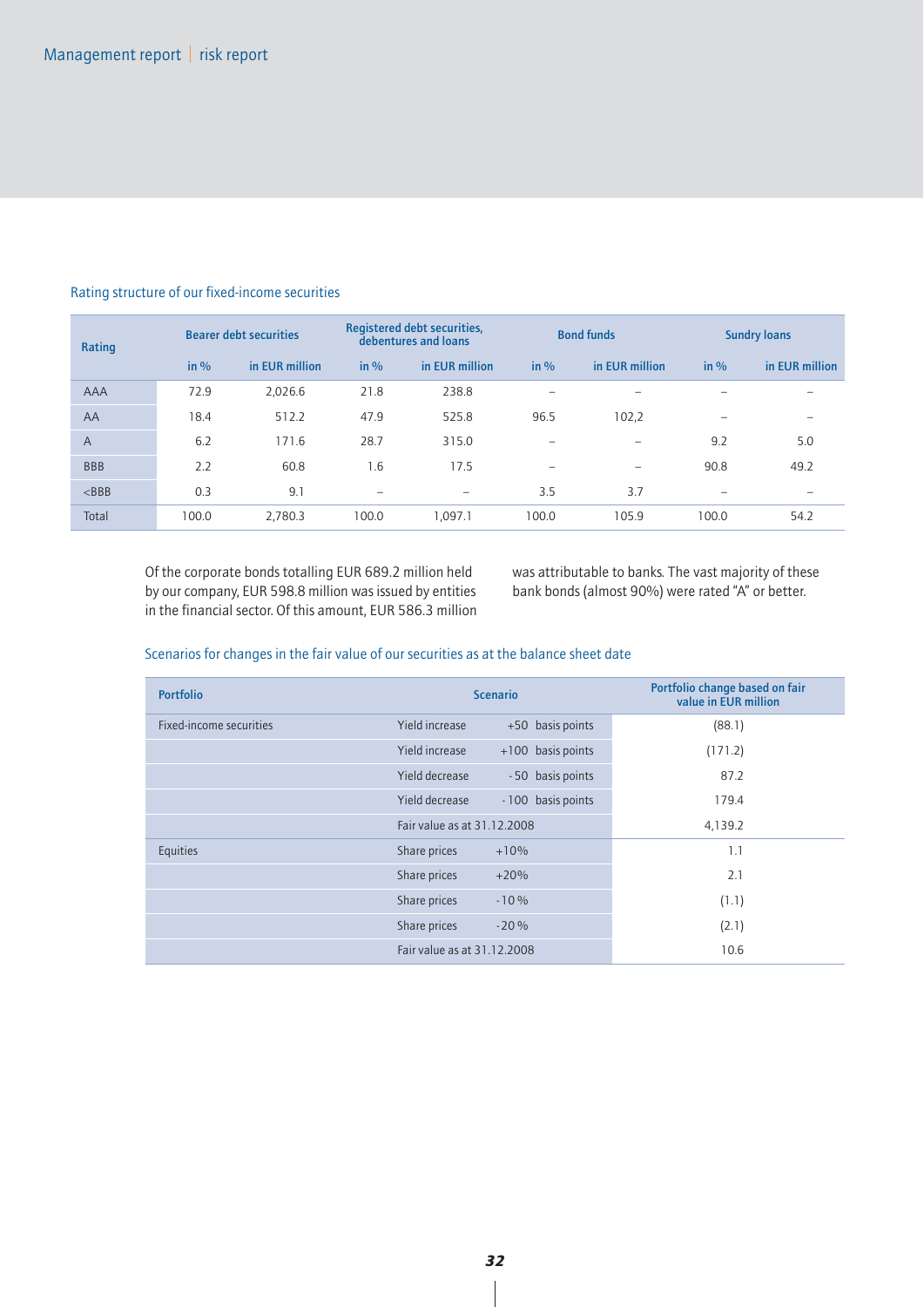#### Credit risks

The credit risk consists primarily of the complete or partial failure of the counterparty and the associated default on payment. Also significant, however, is the so-called migration risk, which results from a rating downgrade of the counterparty and is reflected in a change in fair value.

In reinsurance business the credit risk is material for our company because the business that we accept is not always fully retained, but instead portions are retroceded as necessary. These retrocessions conserve our capital, stabilise and optimise our results and enable us to derive maximum benefit from a "hard" market (e.g. following a catastrophe loss event). Alongside traditional retrocession we also transfer risks to the capital market. Overall, these tools support diversification within the total portfolio and promote risk reduction. Credit risks are also relevant in life and health reinsurance because we prefinance acquisition costs for our ceding companies. Our investments similarly entail a credit risk. Our clients, retrocessionaires and broker relationships as well as our investments are therefore carefully evaluated and limited in light of credit considerations and are constantly

monitored and controlled within the scope of our system of limits and thresholds. E+S Rück counters the risk of default on reinsurance recoverables by carefully selecting its partners with the aid of an expertly staffed Security Committee. The Security Committee continuously monitors the credit status of retrocessionaires and approves measures where necessary to secure receivables. The Group Protections unit is responsible for the Hannover Re Group's ongoing cession management. This process is supported by our "Cession Limits" web-based risk management application. This assists with the Hannover Re Group's cession management by specifying cession limits for the individual retrocessionaires participating in protection cover programmes and determining the capacities still available for short-, medium- and long-term business. Depending on the type and expected run-off duration of the reinsured business, the selection of reinsurers takes account not only of the minimum ratings of the rating agencies Standard & Poor's and A.M. Best but also internal and external (e.g. market information from brokers) expert assessments.

#### Operational risks

In our understanding, this category encompasses the risk of losses occurring because of the inadequacy or failure of internal processes or as a result of events triggered by employee-related, system-induced or external factors. Operational risks also encompass legal risks, although they do not extend to strategic or reputational risks.

Operational risks may derive, inter alia, from system failures or unlawful or unauthorised acts. Given the broad spectrum of operational risks, there is a wide range of different management measures tailored to individual risks. Core elements of risk management are our contingency plans that ensure the continuity of mission-critical enterprise processes and systems (recovery plans, backup computer centre). The range of tools is rounded off with external and internal surveys of clients and staff, the line-independent monitoring of risk management by Internal Auditing and the Internal Control System (ICS).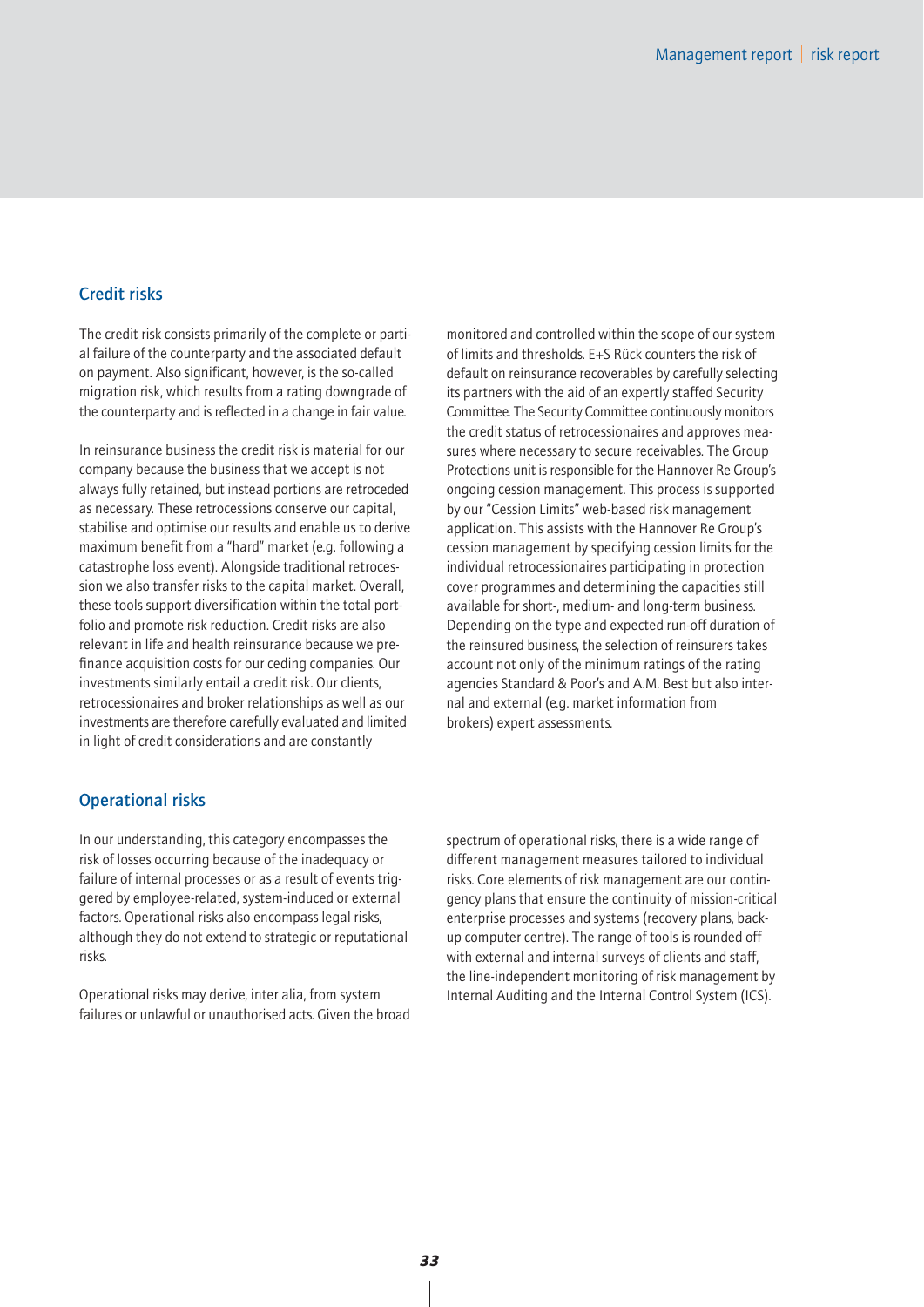#### Other risks

Under the heading of "Other risks" we primarily consider emerging risks, strategic risks, reputational risks and liquidity risks.

The hallmark of emerging risks (such as obesity, nanotechnology) is that the content of such risks is not as yet known with any certainty and their implications – especially for our portfolio – are difficult to assess. It is therefore vital to detect such risks at an early stage and determine their relevance. On this basis it is possible to decide which steps must be taken, e.g. ongoing observation, the implementation of contractual exclusions or the development of new reinsurance products. Strategic risks derive principally from an imbalance between the corporate strategy and changing general economic conditions. Such an imbalance might be caused, for example, by incorrect strategic policy decisions, a failure to consistently implement the defined strategies or by fundamental changes in court decisions or the regulatory environment. We therefore regularly review our strategy and systematically adjust our structures and processes as and when required. Our holistic management system of "Performance Excellence" ensures that our strategy is constantly reviewed and consistently translated into

practice. E+S Rück's reputation as a company is one of its most vital intangible assets. It often takes decades to build up a positive reputation, yet this reputation can be damaged or even destroyed within a very brief space of time. Like the strategic risk, the reputational risk usually manifests itself in combination with other risks, such as market or technical risks. Management of this risk is facilitated by our mandatory communication channels and processes that have been specified for defined crisis scenarios as well as by our business principles. The liquidity risk consists of the refinancing risk, i.e. the necessary cash cannot be obtained or can only be raised at increased costs, and the market liquidity risk, meaning that financial market transactions can only be completed at a poorer price than expected due to a lack of market liquidity. Regular liquidity planning and a liquid asset structure are core elements of our ability to manage this risk. Our active liquidity management has helped to ensure that even in times of financial crisis we are able to meet our payment obligations at all times without reservation.

In our view, there is very little risk that tax assessments containing additional taxation of investment income at Irish companies will prevail.

#### Assessment of the risk situation

The above remarks describe the diverse spectrum of potential risks to which we, as a reinsurance company, are exposed as well as the steps taken to manage them. These risks can potentially have a significant impact on our assets, financial position and net income. Yet it is inappropriate to consider only the risk aspect, since risks always go hand-in-hand with opportunities. Thus, we have already explained that our conception of risk is holistic. With the aid of our effective controlling tools as well as our organisational structure and process organisation, we ensure that we are able to identify risks in a timely manner and maximise our opportunities. Based on our currently available insights arrived at from a holistic analysis of the risk situation, we cannot discern

any risks that could jeopardise the continued existence of our company in the short or medium term or have a significant, lasting effect on our assets, financial position or net income. This remains true even against the backdrop of the recent upheavals on global financial markets.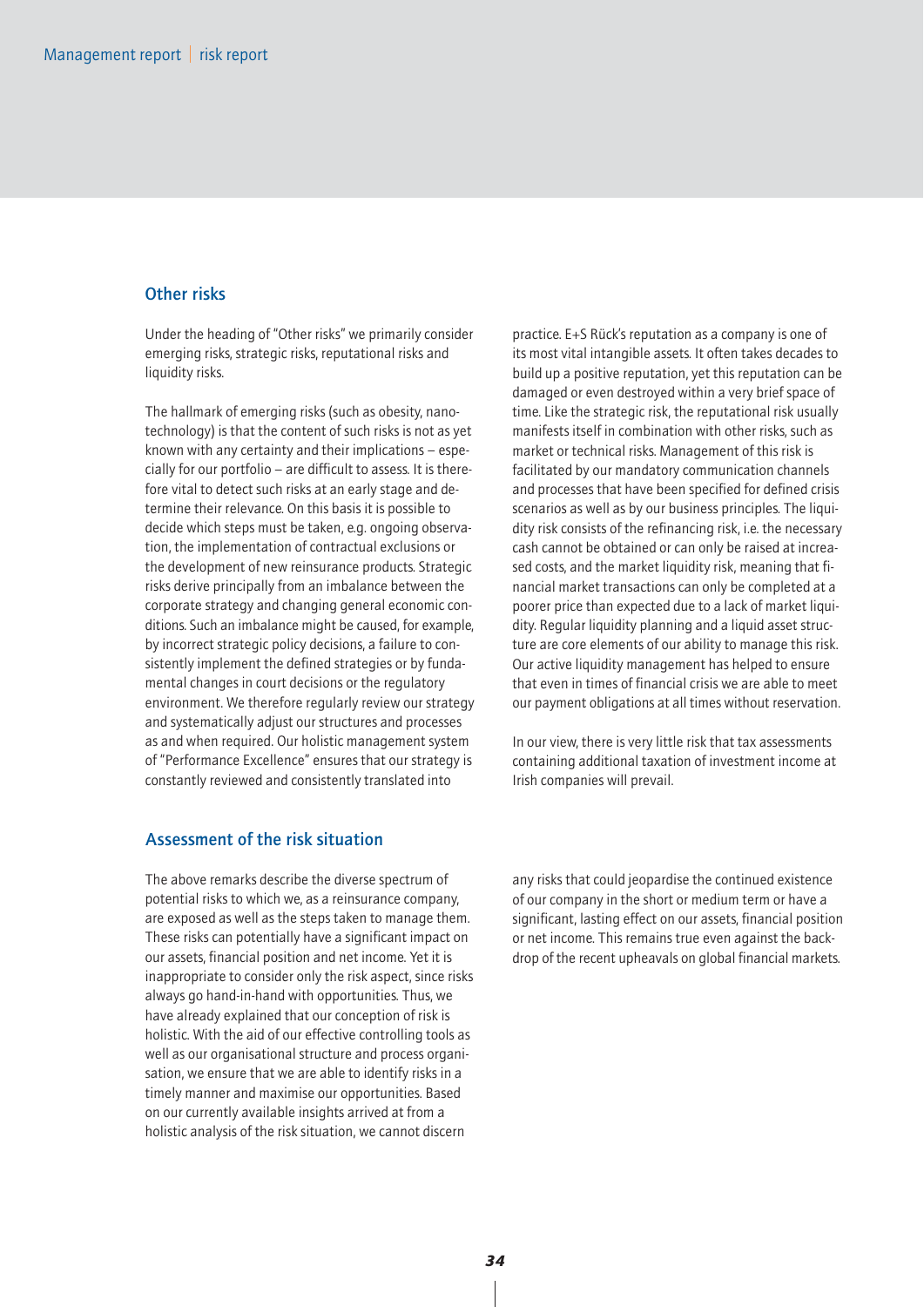### Forecast

In general, we expect to see a sharp downturn in the global economy and a continuing recession in 2009. Monetary policy is currently tending towards an expansionary stance worldwide. In view of the drastic slowdown in economic activity and the risk of deflation, central banks have sharply eased their policy on interest rates. In the United States the Federal Reserve moved to a zero interest rate policy in the middle of December 2008.

Economic stimulus packages have already been launched in many countries with a view to alleviating the slumping economy. Further measures intended to revive the economy will probably be unveiled in the course of the year. Despite all the efforts of governments and central banks to stabilise the financial sector and stimulate business activity, the global economy will likely show only very minimal growth in 2009.

With consumption already on the wane in the United States, exports are now also declining. This is likely to be reflected in a sharp contraction in gross domestic product. The European Union is experiencing the most pronounced slump in manufacturing output in its existence. Domestic and foreign demand will drop significantly in 2009 and real gross domestic product will fall. Prospects for the emerging markets have also taken a considerably darker turn.

In Germany the recession is being driven first and foremost by a sharp decline in exports. It is still uncertain whether the steps taken by the federal government to boost the economy will begin to bite. Real gross domestic product will nevertheless contract in 2009 and probably usher in the most severe economic slump since 1974. Provided there is no further bad news to reinforce the downward trend, the economic situation is expected to stabilise gradually in the second half of the year.

The German insurance industry is currently facing protracted major challenges. Along with the trend towards slowing premium growth relative to past years, the

technology-driven acceleration of market processes as well as globalisation are fanning intense competition in the insurance industry. Further factors are the scarcity of capital due to the financial market crisis and the tendency towards reduced earnings on account of the fall in interest rates. The situation on reinsurance markets, on the other hand, improved appreciably right at the outset of the year as the aforementioned shortage of capital boosted demand for reinsurance covers. We were already able to profit from this state of affairs in our treaty renewals as at 1 January 2009, securing rate increases that sometimes ran into double-digit percentages.

Prices and conditions in *industrial fire insurance* will likely stabilise in 2009, although modest experiencebased premium rebates may still be found in isolated cases. Reinsurers will also play a part in this stabilisation by tightening up conditions for reinsurance across the board. It remains to be seen how foreign providers will position themselves in this context. Given the current state of the market, however, and bearing in mind the general crisis on financial markets, it is unlikely that additional capacities will force their way into the market on a broad scale. If anything, the supply of reinsurance will contract as some providers withdraw from the market. It may also be noted that foreign providers are tending to operate as co-underwriters and are scarcely able to take the lead on German major risks owing to their lack of expertise. In view of the anticipated production slumps – e.g. in the automobile industry and among its suppliers – on the back of the depressed economy, an appreciable contraction in premium volume is nevertheless to be expected, especially in fire loss of profits insurance.

In the area of non-proportional *casualty reinsurance* E+S Rück was able to negotiate higher rates in the 2009 renewals. It was once again evident that E+S Rück is preferred as a reliable partner with a very good rating. The competition surrounding higher limits and extended conditions that had been observed in the past was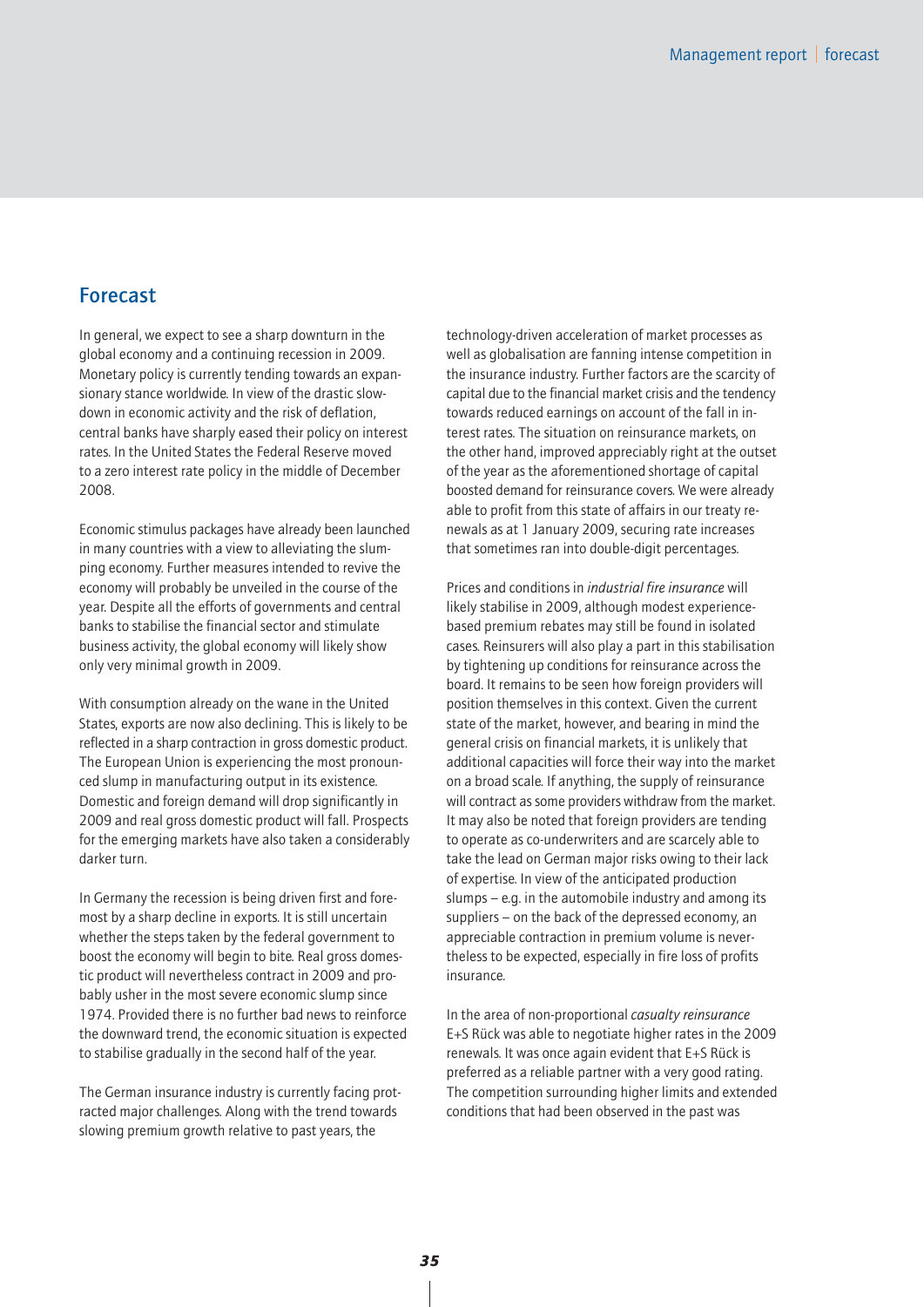scarcely a factor here. In 2009 we are again concentrating facultative acceptances on industrial liability business.

In *accident reinsurance* prices and conditions continue to move very satisfactorily for E+S Rück. We are profiting here from the favourable portfolio development enjoyed by many primary insurers. Thanks to our extensive range of services we were also able to acquire new clients. Going forward, as in the past, our focus in this line will be on developing new products in cooperation with our clients and driving an active transfer of knowledge at expert conferences that we organise for employees of our ceding companies.

The competition among German *motor insurers* on the original market was sustained as at 1 January 2009; in our assessment, though, the intensity has eased somewhat compared to the previous year. Conditions on the reinsurance side, especially in non-proportional business, improved appreciably, thereby more than merely offsetting the further erosion of the underlying premium. Against the backdrop of the accumulation losses incurred in 2008, it was also possible to obtain significantly improved conditions for own damage reinsurance.

In *aviation business* we expect to see further hardening on both the insurance and reinsurance side in the course of 2009; our market share is unlikely to remain unchanged.

The strains from hurricane "Ike" incurred by reinsurers transacting *marine business* promise stable to slightly rising prices for German marine reinsurance too. On the primary market upward tendencies can also be discerned in the hull segment. In cargo business, on the other hand, the premium volume in the primary sector is likely to shrink. This is due less to a declining rate level than it is to the anticipated contraction in the volume of global trade.

We were satisfied with the treaty renewals in *credit and surety insurance* effective 1 January 2009. Rate increases and improvements in conditions were observed across the board in response to the spreading crisis on financial markets. At the same time, even greater emphasis was placed on the financial strength of reinsurers – from which we profited through selective increases in written shares. The loss ratios in 2009 are likely to be on a par

with 2008 on both the insurance and reinsurance side. Taken in conjunction with the substantially improved reinsurance conditions, we expect to generate another underwriting profit in the coming year.

The renewals in the area of *natural catastrophe covers* failed to bring the originally anticipated market softening. Here too the picture has changed: rates for natural catastrophe covers held stable, while prices for loss-impacted programmes increased. The trend towards an increased demand for capacity went hand-in-hand with a contraction in supply, leading to amendments in the case of some placements. E+S Rück is maintaining its capacities in the German market on a stable level.

All in all, we were able to further enlarge our already sizeable market share in Germany thanks to new customer relationships and increased treaty shares under existing accounts, thereby cementing and extending our position as one of the leading reinsurers in the profitable German market.

The situation in foreign business, which we assume by way of retrocessions from Hannover Re, was as follows:

In the *United Kingdom* Hannover Re was satisfied with the treaty renewals; in both motor insurance and casualty business the portfolio was enlarged on the back of increased rates. In France too the outlook for rates has brightened. Further improvement in prices for natural catastrophe risks should be attainable in the wake of the severe winter storm "Klaus" in January. In the other *European countries* the premium volume was also expanded in accordance with our profitability criteria.

For *North America* Hannover Re is looking to a significantly improved market environment in 2009; reductions in rates or conditions are a thing of the past. The diminished capital resources of primary insurers – in the aftermath of the financial market crisis – have fanned demand for reinsurance covers and hence pushed up prices. This trend is likely to be sustained until the middle of the year.

Hannover Re was similarly very satisfied with the outcome of the treaty renewals in *China*. Both the crisis on financial markets and the losses from the 2008 snow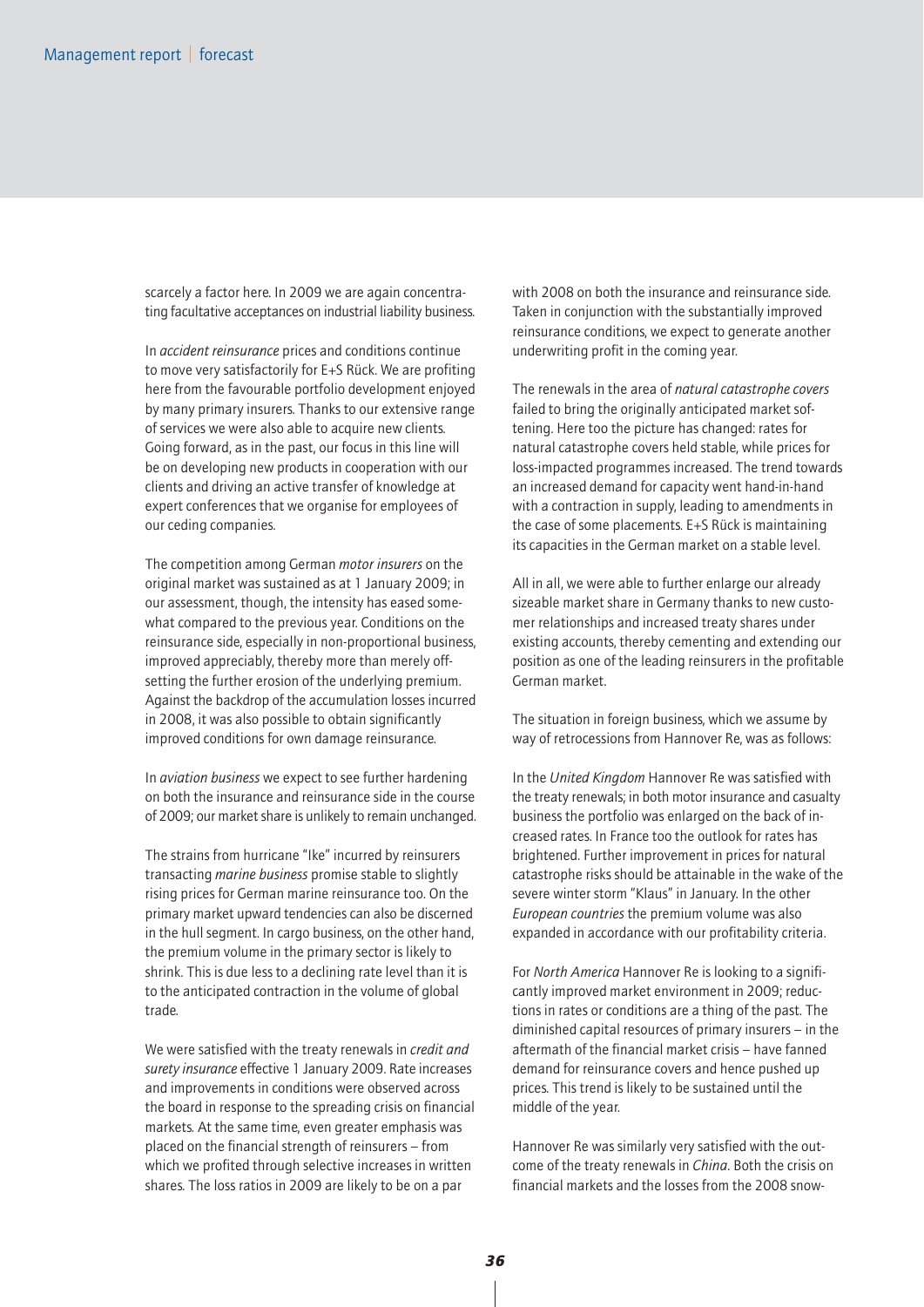storm generated greater demand for reinsurance. The renewals picture in the *other Asian markets* was a mixed one. The state of the market in *Taiwan* remained broadly unchanged; conditions for proportional treaties are largely stable. In *Japan* – where the bulk of contracts are renewed on 1 April – rates are expected to rise owing to the effects of the financial market crisis.

Owing partly to the heavy losses from hurricane "Ike" in 2008, but also due to the global financial market crisis, capacities in worldwide *catastrophe business* and *marine business* contracted sharply in both the primary and reinsurance sectors. Rate increases were consequently recorded, especially in regions that had suffered heavy losses such as the Gulf of Mexico - where prices climbed by as much as 35%. In aviation business, too, where Hannover Re ranks among the global market leaders, the premium erosion was halted.

The financial crisis and economic crunch have had farranging repercussions on worldwide credit and surety insurance. The number of insolvencies – and hence also the loss ratios – is set to rise. In the face of this business climate we are seeing appreciable hardening on the markets to the benefit of reinsurers; Hannover Re was thus exceptionally satisfied with the outcome of the treaty renewals as at 1 January 2009.

The general environment for international *life and health reinsurance* remains favourable overall, even if demand should soften in the short term in various countries due to the international financial market crisis. We expect the development of the German market, for example, to be rather muted; going forward, we shall devote increased attention here to innovative insurance products for seniors.

In the United Kingdom Hannover Re will stand by its positioning in the area of enhanced annuities, while in other English-speaking markets such as the United States, South Africa and Australia it will continue to focus on reinsurance solutions designed to support capital and risk management. Along with the growing portfolio from China and Korea, special emphasis will be placed on expanding customer relationships in Indian and Brazilian life business over the coming years.

All in all, we expect the current year to bring an increase in E+S Rück's premium income as well as gratifying underwriting results.

As far as our *investments* are concerned, the anticipated positive underwriting cash flow should serve to further enlarge the volume of assets. Income from investments under our own management will normalise and should reach the level of 2007. We shall continue to focus on high-quality fixed-income securities. As in past years, we shall pay special attention to the broad diversification of our portfolio while at the same time maintaining transparent risk structures.

Bearing in mind the favourable market conditions described above in non-life and life/health reinsurance and given our strategic orientation, we anticipate a very good financial year in 2009 and expect the year-end result to build on the years prior to the financial market crisis. This is, however, subject to the proviso that the loss experience in natural catastrophe business stays within the expected bounds and that there are no fresh upheavals on international capital markets. In this scenario, we should also be able to resume paying a dividend in the accustomed amount.

Looking beyond the current financial year, we expect to see further hardening on the reinsurance markets and an unchanged favourable environment in life and health reinsurance.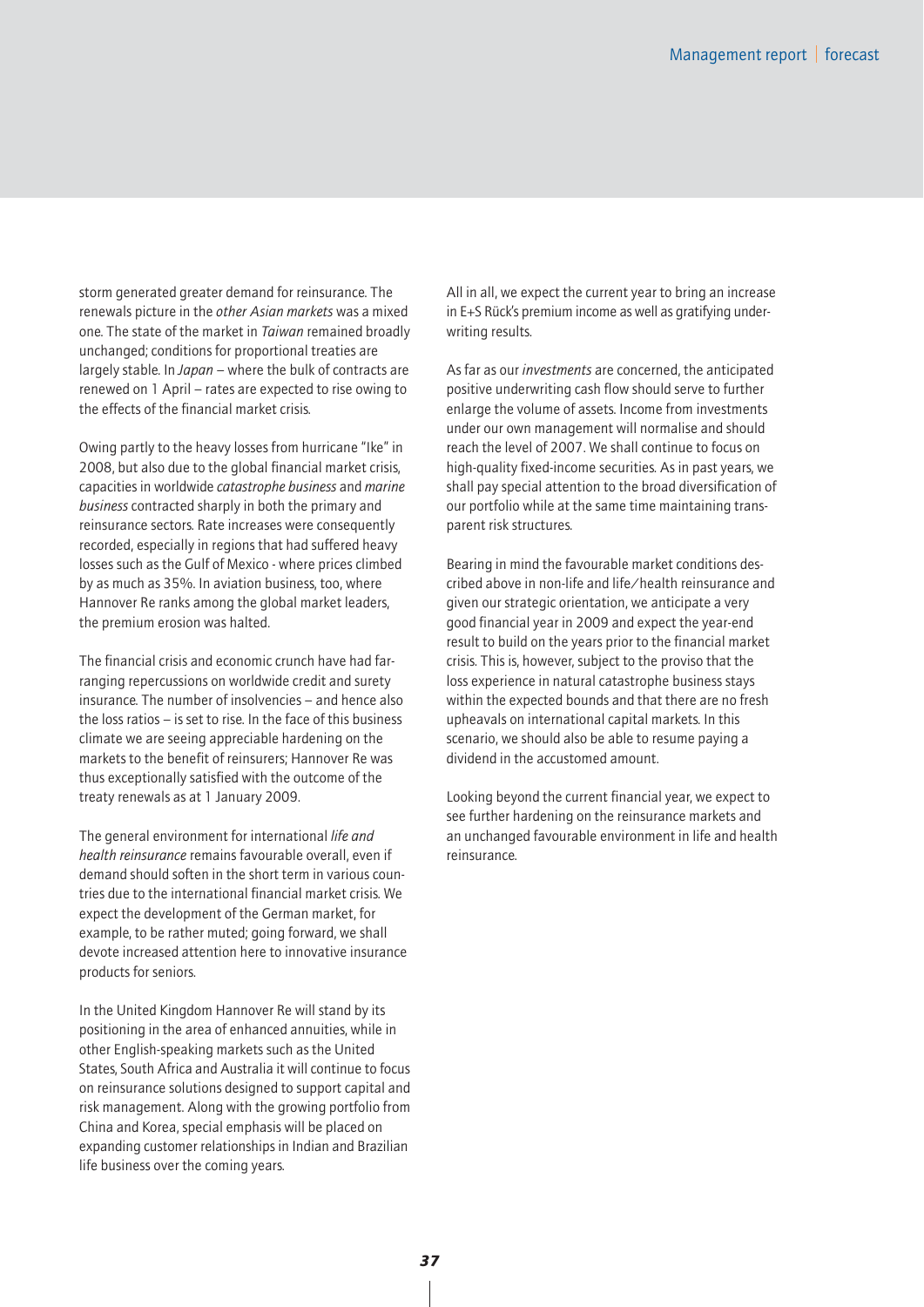### Other information

#### Affiliated companies

We received an adequate consideration for all transactions with affiliated companies according to the circumstances of which we were aware at the time when

Events after the balance sheet date

Hannover Re has acquired a significant life portfolio in the United States. We shall participate in this business under the existing retrocession agreement.

Winter storm "Klaus", which moved across southern France and northern Spain at the end of January, caused

#### Miscellaneous information

Joint administration arrangements exist between our company and Hannover Rückversicherung AG and extend to all functions of the two companies.

Tax matters are largely handled on a central basis for the Group by Talanx AG.

the transactions were effected. We incurred no losses requiring compensation as defined by  $\S$  311 (1) of the Stock Corporation Act (AktG).

insured damage of around EUR 1.0 billion. In this connection we anticipate a net burden of losses in the order of EUR 6.0 million.

Our investments are managed by AmpegaGerling Asset Management GmbH and real estate matters are handled by AmpegaGerling Immobilien Management GmbH.

### Capital, reserves and technical provisions

The capital, reserves and technical provisions constitute the total funds theoretically available to our company to cover actual and possible obligations. If the Annual General Meeting approves our proposals for the distribution of the disposable profit, the composition of these funds will be as follows:

| in EUR million                                   | 2008    | 2007    |
|--------------------------------------------------|---------|---------|
| Subscribed capital and reserves                  | 507.3   | 490.3   |
| Equalisation reserve and similar provisions      | 711.4   | 741.3   |
| <b>Technical provisions</b>                      | 6.167.6 | 6,032.7 |
| Total capital, reserves and technical provisions | 7,386.3 | 7,264.3 |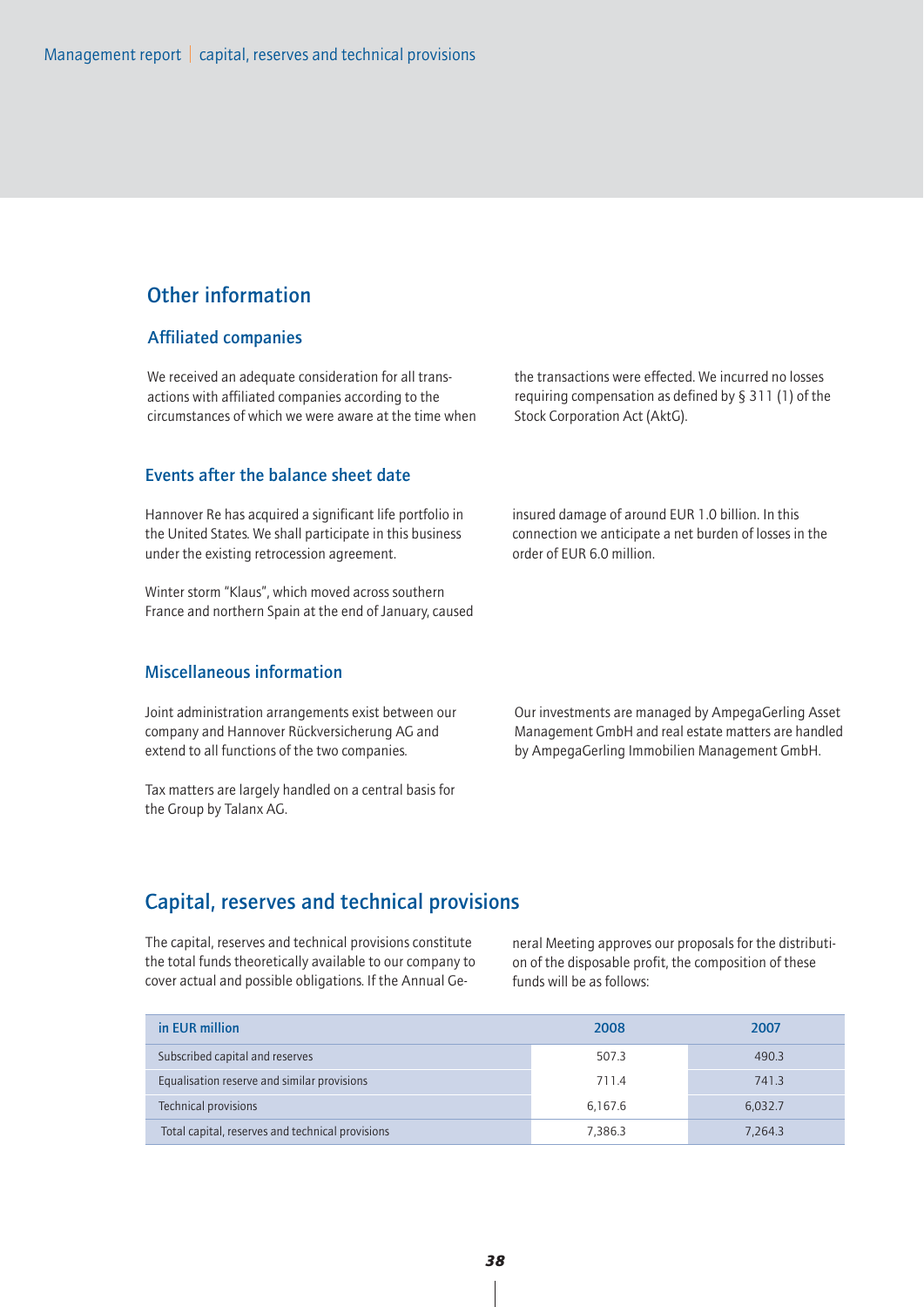The capital, reserves and technical provisions amounted to 409.7% (406.9%) of net premiums; this includes the capital and reserves at 28.1% (27.5%) of net premiums.

# Proposal for the distribution of profits

The Executive Board and Supervisory Board intend to propose to the Annual General Meeting that the disposable profit be distributed as follows:

|                                                                                                    | EUR           |
|----------------------------------------------------------------------------------------------------|---------------|
| Distribution of a dividend on the participating paid-up<br>subscribed capital of EUR 42 621 941.81 | 35.000.000.00 |

The dividend is payable on 10 March 2009.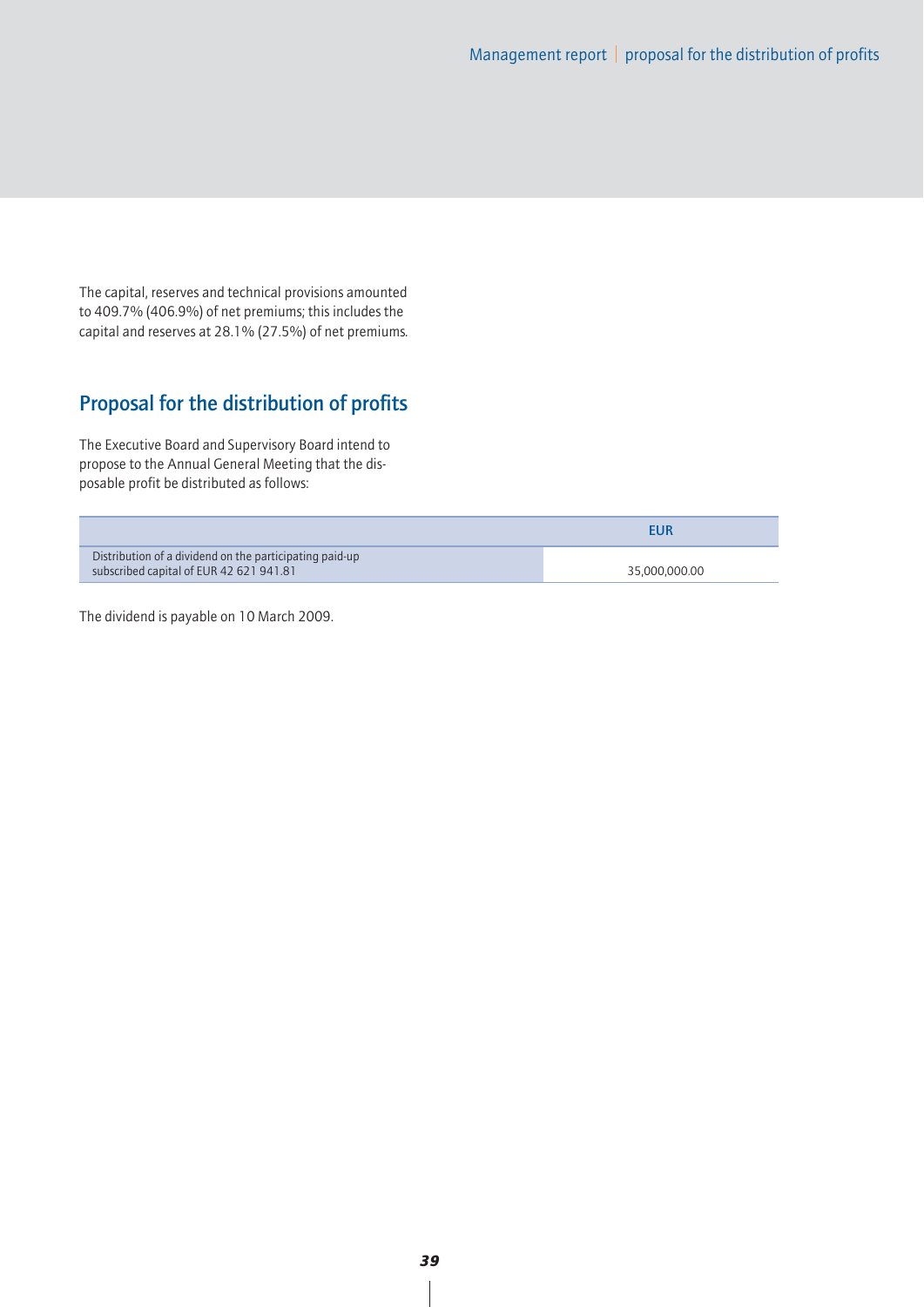### BALANCE SHEET as at 31 December 2008

| <b>Figures in EUR thousand</b>                                         |         |           | 2008      |           | 2007      |
|------------------------------------------------------------------------|---------|-----------|-----------|-----------|-----------|
| <b>Assets</b>                                                          |         |           |           |           |           |
| A. Investments                                                         |         |           |           |           |           |
| I. Land and buildings, rights to<br>land and buildings, leasehold      |         |           | 13,093    |           | 4,952     |
| II. Investments in affiliated companies<br>and participation interests |         |           |           |           |           |
| 1. Shares in affiliated companies                                      |         | 92,136    |           |           | 74,138    |
| 2. Loans to affiliated companies                                       |         | 40,000    |           |           | 40,000    |
| 3. Participating interests                                             |         | 14,204    |           |           | 14,204    |
|                                                                        |         |           | 146,340   |           | 128,342   |
| III. Other financial investments                                       |         |           |           |           |           |
| 1. Shares, units in unit trusts and<br>other variable-yield securities |         | 197,377   |           |           | 690,257   |
| 2. Bearer debt securities and other<br>fixed-income securities         |         | 2,780,255 |           |           | 2,173,575 |
| 3. Mortgages and loans secured<br>on land and buildings                |         |           |           |           | 66        |
| 4. Other loans                                                         |         |           |           |           |           |
| a) Registered debt securities                                          | 408,618 |           |           |           | 360,000   |
| b) Debentures and loans                                                | 688,440 |           |           |           | 646,999   |
| c) Sundry loans                                                        | 54,203  |           |           |           | 54,203    |
|                                                                        |         | 1,151,261 |           |           | 1,061,202 |
| 5. Deposits with banks                                                 |         | 3,402     |           |           | 54,520    |
| 6. Other investments                                                   |         | 5,793     |           |           | 7,491     |
|                                                                        |         |           | 4,138,088 |           | 3,987,111 |
| IV. Deposits with ceding companies                                     |         |           | 3,576,498 |           | 3,862,787 |
|                                                                        |         |           |           | 7,874,019 | 7,983,192 |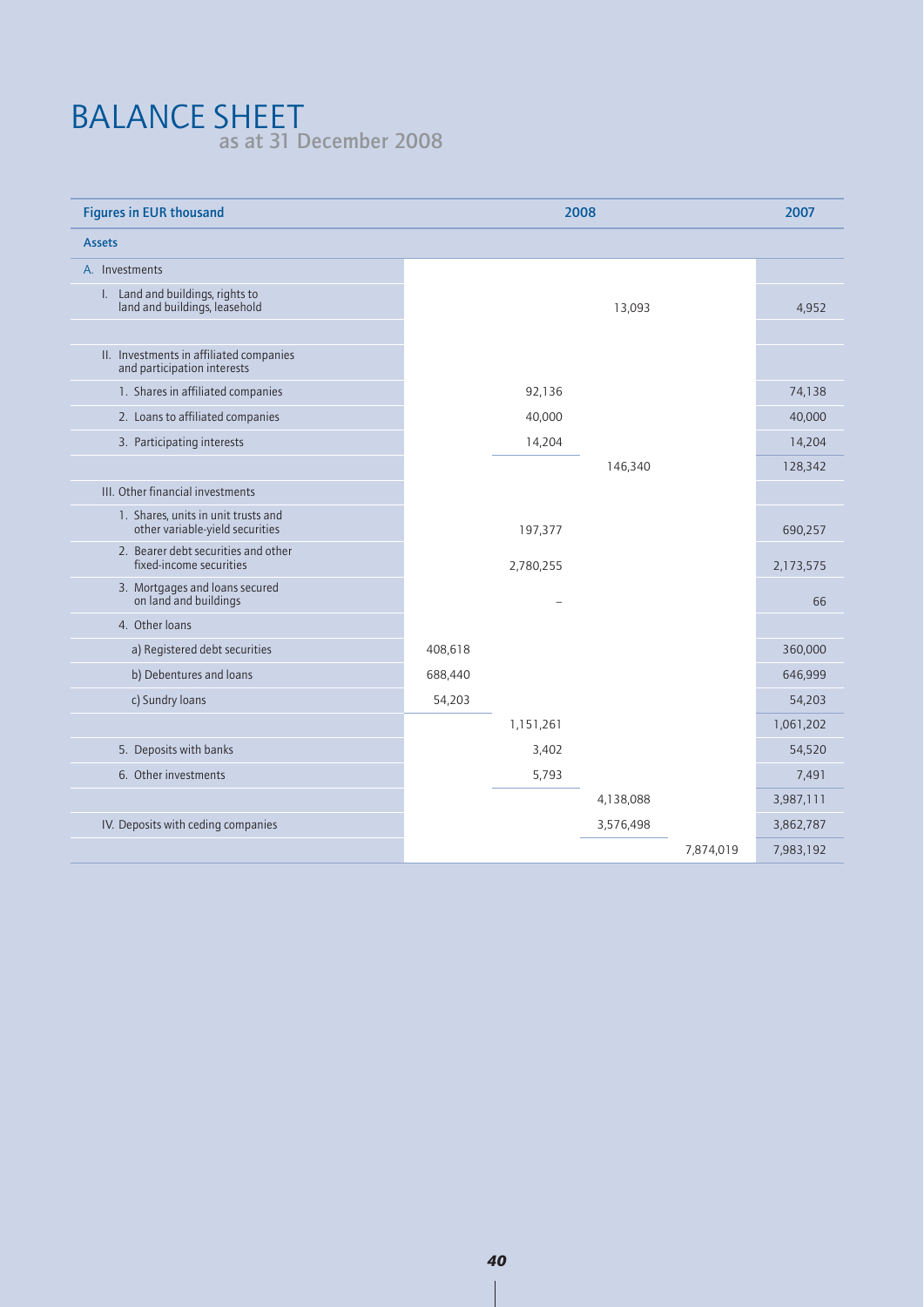| <b>Figures in EUR thousand</b>                 | 2008   |           |           |           | 2007      |
|------------------------------------------------|--------|-----------|-----------|-----------|-----------|
| <b>Liabilities</b>                             |        |           |           |           |           |
| A. Capital and reserves                        |        |           |           |           |           |
| I. Subscribed capital                          |        |           | 42,622    |           | 42,622    |
| II. Capital reserve                            |        |           | 372,166   |           | 372,166   |
| III. Retained earnings                         |        |           |           |           |           |
| 1. Statutory reserve                           |        | 256       |           |           | 256       |
| 2. Other retained earnings                     |        |           |           |           |           |
| as at $1.1$ .                                  | 75,237 |           |           |           | 5,237     |
| Allocation                                     | 17,000 |           |           |           | 70,000    |
| as at 31.12.                                   |        | 92,237    |           |           | 75,237    |
|                                                |        |           | 92,493    |           | 75,493    |
| IV. Disposable profit                          |        |           | 35,000    |           | 110,000   |
|                                                |        |           |           | 542,281   | 600,281   |
| <b>B.</b> Technical provisions                 |        |           |           |           |           |
| I. Provision for unearned premiums             |        |           |           |           |           |
| 1. Gross                                       |        | 211,835   |           |           | 208,195   |
| 2. Less: reinsurance ceded                     |        | 35,961    |           |           | 40,507    |
|                                                |        |           | 175,874   |           | 167,688   |
| II. Life assurance provision                   |        |           |           |           |           |
| 1. Gross                                       |        | 3,089,513 |           |           | 3,446,564 |
| 2. Less: reinsurance ceded                     |        | 675,890   |           |           | 826,506   |
|                                                |        |           | 2,413,623 |           | 2,620,058 |
| III. Provisions for outstanding claims         |        |           |           |           |           |
| 1. Gross                                       |        | 4,263,148 |           |           | 3,973,968 |
| 2. Less: reinsurance ceded                     |        | 720,803   |           |           | 773,315   |
|                                                |        |           | 3,542,345 |           | 3,200,653 |
| IV. Provision for bonuses and rebates          |        |           |           |           |           |
| 1. Gross                                       |        | 1,738     |           |           | 155       |
| 2. Less: reinsurance ceded                     |        | 43        |           |           | 59        |
|                                                |        |           | 1,695     |           | 96        |
| V. Equalisation reserve and similar provisions |        |           | 711,396   |           | 741,256   |
| VI. Other technical provisions                 |        |           |           |           |           |
| 1. Gross                                       |        | 44,944    |           |           | 52,549    |
| 2. Less: reinsurance ceded                     |        | 10,924    |           |           | 8,256     |
|                                                |        |           | 34,020    |           | 44,293    |
|                                                |        |           |           | 6,878,953 | 6,774,044 |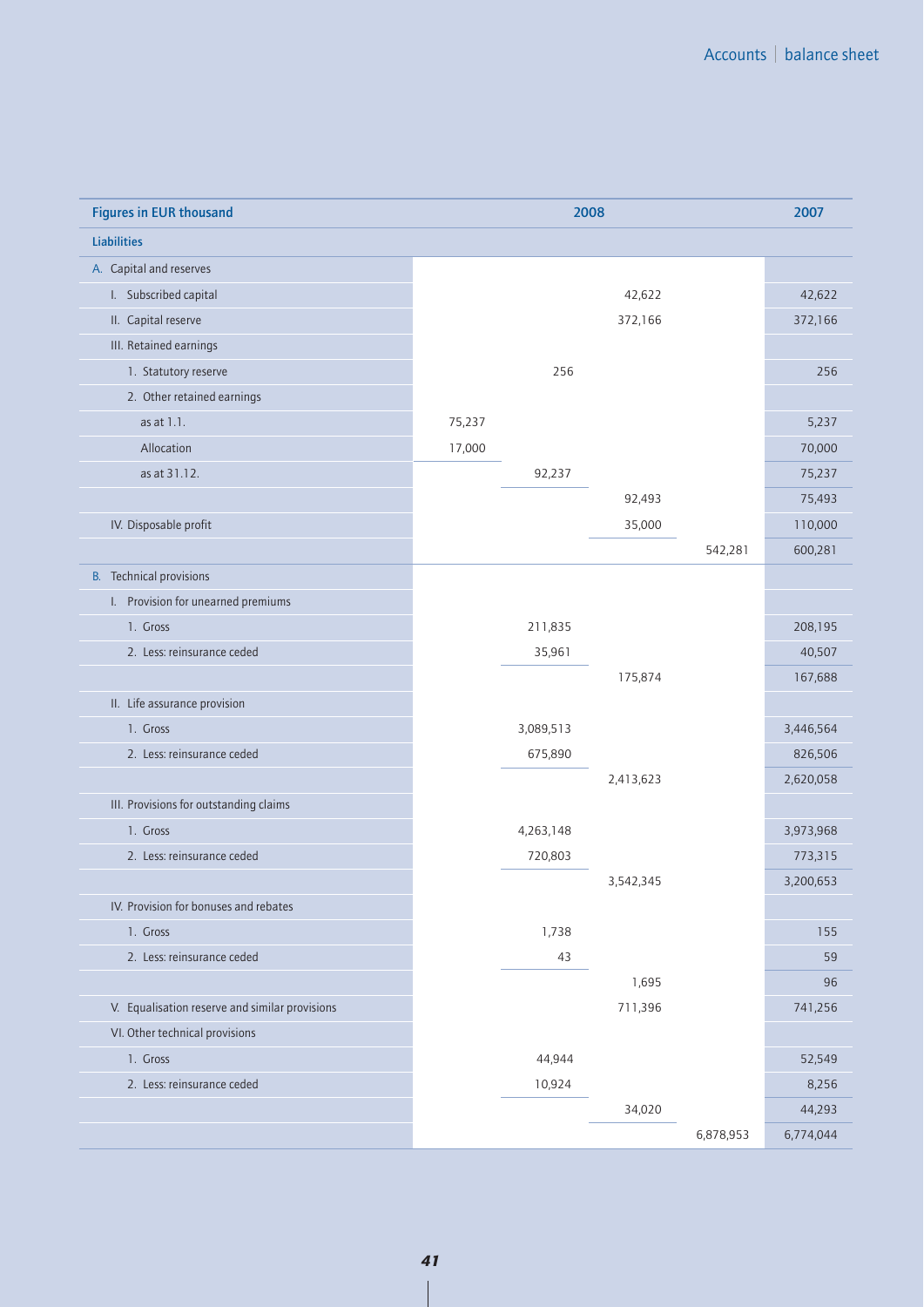| <b>Figures in EUR thousand</b>                                  | 2008      | 2007      |
|-----------------------------------------------------------------|-----------|-----------|
| <b>Assets</b>                                                   |           |           |
| <b>B.</b> Receivables                                           |           |           |
| I. Accounts receivable arising out<br>of reinsurance operations | 365,754   | 380,872   |
| from affiliated companies:                                      |           |           |
| 246,331 (2007: TEUR 276,258)                                    |           |           |
| II. Other receivables                                           | 12,959    | 16,026    |
| from affiliated companies:                                      | 378,713   | 396,898   |
| 1,996 (2007: TEUR 3,958)                                        |           |           |
| C. Other assets                                                 |           |           |
| I. Tangible assets and stocks                                   |           |           |
| II. Current accounts with banks,<br>cheques and cash in hand    | 14,932    | 16,134    |
| III. Sundry assets                                              |           | 2,314     |
|                                                                 | 14,932    | 18,449    |
| D. Prepayments and accrued income                               |           |           |
| I. Accrued interest and rent                                    | 79,498    | 65,703    |
| II. Other accrued income                                        | ı         | 110       |
|                                                                 | 79,499    | 65,813    |
|                                                                 | 8,347,163 | 8,464,352 |

 $\overline{\phantom{a}}$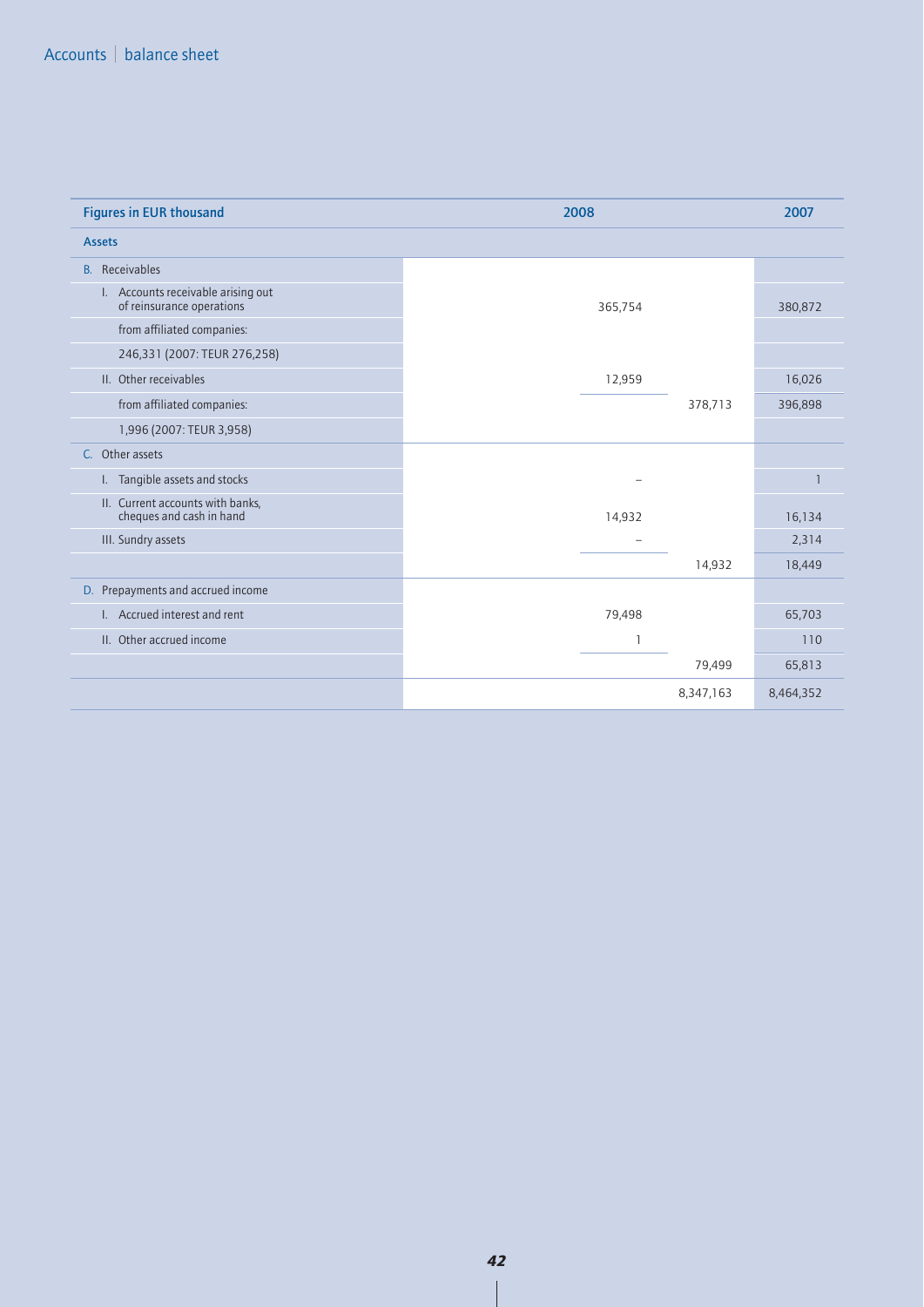| <b>Figures in EUR thousand</b>                            | 2008      | 2007      |
|-----------------------------------------------------------|-----------|-----------|
| <b>Liabilities</b>                                        |           |           |
| Provisions for other risks and charges<br>C.              |           |           |
| Provisions for pensions and similar obligations<br>I.     | 18,382    | 16,911    |
| II. Provisions for taxation                               | 81,277    | 80,186    |
| III. Other provisions                                     | 9,189     | 11,636    |
|                                                           | 108,848   | 108,733   |
| Deposits received from retrocessionaires<br>D.            | 785,465   | 936,305   |
| Other liabilities<br>E.                                   |           |           |
| I. Accounts payable arising out of reinsurance operations | 28,791    | 27,317    |
| to affiliated companies:                                  |           |           |
| 10,059 (2007: 11,563)                                     |           |           |
| II. Miscellaneous liabilities                             | 1,776     | 17,154    |
| from                                                      | 30,567    | 44,471    |
| taxes:                                                    |           |           |
| 331 (2007: 15.893)                                        |           |           |
| to affiliated companies:                                  |           |           |
| $-(2007:38)$                                              |           |           |
| Accruals and deferred income<br>E.                        | 1,049     | 518       |
|                                                           | 8,347,163 | 8,464,352 |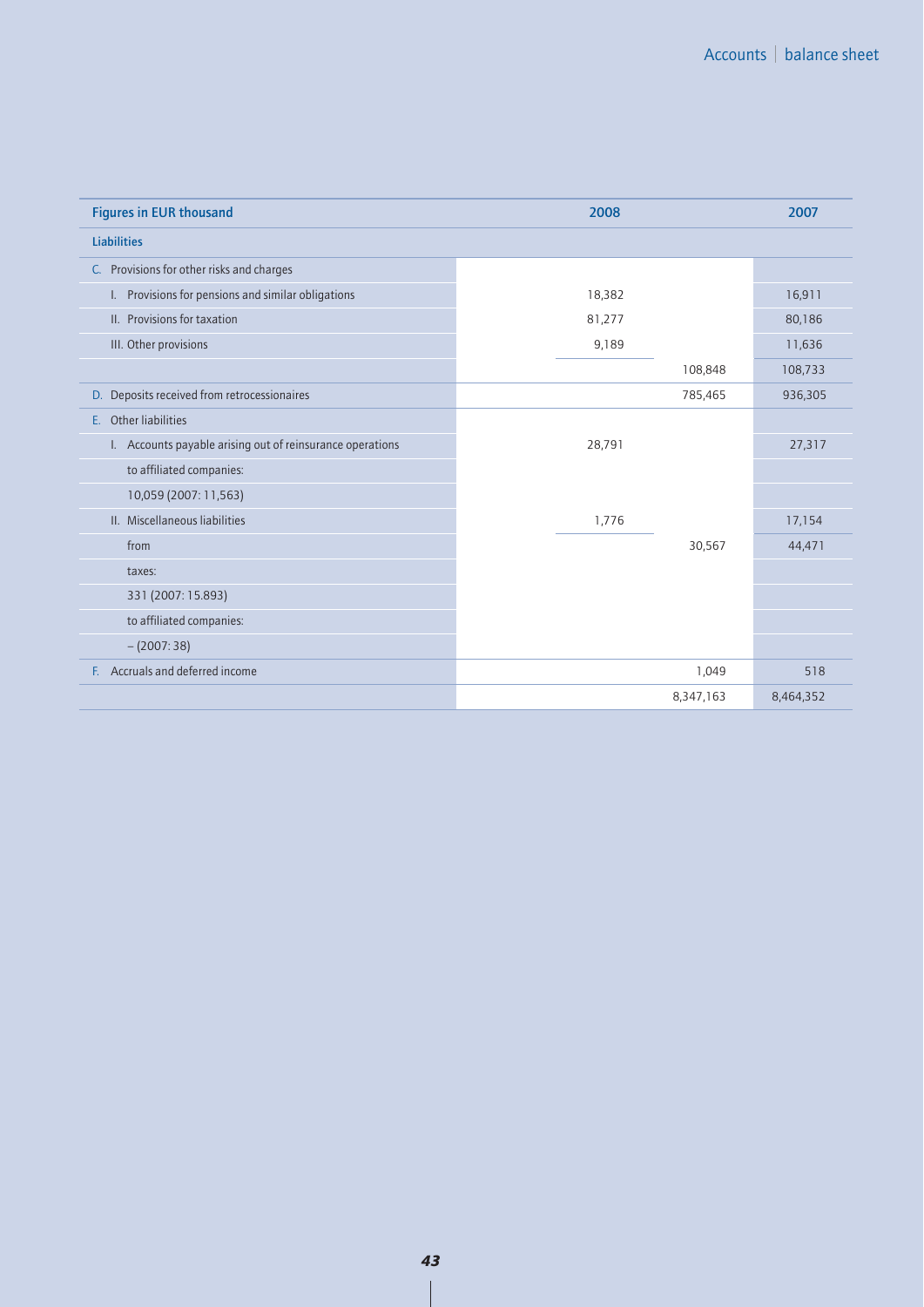# PROFIT AND LOSS ACCOUNT

for the 2008 financial year

| <b>Figures in EUR thousand</b>                                                                    |            | 2008           |            | 2007           |
|---------------------------------------------------------------------------------------------------|------------|----------------|------------|----------------|
|                                                                                                   |            | $1.1 - 31.12.$ |            | $1.1 - 31.12.$ |
| I. Technical account                                                                              |            |                |            |                |
|                                                                                                   |            |                |            |                |
| 1. Earned premiums, net of retrocession                                                           |            |                |            |                |
| a) Gross written premiums                                                                         | 2,365,093  |                |            | 2,370,677      |
| b) Retrocession premiums                                                                          | 562,375    |                |            | 585,424        |
|                                                                                                   |            | 1,802,718      |            | 1,785,253      |
| c) Change in the gross provision for unearned premiums $(+/-)$                                    | (486)      |                |            | 12,088         |
| d) Change in the provision for unearned premiums,<br>retrocessionaires' share $(+/-)$             | (4,703)    |                |            | (16,909)       |
|                                                                                                   |            | (5,189)        |            | (4,821)        |
|                                                                                                   |            |                | 1,797,529  | 1,780,432      |
| 2. Allocated investment return transferred from the<br>non-technical account, net of retrocession |            |                | 78,770     | 78,003         |
| 3. Other technical income, net of retrocession                                                    |            |                |            | 16             |
| 4. Claims incurred, net of retrocession                                                           |            |                |            |                |
| a) Claims paid                                                                                    |            |                |            |                |
| aa) Gross                                                                                         | 1,317,714  |                |            | 1,367,048      |
| bb) Retrocessionaires' share                                                                      | 290,714    |                |            | 274,572        |
|                                                                                                   |            | 1,027,000      |            | 1,092,476      |
| b) Change in provisions for outstanding claims                                                    |            |                |            |                |
| aa) Gross                                                                                         | (254, 251) |                |            | (333, 299)     |
| bb) Retrocessionaires' share                                                                      | (34, 839)  |                |            | 55,060         |
|                                                                                                   |            | (289,090)      |            | (278, 239)     |
|                                                                                                   |            |                | 1,316,090  | 1,370,715      |
| 5. Change in other technical provisions, net of retrocession                                      |            |                |            |                |
| a) Net life assurance provision                                                                   |            | (144,098)      |            | (79, 885)      |
| b) Other net technical provisions                                                                 |            | 935            |            | (374)          |
|                                                                                                   |            |                | (143, 163) | (80, 259)      |
| 6. Bonuses and rebates, net of retrocession                                                       |            |                | 1,561      | (30)           |
| 7. Operating expenses, net of retrocession                                                        |            |                |            |                |
| a) Gross acquisition expenses                                                                     |            | 529,558        |            | 562,409        |
| b) Less: commissions and profit commissions<br>received on retrocession                           |            | 153,166        |            | 163,738        |
|                                                                                                   |            |                | 376,392    | 398,671        |
| 8. Other technical charges, net of retrocession                                                   |            |                | 1,877      | 1,680          |
| 9. Subtotal                                                                                       |            |                | 37,216     | 7,156          |
| 10. Change in the equalisation reserve and similar provisions                                     |            |                | 29,860     | 13,702         |
| 11. Net technical result                                                                          |            |                | 67,076     | 20,858         |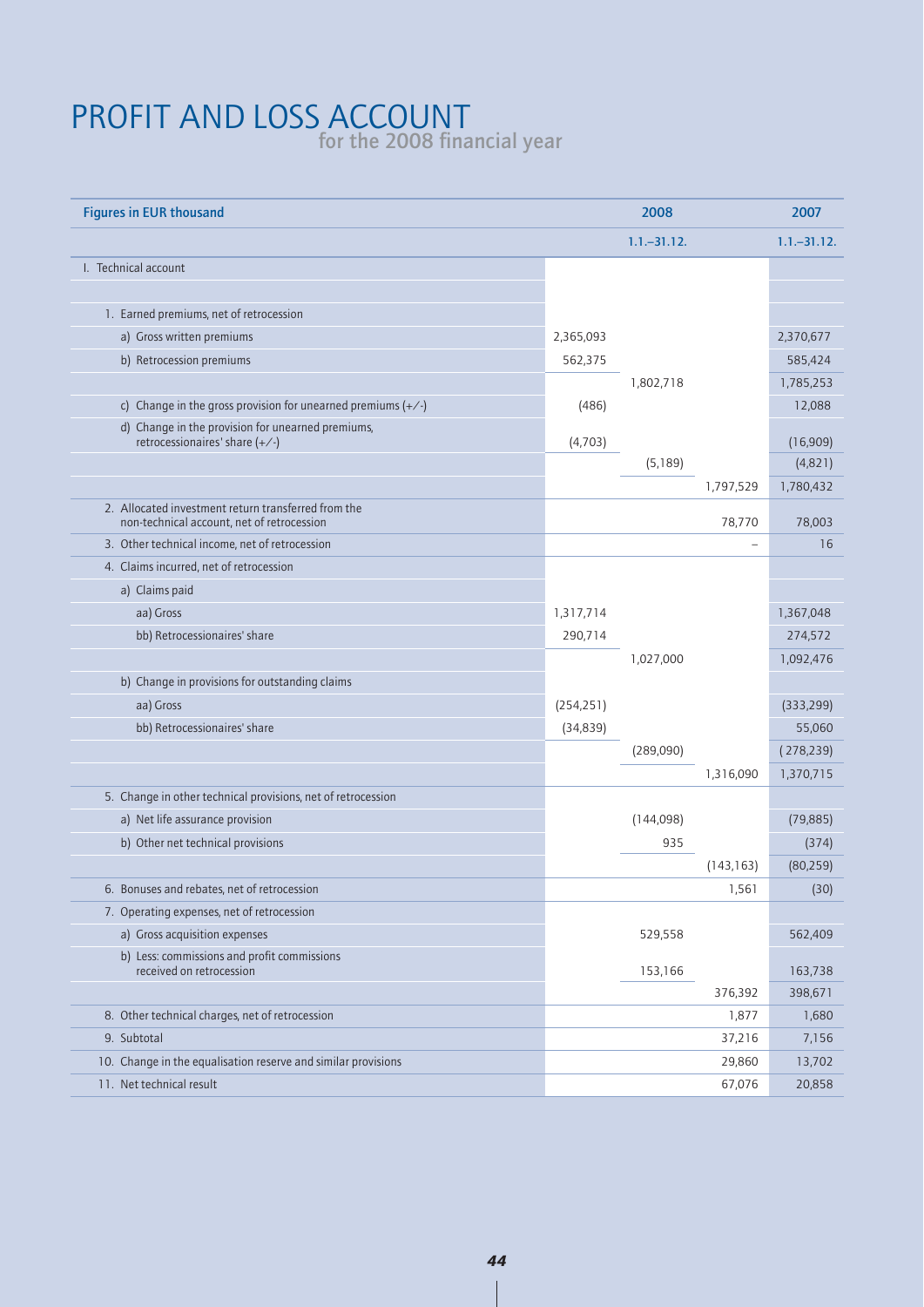| <b>Figures in EUR thousand</b>                                                 | 2008    |         |                | 2007      |                |
|--------------------------------------------------------------------------------|---------|---------|----------------|-----------|----------------|
|                                                                                |         |         | $1.1 - 31.12.$ |           | $1.1 - 31.12.$ |
| Balance brought forward:                                                       |         |         |                | 67,076    | 20,858         |
| II. Non-technical account                                                      |         |         |                |           |                |
|                                                                                |         |         |                |           |                |
| 1. Investment income                                                           |         |         |                |           |                |
| a) Income from participating interests                                         |         | 6,146   |                |           | 4,309          |
| affiliated companies:                                                          |         |         |                |           |                |
| 3.746 (2007: 2.309)                                                            |         |         |                |           |                |
| b) Income from other investments                                               |         |         |                |           |                |
| affiliated companies:                                                          |         |         |                |           |                |
| 54.241 (2007: 51.373)                                                          |         |         |                |           |                |
| aa) Income from land and buildings, rights to<br>land and buildings, leasehold | 1,489   |         |                |           | 488            |
| bb) Income from other investments                                              | 277,833 |         |                |           | 237,775        |
|                                                                                |         | 279,322 |                |           | 238,263        |
| c) Appreciation on investments                                                 |         | 3,674   |                |           | 18,364         |
| d) Gains on the realisation of investments                                     |         | 108,115 |                |           | 138,924        |
|                                                                                |         |         | 397,257        |           | 399,860        |
| 2. Investment charges                                                          |         |         |                |           |                |
| a) Investment management charges, including interest                           |         | 37,794  |                |           | 11,882         |
| b) Depreciation                                                                |         | 34,584  |                |           | 19,594         |
| extraordinary depreciation in accordance with                                  |         |         |                |           |                |
| § 253 (2) item 3 of the Commercial Code (HGB):                                 |         |         |                |           |                |
| 19.107 (2007: 2.223)                                                           |         |         |                |           |                |
| c) Losses on the realisation of investments                                    |         | 114,208 |                |           | 3,129          |
|                                                                                |         |         | 186,586        |           | 34.605         |
|                                                                                |         |         | 210,671        |           | 365,255        |
| 3. Allocated investment return transferred to the technical account            |         |         | (87, 494)      |           | (87, 842)      |
|                                                                                |         |         |                | 123,177   | 277,413        |
| 4. Other income                                                                |         |         | 22,589         |           | 29,420         |
| 5. Other charges                                                               |         |         | 64,561         |           | 47,679         |
|                                                                                |         |         |                | (41, 972) | (18, 259)      |
| 6. Profit or loss on ordinary activities before tax                            |         |         |                | 148,281   | 280,012        |
| 7. Taxes on profit and income                                                  |         |         | 95,269         |           | 99,747         |
| 8. Other taxes                                                                 |         |         | 1,012          |           | 265            |
|                                                                                |         |         |                | 96,281    | 100,012        |
| 9. Profit or loss for the financial year                                       |         |         |                | 52,000    | 180,000        |
| 10. Allocation to retained earnings:<br>to the other retained earnings         |         |         |                | 17,000    | 70,000         |
| 11. Disposable profit                                                          |         |         |                | 35,000    | 110,000        |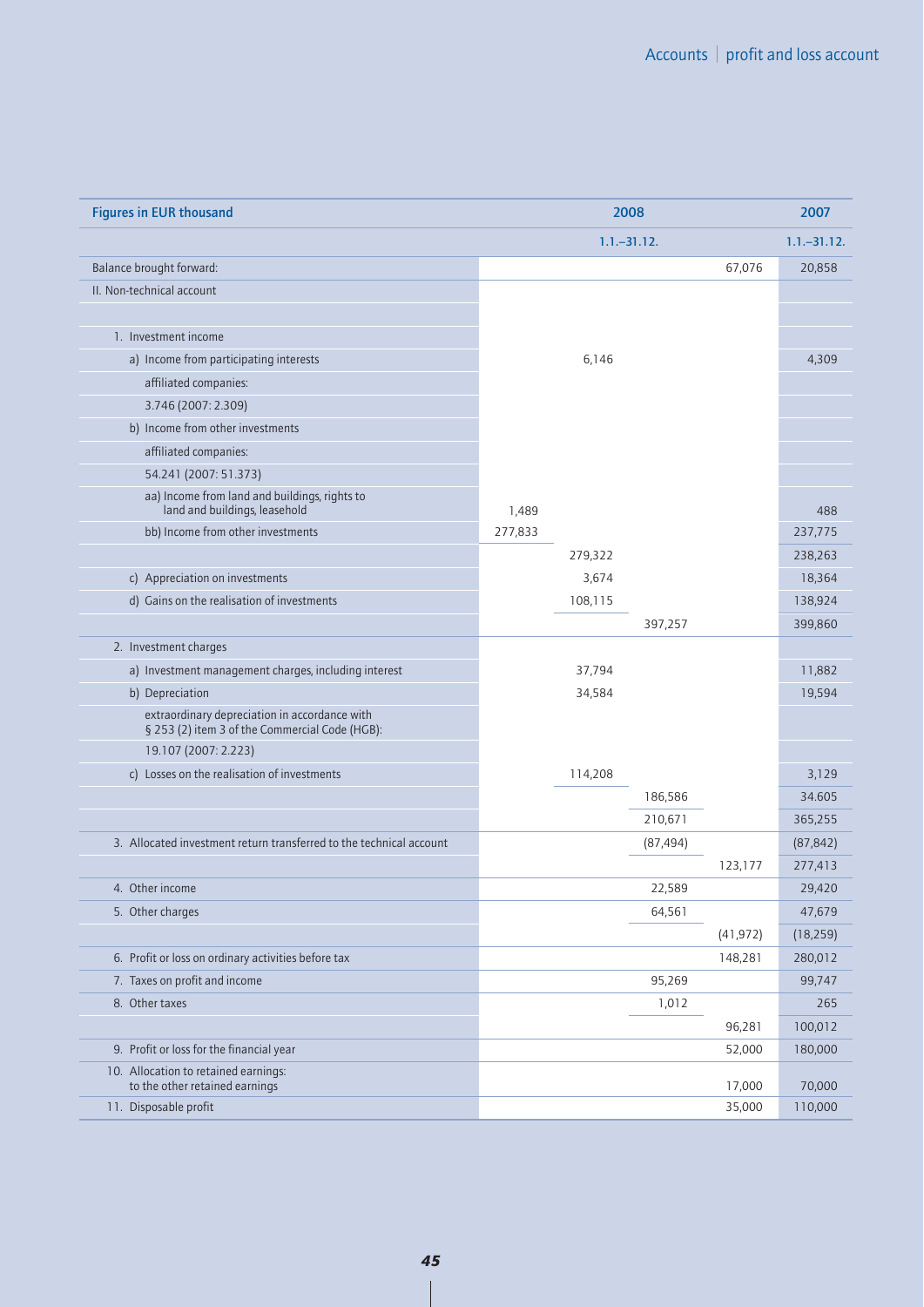# **NOTES**

### Valuation of assets

Valuation was carried out in accordance with the provisions of §§ 341 et seq. of the Commercial Code (HGB).

Property was valued at the purchase or construction cost less tax-allowable scheduled and unscheduled depreciation in accordance with § 253 (2) of the Commercial Code (HGB). Unscheduled depreciation was taken on one property.

Shares in affiliated companies and participations were valued on a purchase cost basis taking into account write-downs to the lower fair value.

Loans to affiliated companies were valued at acquisition cost.

The portfolio of securities was allocated to fixed assets or current assets depending on the intended use and valued at purchase cost less write-downs to the lower fair value in accordance with the provisions of § 341 b of the Commercial Code (HGB).

Shares, units in unit trusts and other variable-yield securities as well as bearer debt securities and other fixed-income securities were valued according to the strict or modified lower-of-cost-or-market principle depending on the intended use.

Mortgages and loans secured on land and buildings, registered debt securities, debentures and loans as well as other loans were valued at nominal value or cost of acquisition - taking into account amortisation - or at the lower fair value.

Write-ups were effected in accordance with § 280 (1) of the Commercial Code (HGB).

Other investments were carried as current assets at purchase cost. Deposits and cash at banks in current accounts, deposits and accounts receivable arising out of reinsurance operations and other debts were valued at the nominal amounts. Valuation adjustments were set up for default risks.

### Valuation of liabilities

The provision for unearned premiums, life insurance provision, provisions for outstanding claims, provisions for bonuses and rebates and other technical provisions were entered as liabilities according to the information provided by the ceding companies.

The basis for the valuation of the provision for unearned premiums is the reinsurance premium less 92.5% of the reinsurance commission in accordance with the NRW order dated 29 May 1974. In marine insurance the provision for unearned premiums and the provisions for outstanding claims were regarded as one unit and shown as provisions for outstanding claims. It was determined on the basis of the so-called English system. The provision is replaced by a provision established in accordance with general principles no later than three years following the year in which the business was written.

Where the provisions indicated by the ceding companies are not expected to be adequate, they have been increased by appropriate additional amounts. Where no information was available from cedants, the provisions were estimated in the light of the business experience to date. The results of new treaties were at least neutralised. In some cases, provisions have been determined on an actuarial basis. If necessary, additional or complete estimates of the corresponding portfolio or profit elements were carried out where ceding company accounts with substantial premium income were outstanding. Outstanding ceding company accounts involving a low premium income are included in the following year. The estimated gross premium income for treaties of the 2008 underwriting year is 30.2% of the total volume.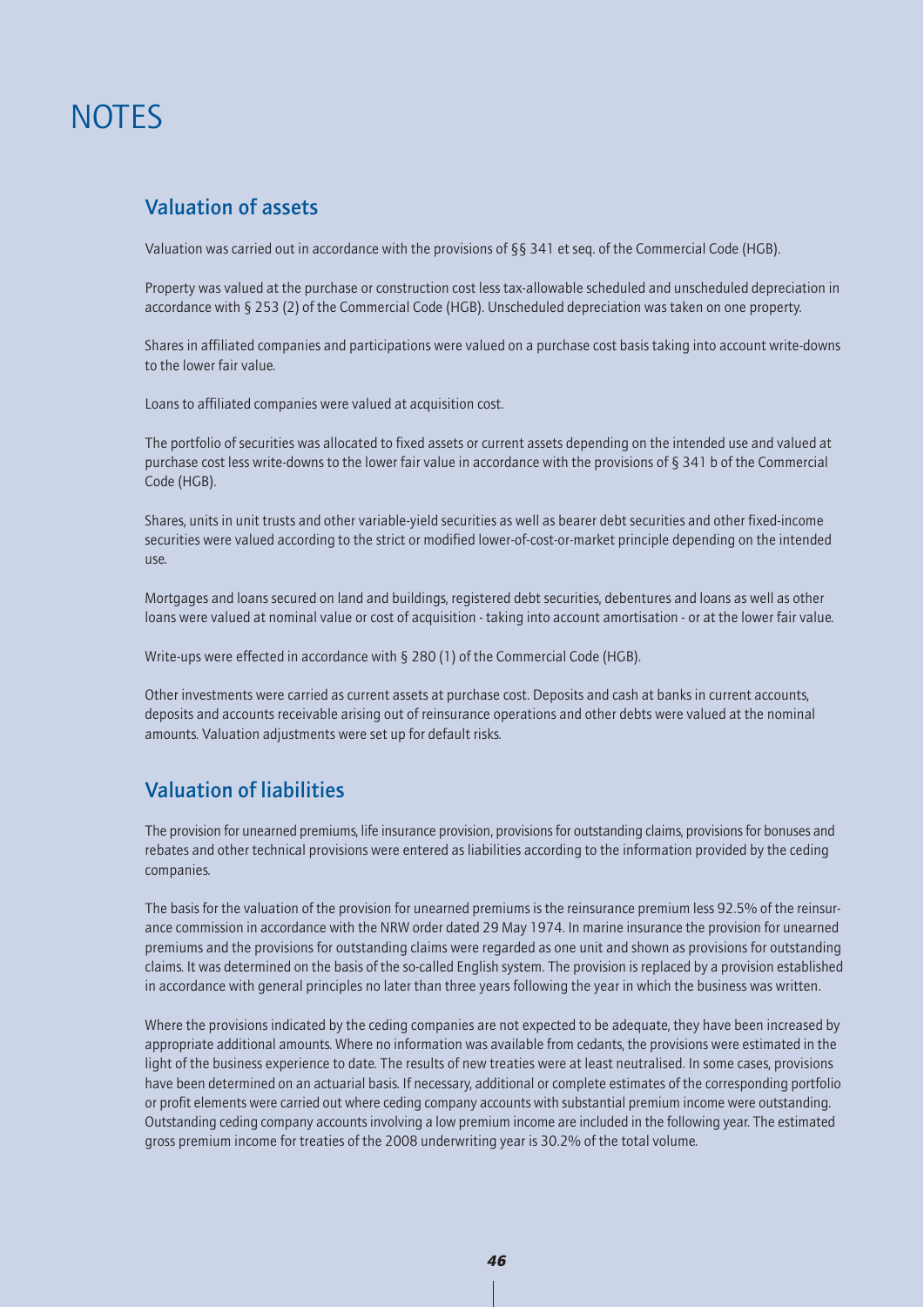In all major lines IBNR reserves have been set up. The calculation was largely carried out in accordance with statistical mathematical methods.

The shares of retrocessionaires in the technical reserves were determined on the basis of the reinsurance treaties. Provision was made for bad debts.

The equalisation reserve was set up in accordance with the notes to  $\S 29$  of the regulation on the presentation of insurance company accounts (RechVersV); similar provisions were constituted in accordance with § 30 of the regulation on the presentation of insurance company accounts (RechVersV). With respect to insurance lines 28 Other property insurance and 29 Other indemnity insurance, separate profit and loss accounts were drawn up only for the fidelity line.

The provision for nuclear plants was calculated in accordance with § 30 (2) of the regulation on the presentation of insurance company accounts (RechVersV).

We calculated the major risk provision for pharmaceutical product liability in accordance with § 30 (1) of the regulation on the presentation of insurance company accounts (RechVersV).

The catastrophe risk provision for terrorism risks was calculated in accordance with § 30 (2a) of the regulation on the presentation of insurance company accounts (RechVersV).

The provision for pensions was established according to the fractional value method as per § 6a of the Income Tax Act (EStG) in conjunction with Paragraph 41 Income Tax Regulations (EStR) 2003. The 2005 G standard tables of Dr. Klaus Heubeck were used as a basis for this with an accounting interest rate of 4.9% (4.9%).

The pension commitments are established according to the present value of the expectancy and are protected by insurance.

In our opinion, the provisions for taxation and other provisions take into account all identifiable risks and uncertain liabilities. The accounting option of recognising deferred tax assets was not taken up.

The other provisions were established in the amount that will probably be utilised or on the basis of actuarial opinions.

A provision was constituted for virtual stock options in accordance with actuarial principles on the basis of a recognised financial option pricing model (Black-Scholes Model with the aid of a trinomial tree method).

The other liabilities were valued at the amounts repayable.

### Currency conversion

Transactions booked in foreign currencies were converted to the reporting currency at the applicable monthly exchange rate at the date of entry in the accounts. Assets and liabilities entered in the balance sheet were converted to euros at the average exchange rates on the balance sheet date.

In order to reduce currency risks as far as possible, matching cover was extensively established for liability elements by setting up corresponding asset elements in the different currencies. In the case of foreign currencies in which investments are held, the profits arising out of revaluation were allocated – after offsetting against losses within the financial year – to the reserve for currency risks as unrealised profits. Exchange-rate losses from these investment currencies were – where possible – neutralised by releases from the reserve. In addition, this reserve is written back on a year-by-year basis.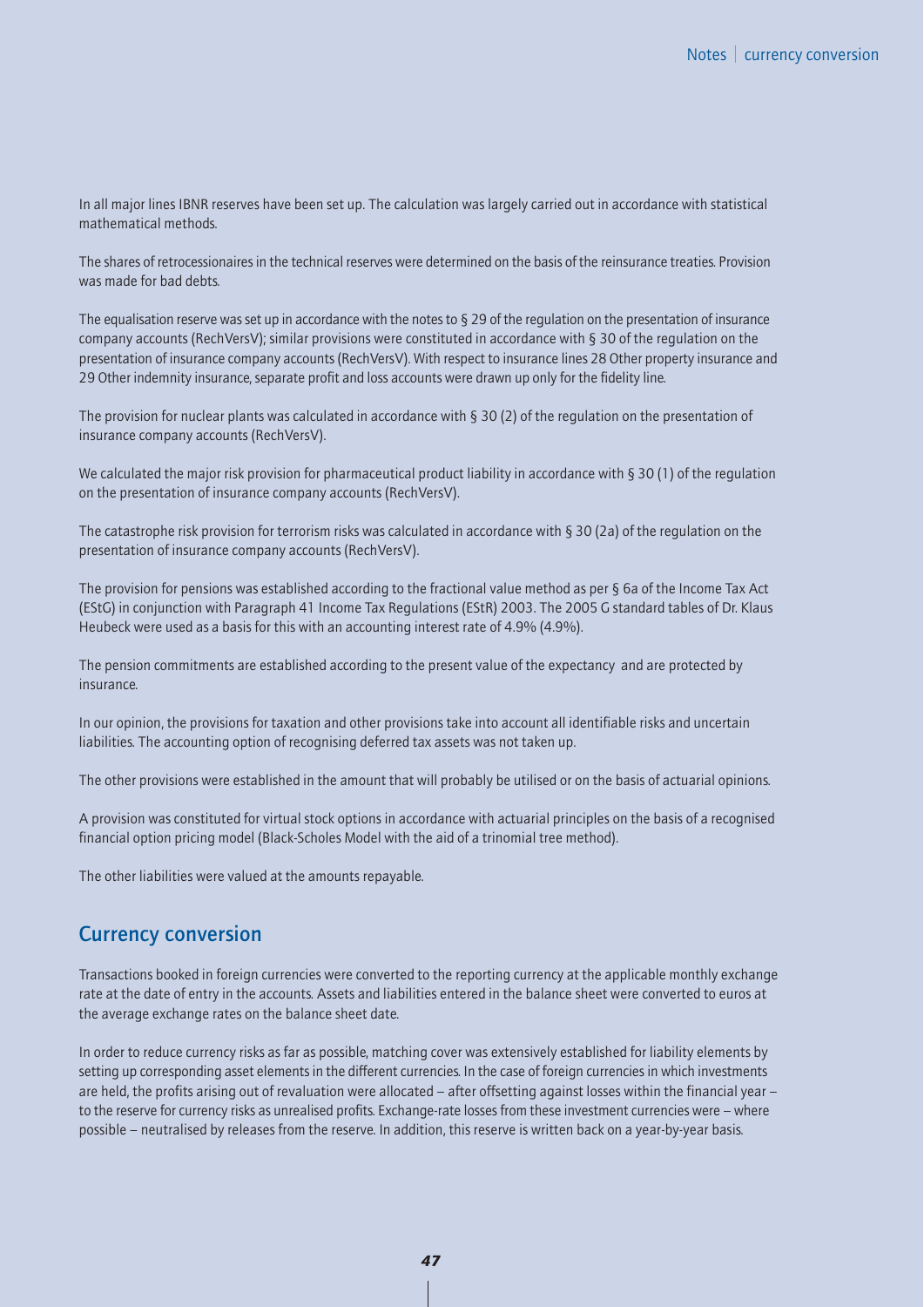### Miscellaneous

The technical interest results in the main from the interest income earned on the basis of the life assurance provision. Standard methods were used for the calculation.

Insurance contracts with the HDI-Gerling non-life group are booked with a time delay of one quarter.

### Notes on assets

| <b>Figures in EUR thousand</b>                                           | 2007                         |                          |                          | 2008                     |                          |                              |
|--------------------------------------------------------------------------|------------------------------|--------------------------|--------------------------|--------------------------|--------------------------|------------------------------|
| Change in asset items<br>A.I. to A.III.                                  | <b>Book values</b><br>31.12. | <b>Additions</b>         | <b>Disposals</b>         | <b>Write-ups</b>         | Depre-<br>ciation        | <b>Book values</b><br>31.12. |
| A.I. Land and buildings, rights to<br>land and buildings, leasehold      | 4,952                        | 8,859                    |                          |                          | 718                      | 13,093                       |
| A.II. Investments in affiliated companies<br>and participating interests |                              |                          |                          |                          |                          |                              |
| 1. Shares in affiliated companies                                        | 74,138                       | 33,493                   | 15,495                   |                          |                          | 92,136                       |
| 2. Loans to affiliated companies                                         | 40,000                       |                          |                          |                          |                          | 40,000                       |
| 3. Participating interests                                               | 14,204                       |                          | $\overline{\phantom{0}}$ |                          |                          | 14,204                       |
| 4. Total A.II.                                                           | 128,342                      | 33,493                   | 15,495                   |                          | $\overline{\phantom{0}}$ | 146,340                      |
| A. III. Other financial investments                                      |                              |                          |                          |                          |                          |                              |
| 1. Shares, units in unit trusts and<br>other variable-yield securities   | 690,257                      | 837,052                  | 1,308,798                |                          | 21,134                   | 197,377                      |
| 2. Bearer debt securities and<br>other fixed-income securities           | 2,173,575                    | 2,933,867                | 2,321,134                | 3.627                    | 9,680                    | 2,780,255                    |
| 3. Mortgages and loans secured<br>on land and buildings                  | 66                           |                          | 66                       |                          |                          |                              |
| 4. Other loans                                                           |                              |                          |                          |                          |                          |                              |
| a) Registered debt securities                                            | 360,000                      | 73,618                   | 25,000                   |                          |                          | 408,618                      |
| b) Debentures and loans                                                  | 646,999                      | 45,000                   | 3,559                    |                          |                          | 688,440                      |
| c) Sundry loans                                                          | 54,203                       | $\overline{\phantom{0}}$ | $\qquad \qquad -$        |                          |                          | 54,203                       |
| 5. Deposits with banks                                                   | 54,520                       | $\overline{\phantom{0}}$ | 51,118                   |                          |                          | 3,402                        |
| 6. Other                                                                 | 7,491                        | 396                      | $\overline{2}$           | $\overline{\phantom{0}}$ | 2,092                    | 5,793                        |
| 7. Total A. III.                                                         | 3,987,111                    | 3,889,933                | 3,709,677                | 3,627                    | 32,906                   | 4,138,088                    |
| Sum total                                                                | 4,120,405                    | 3,932,285                | 3,725,172                | 3,627                    | 33,624                   | 4,297,521                    |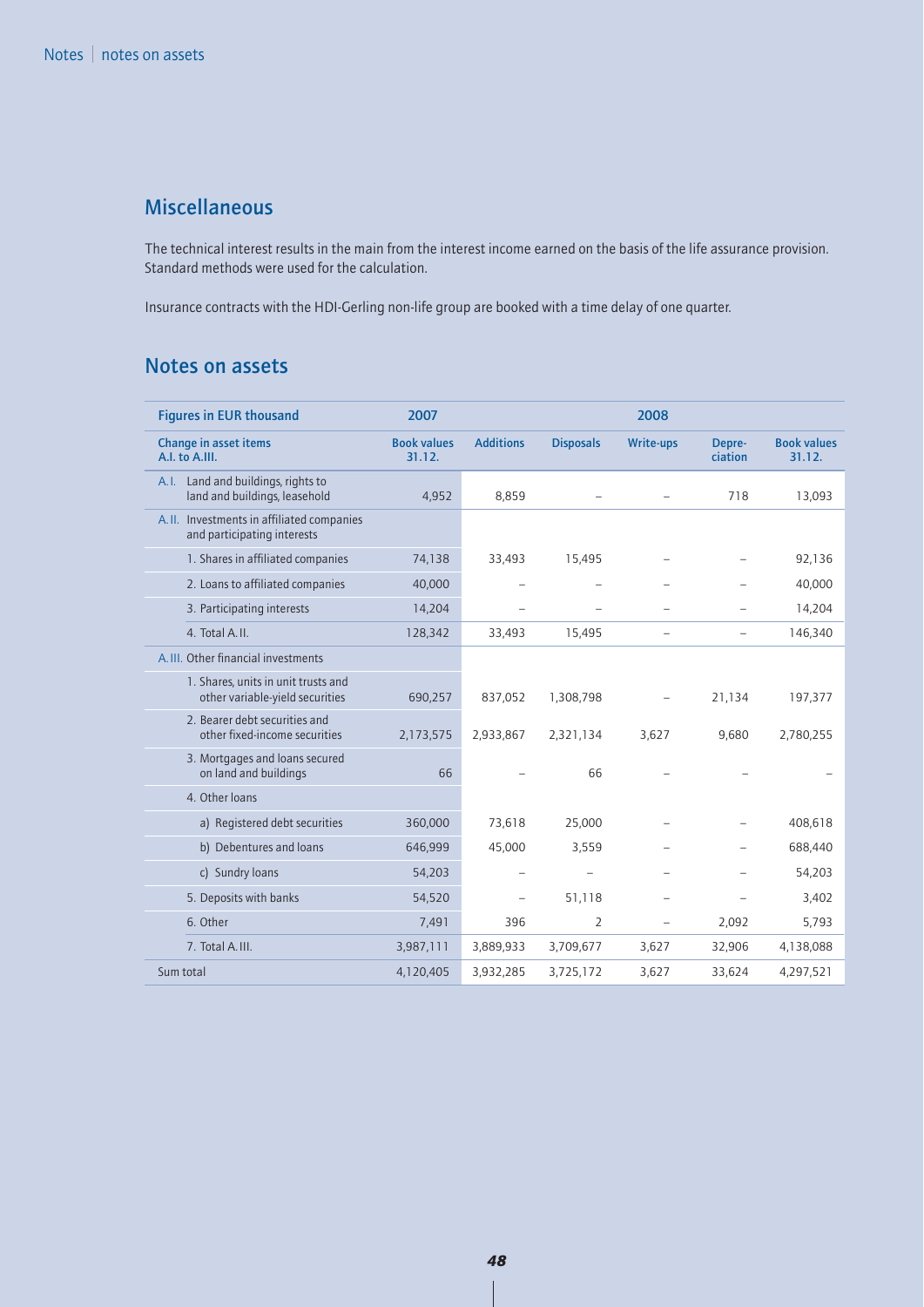#### Land and buildings and rights to land and buildings

As at 31 December 2008, the company owned a developed site in Leipzig. The company also owned a share worth EUR 2,599 thousand in a developed site in Frankfurt as well as two shares worth altogether EUR 9,549 thousand developed sites in Hannover, of which one property is for own use (book value: EUR 8,328 thousand).

#### Shares in affiliated companies and participations

Our major shares in affiliated companies and participations are listed below. We have omitted companies of subordinate economic importance with no material influence on the assets, financial position or net income.

A complete list of shareholdings has been deposited with the electronic company register.

| Name and registered office<br>of the company<br>Figures in currency units of 1,000 | <b>Participations</b><br>(in %) | <b>Capital and reserves</b><br>$(S 266 (3)$ of the<br><b>Commercial Code)</b> | <b>Result</b><br>for the last<br>financial year |
|------------------------------------------------------------------------------------|---------------------------------|-------------------------------------------------------------------------------|-------------------------------------------------|
| Shares in affiliated companies                                                     |                                 |                                                                               |                                                 |
| Companies resident abroad                                                          |                                 |                                                                               |                                                 |
| Hannover Re Real Estate Holdings, Inc.,<br>Orlando/USA                             | 13.49                           | USD 138,741                                                                   | USD (11,498)                                    |
| Participations                                                                     |                                 |                                                                               |                                                 |
| WeHaCo Unternehmensbeteiligungs-GmbH,<br>Hannover/Germany                          | 20.00                           | EUR 73.544 <sup>1</sup>                                                       | $11,638$ <sup>1</sup><br>EUR.                   |
|                                                                                    |                                 |                                                                               |                                                 |

*1) Financial year ending 31 December 2007*

#### Other notes on investments

Assets with a balance sheet value of EUR 47,045 (EUR 42,701) thousand have been blocked as security for ceding companies. Security deposits were sometimes made available to banks for security loan transactions in favour of third parties. A guarantee fund of EUR 205 (EUR 215) thousand has been established to secure commitments under partial retirement arrangements.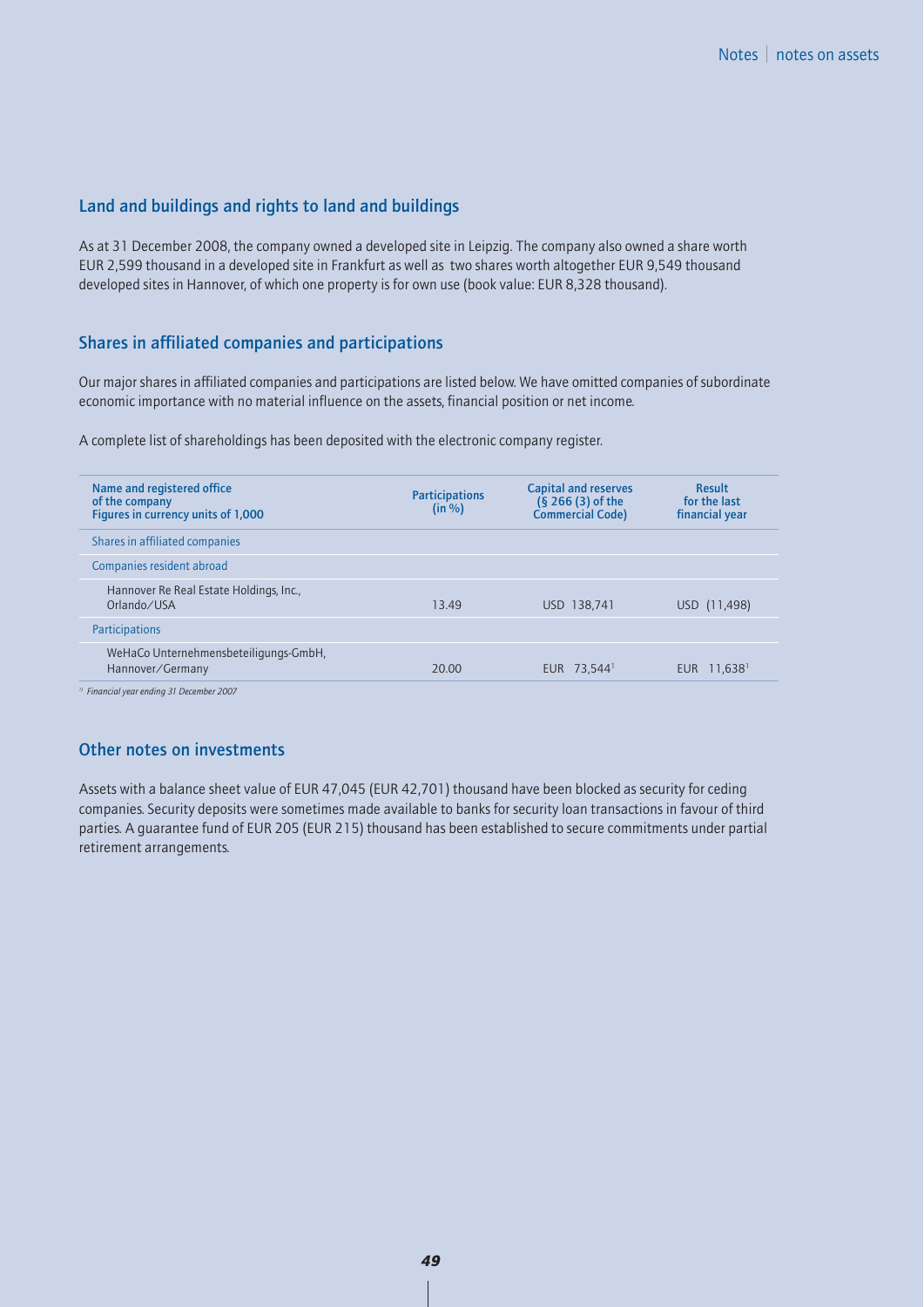#### Fair values pursuant to § 54 RechVersV

The fair values of land and buildings were determined using the gross rental method.

Income values were determined for shares in affiliated companies and participating interests, and in the case of life insurance companies embedded values were calculated. In individual cases, book values were used.

Shares, units in unit trusts, bearer debt securities and other securities were valued at market value. This is obtained from stock market prices and bid prices as at the balance sheet date.

Securities not traded in illiquid markets were valued using average and theoretical prices provided by Bloomberg, the plausibility of which was checked using self-calculated theoretical prices on the basis of credit default swap rates.

The fair values of the sundry loans were determined on the basis of yield curves, taking into account the creditworthiness of the specific debtor and the currency of the loan.

Other investments were valued at nominal values and in individual cases at book value.

| <b>Figures in EUR thousand</b>                                           |                              | 2008                         |                             |
|--------------------------------------------------------------------------|------------------------------|------------------------------|-----------------------------|
| Fair values pursuant to § 54 RechVersV of<br>asset items A.I. to A.III.  | <b>Book values</b><br>31.12. | <b>Fair values</b><br>31.12. | <b>Difference</b><br>31.12. |
| A.I. Land and buildings,<br>rights to land and buildings, leasehold      | 13,093                       | 25,600                       | 12,507                      |
| A.II. Investments in affiliated companies<br>and participating interests |                              |                              |                             |
| 1. Shares in affiliated companies                                        | 92,136                       | 116,475                      | 24,339                      |
| 2. Loans to affiliated companies                                         | 40,000                       | 41,840                       | 1,840                       |
| 3. Participating interests                                               | 14,204                       | 15,691                       | 1,487                       |
| 4. Total A.II.                                                           | 146,340                      | 174,006                      | 27,666                      |
| A. III. Other investments                                                |                              |                              |                             |
| 1. Shares, units in unit trusts and other<br>variable-yield securities   | 197,377                      | 211,617                      | 14,240                      |
| 2. Bearer debt securities and<br>other fixed-income securities           | 2,780,255                    | 2,846,410                    | 66,155                      |
| 3. Mortgages and loans secured<br>on land and buildings                  |                              |                              |                             |
| 4. Other loans                                                           |                              |                              |                             |
| a) Registered debt securities                                            | 408,618                      | 420,199                      | 11,581                      |
| b) Debentures and loans                                                  | 688,440                      | 709,064                      | 20,624                      |
| c) Sundry loans                                                          | 54,203                       | 52,819                       | (1, 384)                    |
| 5. Deposits with banks                                                   | 3,402                        | 3,402                        |                             |
| 6. Other investments                                                     | 5,793                        | 6,063                        | 270                         |
| 7. Total A.III.                                                          | 4,138,088                    | 4,249,574                    | 111,486                     |
| Sum total                                                                | 4,297,521                    | 4,449,180                    | 151,659                     |

The sundry loans were not marked down to the lower fair value because impairment ist not expected to be permanent.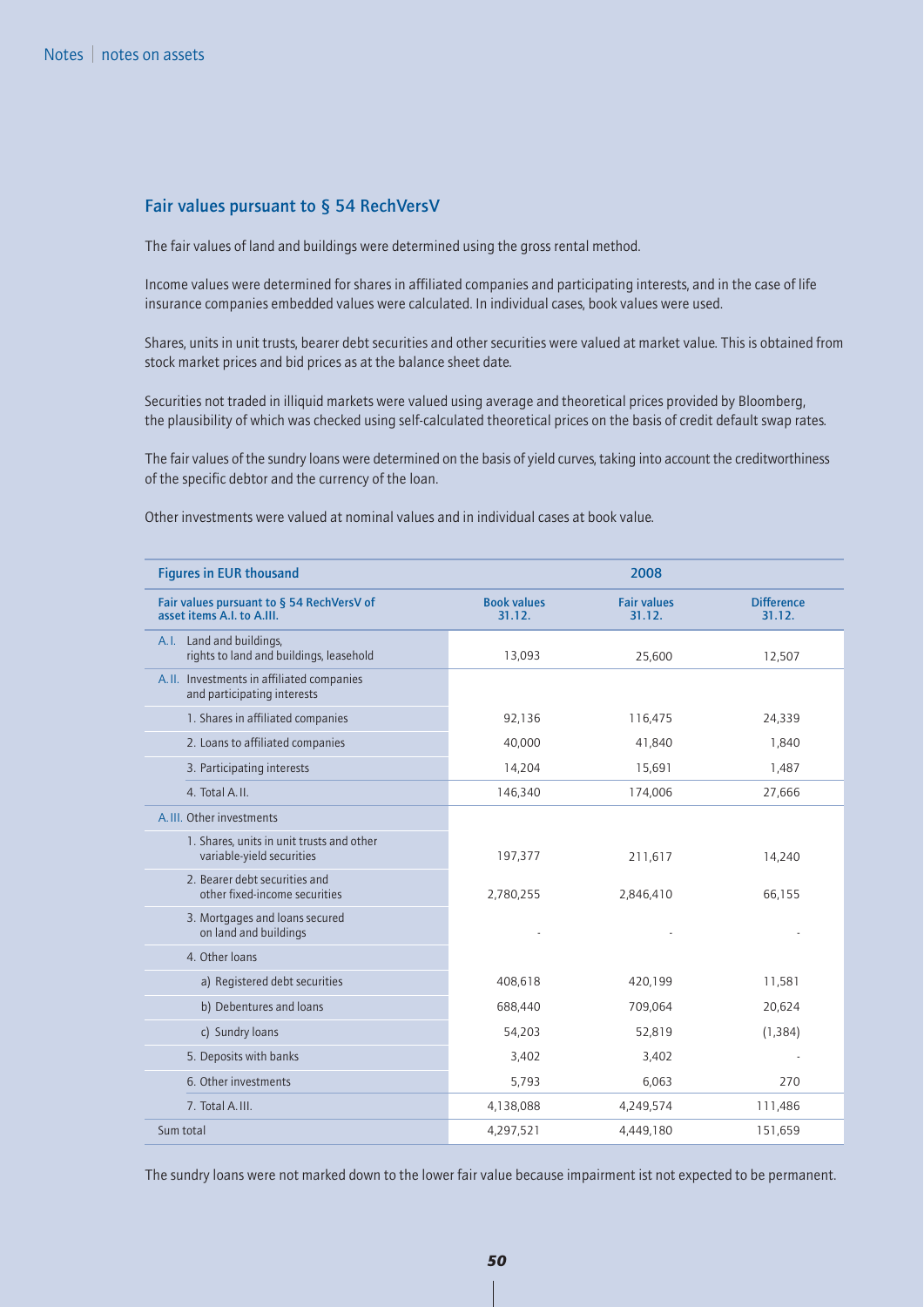#### Other receivables

| <b>Figures in EUR thousand</b>             | 2008   | 2007   |
|--------------------------------------------|--------|--------|
| Receivables from reinsured pension schemes | 10,116 | 9,711  |
| Receivables from affiliated companies      | 1,996  | 3,958  |
| Interest and rent due                      | 689    | 2,039  |
| Receivables from the revenue authorities   | 86     | 75     |
| Other receivables                          | 72     | 243    |
| Total                                      | 12,959 | 16,026 |

#### Sundry assets

The amount for the previous year related to current tax assets. It was carried under other receivables in the previous year.

### Accruals and deferred income

| <b>Figures in EUR thousand</b> | 2008   | 2007   |
|--------------------------------|--------|--------|
| Accrued interest and rent      | 79.498 | 65,703 |
| Other                          |        | 110    |
| Total                          | 79.499 | 65,813 |

### Notes on liabilities

#### Subscribed capital

The subscribed capital of the company amounted to EUR 42,622 thousand as at 31 December 2008. It consists of 75,783 no-par-value registered shares.

#### Capital reserve

The capital reserve refers soldely to the amount generated upon the issue of shares in excess of the parvalue of the subscribed capital.

#### Retained earnings

An amount of EUR 17,000 thousand was allocated to other retained earnings from the profit for the 2008 financial year.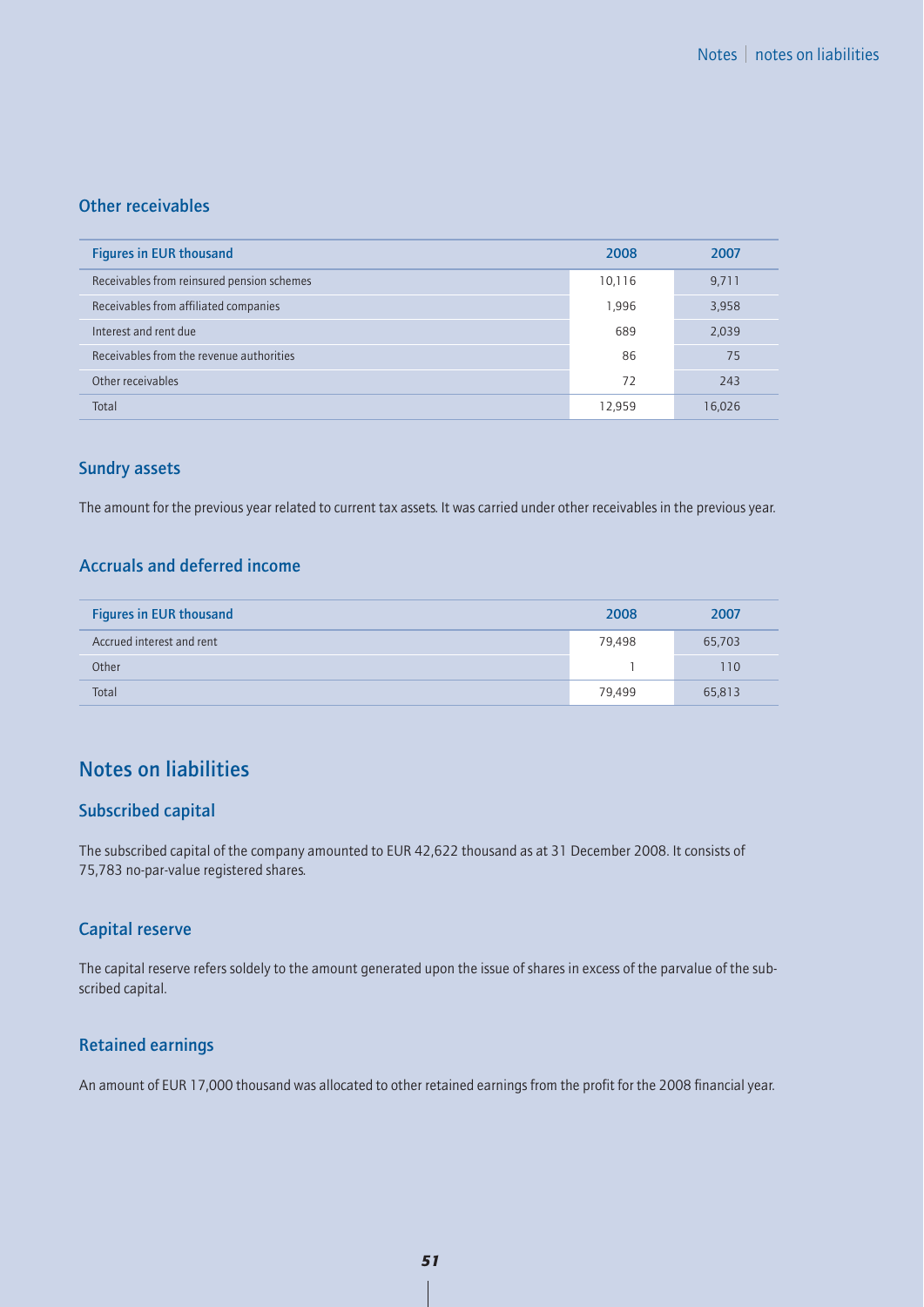| <b>Figures in EUR thousand</b> | 2008    |         |         | 2007    |
|--------------------------------|---------|---------|---------|---------|
| <b>Insurance line</b>          | gross   | net     | gross   | net     |
| Fire                           | 25,100  | 23,558  | 25,015  | 22,722  |
| Casualty                       | 32,171  | 29,313  | 50,134  | 47,117  |
| Accident                       | 9,046   | 5,872   | 10,264  | 5,783   |
| Motor                          | 25,915  | 24,536  | 9,212   | 7,843   |
| Aviation                       | 23,082  | 20,995  | 20,255  | 18,376  |
| Life                           | 46,126  | 29,584  | 46,268  | 27,779  |
| Other lines                    | 50,395  | 42,016  | 47,047  | 38,068  |
| Total                          | 211,835 | 175,874 | 208,195 | 167,688 |

# Provision for unearned premiums

# Life assurance provisions

| <b>Figures in EUR thousand</b> |           | 2008      | 2007      |           |  |
|--------------------------------|-----------|-----------|-----------|-----------|--|
| <b>Insurance line</b>          | gross     | net       | gross     | net       |  |
| Accident                       | 696       | 217       | 857       | 577       |  |
| Life                           | 3,084,277 | 2,408,866 | 3,441,135 | 2,614,909 |  |
| Other lines                    | 4,540     | 4,540     | 4,572     | 4,572     |  |
| Total                          | 3,089,513 | 2,413,623 | 3,446,564 | 2,620,058 |  |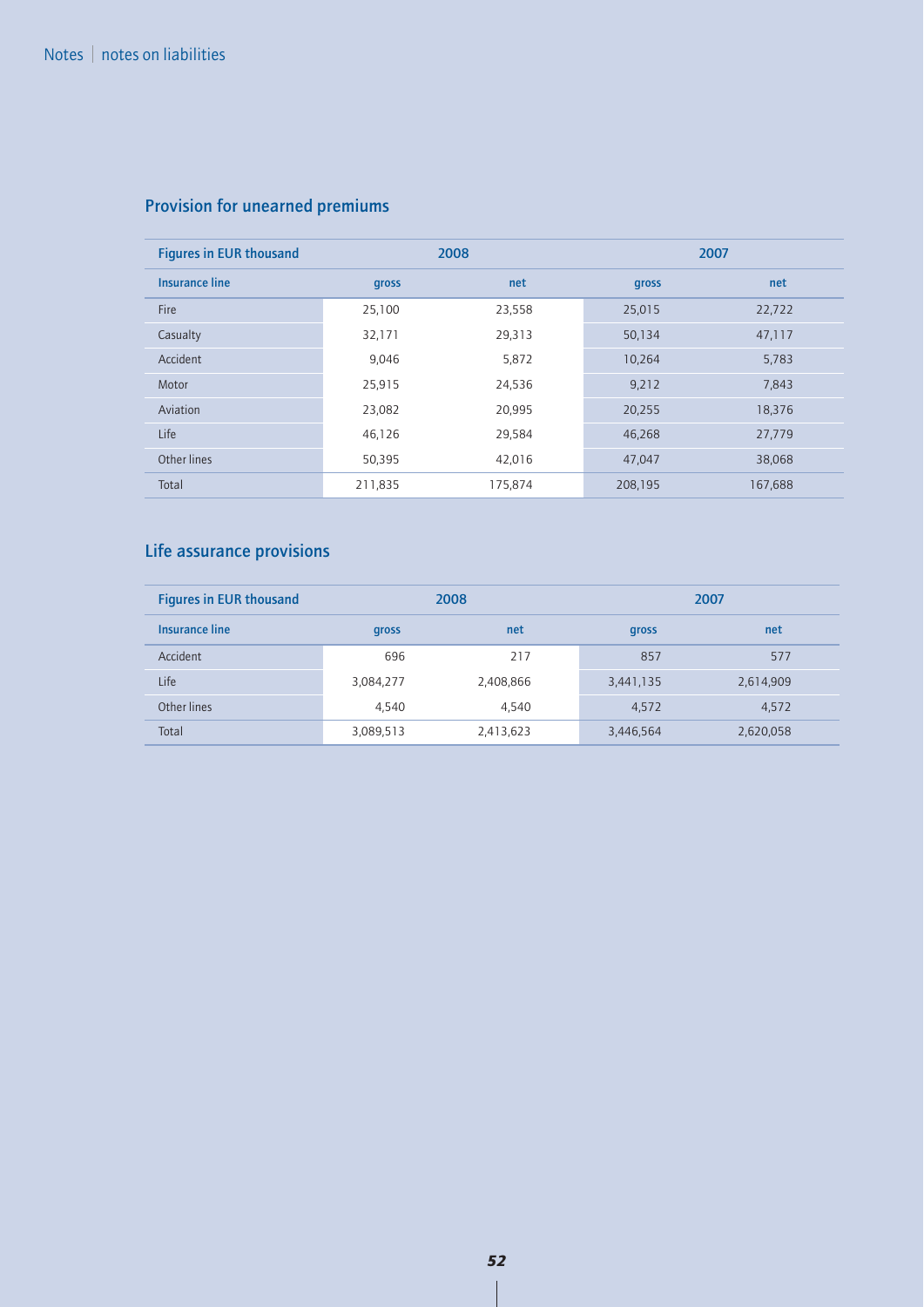# Provisions for outstanding claims

| <b>Figures in EUR thousand</b>                                    |              | 2008      |           | 2007      |
|-------------------------------------------------------------------|--------------|-----------|-----------|-----------|
| <b>Insurance line</b>                                             | net<br>gross |           | gross     | net       |
| Provision for reimbursements<br>and surrenders (except annuities) |              |           |           |           |
| Fire                                                              | 141,959      | 127,688   | 161,063   | 137,885   |
| Casualty                                                          | 1,409,943    | 1,219,967 | 1,335,542 | 1,127,451 |
| Accident                                                          | 125,794      | 73,852    | 111,627   | 56,309    |
| Motor                                                             | 1,503,122    | 1,261,360 | 1,414,509 | 1,181,043 |
| Aviation                                                          | 247,872      | 171,012   | 238,627   | 160,238   |
| Marine                                                            | 198,311      | 177,725   | 162,432   | 141,560   |
| Life                                                              | 144,020      | 124,134   | 95,406    | 73,874    |
| Other lines                                                       | 410,174      | 298,306   | 387,622   | 264,320   |
|                                                                   | 4,181,195    | 3,454,044 | 3,906,828 | 3,142,680 |
| Separate value adjustment on retrocessions                        | -            | 22,986    |           | 3,991     |
|                                                                   | 4,181,195    | 3,477,030 | 3,906,828 | 3,146,671 |
| Provision for annuities                                           |              |           |           |           |
| Casualty                                                          | 4,422        | 4,089     | 4,120     | 3,803     |
| Accident                                                          | 13,348       | 10,294    | 11,069    | 8,444     |
| Motor                                                             | 64,183       | 50,932    | 51,951    | 41,735    |
|                                                                   | 81,953       | 65,315    | 67,140    | 53,982    |
| Total                                                             | 4,263,148    | 3,542,345 | 3,973,968 | 3,200,653 |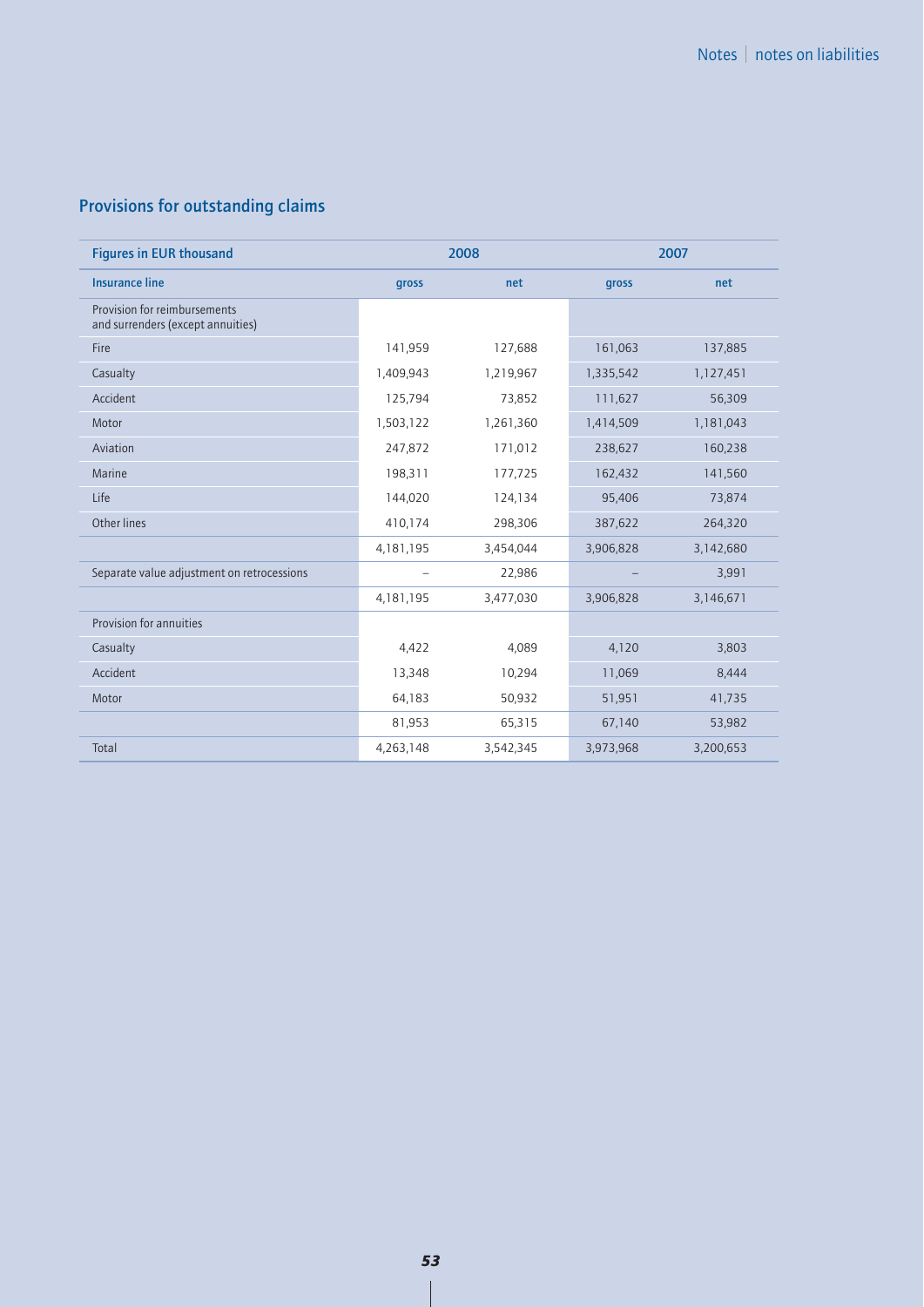| <b>Figures in EUR thousand</b>                                              | 2008                       |                 |                           |                              |  |  |
|-----------------------------------------------------------------------------|----------------------------|-----------------|---------------------------|------------------------------|--|--|
| <b>Insurance line</b>                                                       | <b>Position at</b><br>1.1. | <b>Addition</b> | Withdrawal<br>and release | <b>Position at</b><br>31.12. |  |  |
| Equalisation reserve                                                        |                            |                 |                           |                              |  |  |
| Fire                                                                        | 121,487                    | 3,581           | 2,081                     | 122,987                      |  |  |
| Casualty                                                                    | 181,526                    |                 | 36,605                    | 144,921                      |  |  |
| Accident                                                                    | 22,874                     |                 | 16,014                    | 6,860                        |  |  |
| Motor                                                                       | 190,989                    | 4,821           | $\qquad \qquad -$         | 195,810                      |  |  |
| Aviation                                                                    | 51,723                     | 1,766           | 7,090                     | 46,399                       |  |  |
| Marine                                                                      | $\qquad \qquad -$          | 499             |                           | 499                          |  |  |
| Other lines                                                                 | 134,076                    | 26,156          | $\qquad \qquad -$         | 160,232                      |  |  |
|                                                                             | 702,675                    | 36,823          | 61,790                    | 677,708                      |  |  |
| Provisions which are similar to the<br>equalisation reserve - major risks - |                            |                 |                           |                              |  |  |
| Fire                                                                        | 20,328                     | 258             | 2,599                     | 17,987                       |  |  |
| Casualty                                                                    | 7,189                      | 455             | 2,007                     | 5,637                        |  |  |
| Accident                                                                    | 98                         | 17              | $\overline{\phantom{0}}$  | 115                          |  |  |
| Motor                                                                       | 14                         | 2               |                           | 16                           |  |  |
| Marine                                                                      | 1,356                      | -               | 855                       | 501                          |  |  |
| Other lines                                                                 | 9,596                      | 372             | 536                       | 9,432                        |  |  |
| Total                                                                       | 741,256                    | 37,927          | 67,787                    | 711,396                      |  |  |

# Equalisation reserve and similar provisions

# Other technical provisions

| <b>Figures in EUR thousand</b>       | 2008   |        | 2007   |        |  |
|--------------------------------------|--------|--------|--------|--------|--|
| <b>Type of provision</b>             | gross  | net    | gross  | net    |  |
| Profit commission                    | 45,404 | 34,485 | 51,630 | 43,397 |  |
| Premium cancellation                 | 5      | 5      | 940    | 940    |  |
| Road accident victims'<br>assistance | 24     | 18     | 24     | 18     |  |
| Commissions                          | (489)  | (488)  | (45)   | (62)   |  |
| Total                                | 44,944 | 34,020 | 52,549 | 44,293 |  |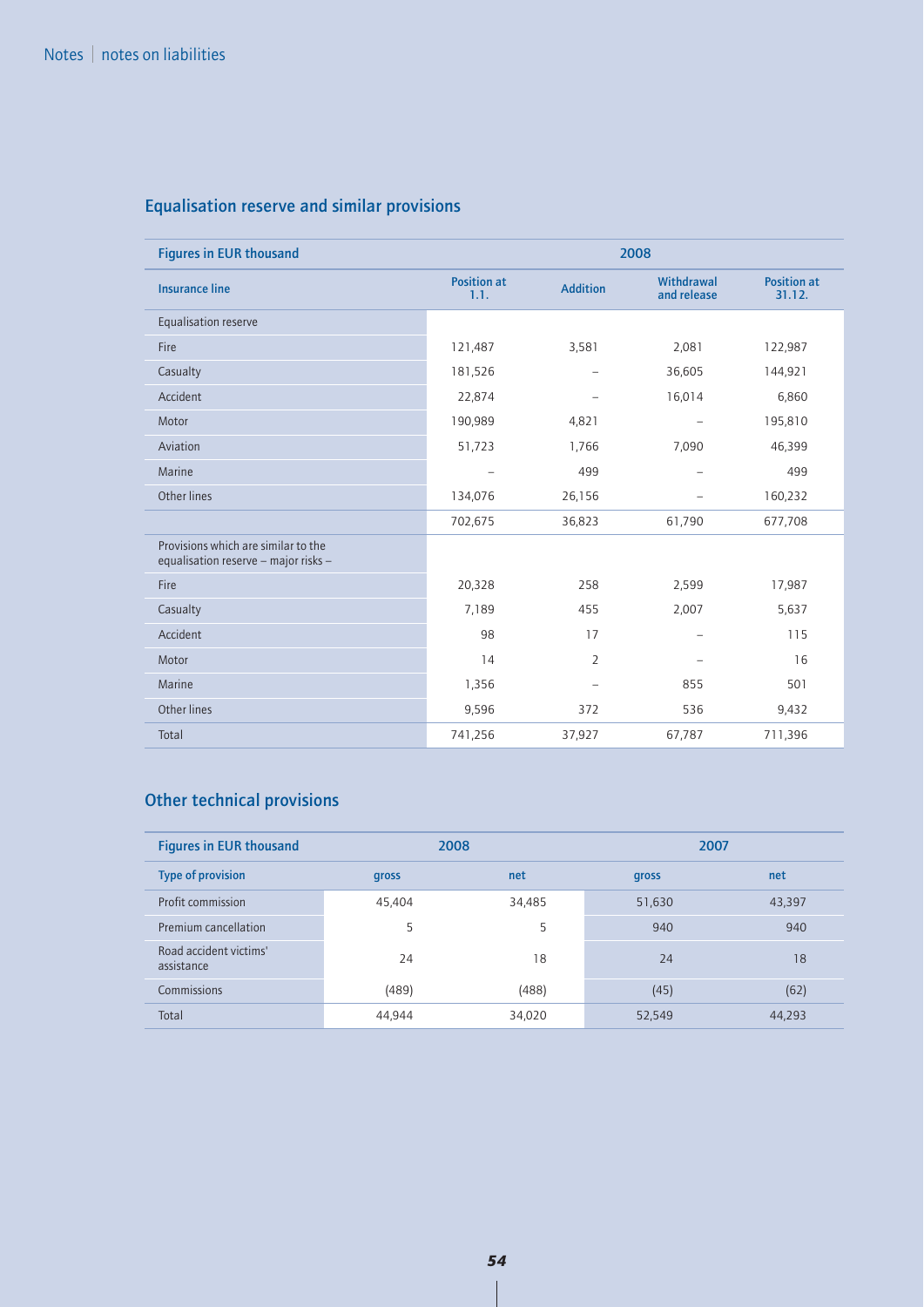### Technical provisions – total

| <b>Figures in EUR thousand</b>                | 2008      |           | 2007      |           |
|-----------------------------------------------|-----------|-----------|-----------|-----------|
| <b>Insurance line</b>                         | gross     | net       | gross     | net       |
| <b>Fire</b>                                   | 313,317   | 297,504   | 333,619   | 307,317   |
| Casualty                                      | 1,609,362 | 1,415,678 | 1,594,336 | 1,382,434 |
| Accident                                      | 158,360   | 99,666    | 157,077   | 94,294    |
| Motor                                         | 1,795,799 | 1,539,375 | 1,680,142 | 1,434,483 |
| Aviation                                      | 322,970   | 240,807   | 312,680   | 231,695   |
| Marine                                        | 201,867   | 180,477   | 165,208   | 144,308   |
| Life                                          | 3,275,121 | 2,563,284 | 3,583,487 | 2,717,241 |
| Other lines                                   | 645,778   | 519,176   | 596,138   | 458,281   |
|                                               | 8,322,574 | 6,855,967 | 8,422,687 | 6,770,053 |
| Separate value adjustment<br>on retrocessions |           | 22,986    |           | 3,991     |
| Total                                         | 8,322,574 | 6,878,953 | 8.422.687 | 6,774,044 |

# Provisions for other risks and charges

| <b>Figures in EUR thousand</b>                  | 2008    | 2007    |
|-------------------------------------------------|---------|---------|
| Provisions for pensions and similar liabilities | 18,382  | 16,911  |
| Provisions for taxation                         | 81,277  | 80,186  |
| Sundry provisions                               |         |         |
| Provisions for outstanding payments             | 3,735   | 5,138   |
| Provisions for currency risks                   | 1,416   | 1,118   |
| Provisions for partial retirement               | 1,401   | 1,444   |
| Provisions for annual accounts costs            | 1,023   | 946     |
| Provisions for suppliers' invoices              | 838     | 2,279   |
| Provisions for litigation risks                 | 327     | 327     |
| Provisions for costs of legal action            | 170     | 114     |
| Other provisions                                | 279     | 270     |
|                                                 | 9,189   | 11,636  |
| Total                                           | 108,848 | 108,733 |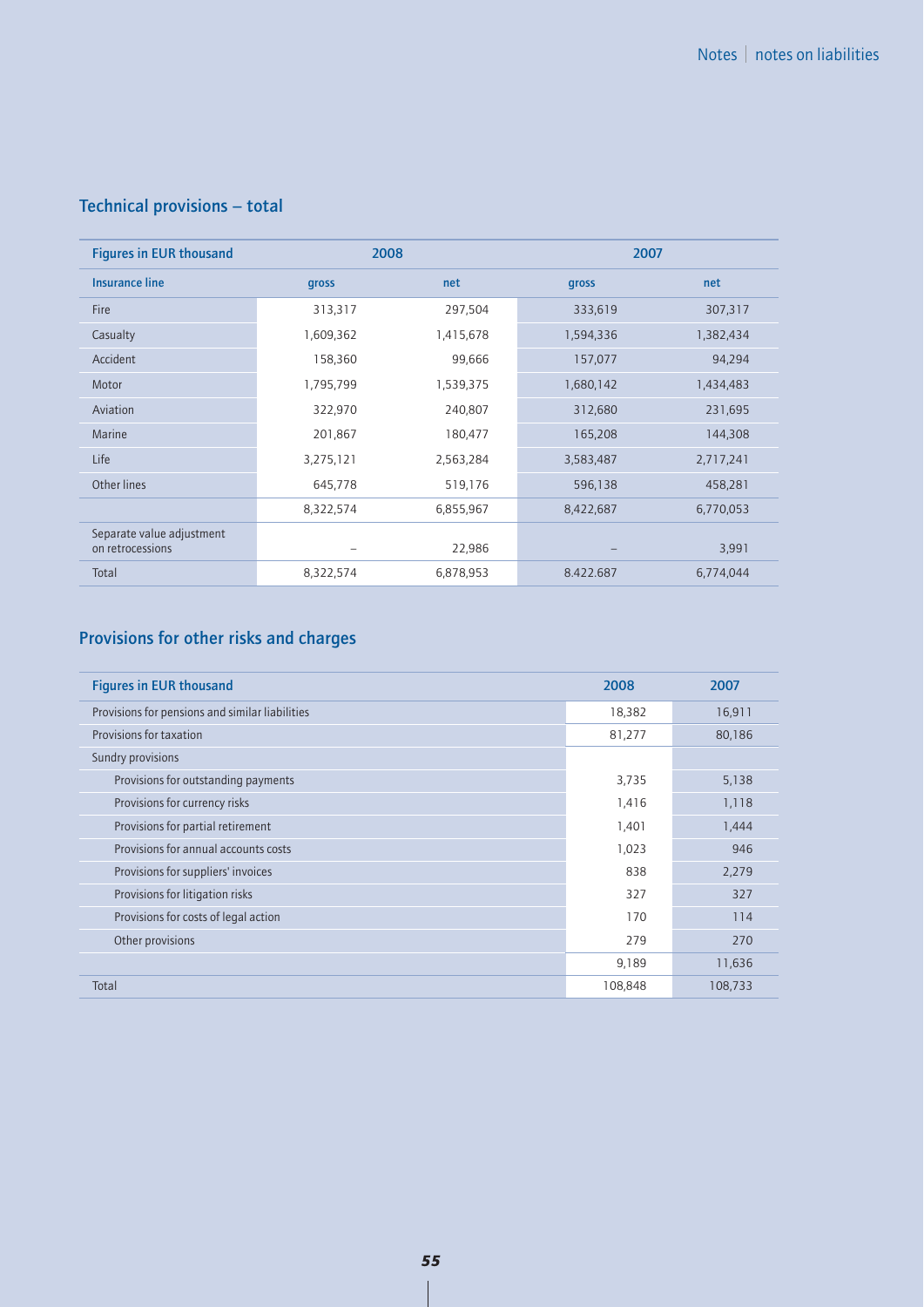### Miscellaneous liabilities

| <b>Figures in EUR thousand</b>                    | 2008  | 2007   |
|---------------------------------------------------|-------|--------|
| Liabilities from advance payments                 | 953   |        |
| Liabilities in respect of the revenue authorities | 331   | 15,893 |
| Liabilities from land and buildings               | 292   | 117    |
| Liabilities from LOC                              | 30    | 1,091  |
| Accounts due to affiliated companies              |       | 38     |
| Other liabilities                                 | 170   | 15     |
| Total                                             | 1,776 | 17,154 |

### Deferred items

| <b>Figures in EUR thousand</b>     | 2008  | 2007 |
|------------------------------------|-------|------|
| Disagio                            | 1,042 | 511  |
| Other accruals and deferred income |       |      |
| Total                              | 1.049 | 518  |

# Notes on the profit and loss account

| <b>Figures in EUR thousand</b>           | 2008      | 2007                             | 2008      | 2007                            | 2008      | 2007                          | 2008      | 2007                                       |
|------------------------------------------|-----------|----------------------------------|-----------|---------------------------------|-----------|-------------------------------|-----------|--------------------------------------------|
|                                          |           | <b>Gross written</b><br>premiums |           | <b>Gross premiums</b><br>earned |           | <b>Net premiums</b><br>earned |           | <b>Technical result</b><br>for own account |
| <b>Fire</b>                              | 137,553   | 137,745                          | 138,013   | 137,638                         | 115,726   | 110,703                       | 38,974    | 37,356                                     |
| Casualty                                 | 268,883   | 400,035                          | 287,467   | 391,510                         | 255,896   | 356,993                       | 50,722    | (48,447)                                   |
| Accident                                 | 86,366    | 89,628                           | 87,550    | 85,087                          | 50,377    | 51,132                        | 2,988     | 12,720                                     |
| Motor                                    | 376,258   | 339,003                          | 360,397   | 349,594                         | 302,301   | 289,408                       | (61,049)  | (19,099)                                   |
| Aviation                                 | 68,335    | 78,530                           | 66,197    | 87,552                          | 42,750    | 54,182                        | 11,767    | 2,200                                      |
| Marine                                   | 71,766    | 74,382                           | 71,766    | 74,382                          | 46,265    | 46,532                        | (3,061)   | (16,060)                                   |
| Other lines                              | 349,418   | 418,394                          | 346,343   | 412,869                         | 274,906   | 330,409                       | (15, 246) | (19, 275)                                  |
| Total<br>property and casualty insurance | 1,358,579 | 1,537,717                        | 1,357,733 | 1,538,632                       | 1,088,221 | 1,239,359                     | 25,095    | (50, 605)                                  |
| Life                                     | 1,006,514 | 832,960                          | 1,006,872 | 844,133                         | 709,308   | 541,073                       | 41,981    | 71,463                                     |
| Total insurance business                 | 2,365,093 | 2,370,677                        | 2,364,605 | 2,382,765                       | 1,797,529 | 1,780,432                     | 67,076    | 20,858                                     |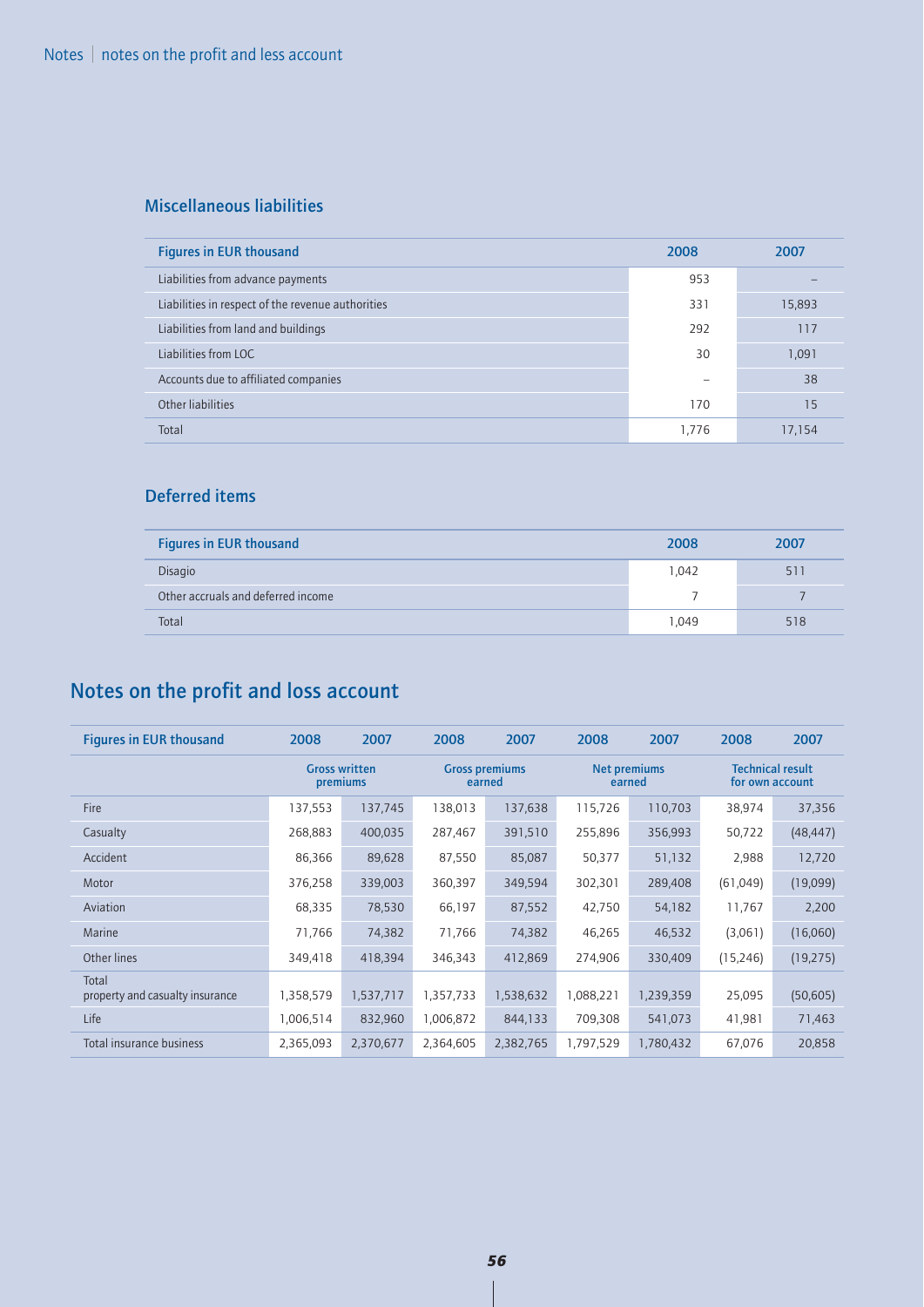### Total insurance business

| Figures in EUR thousand  | 2008      | 2007      |
|--------------------------|-----------|-----------|
| Gross claims incurred    | 1,571,965 | 1,700,347 |
| Gross operating expenses | 529,558   | 562,409   |
| Reinsurance balance      | 158,037   | 108,963   |

### Expenses for personnel

| <b>Figures in EUR thousand</b>                       | 2008   | 2007   |
|------------------------------------------------------|--------|--------|
| 1. Wages and salaries                                | 19,103 | 18,894 |
| 2. Social security payments and expenses for welfare | 2,882  | 2,766  |
| 3. Expenses for old-age pension scheme               | 1.609  | 3,259  |
| 4. Total expenses                                    | 23,594 | 24,919 |

# Expenses for investments

| <b>Figures in EUR thousand</b><br>2008<br>2007<br>Shares, units in unit trusts<br>129,297<br>9,039<br>Deposit and bank fees<br>28,909 |       |
|---------------------------------------------------------------------------------------------------------------------------------------|-------|
|                                                                                                                                       |       |
|                                                                                                                                       |       |
|                                                                                                                                       | 2,193 |
| Fixed-income securities<br>11,880<br>13,387                                                                                           |       |
| 7,859<br>7,609<br>Administrative expenses                                                                                             |       |
| Options contracts<br>3,059<br>1,749                                                                                                   |       |
| Other investments<br>2,091                                                                                                            |       |
| Land and buildings<br>1,744                                                                                                           | 628   |
| 959<br>Deposits                                                                                                                       |       |
| 788<br>Registered bards and other loans                                                                                               |       |
| Total<br>186,586<br>34,605                                                                                                            |       |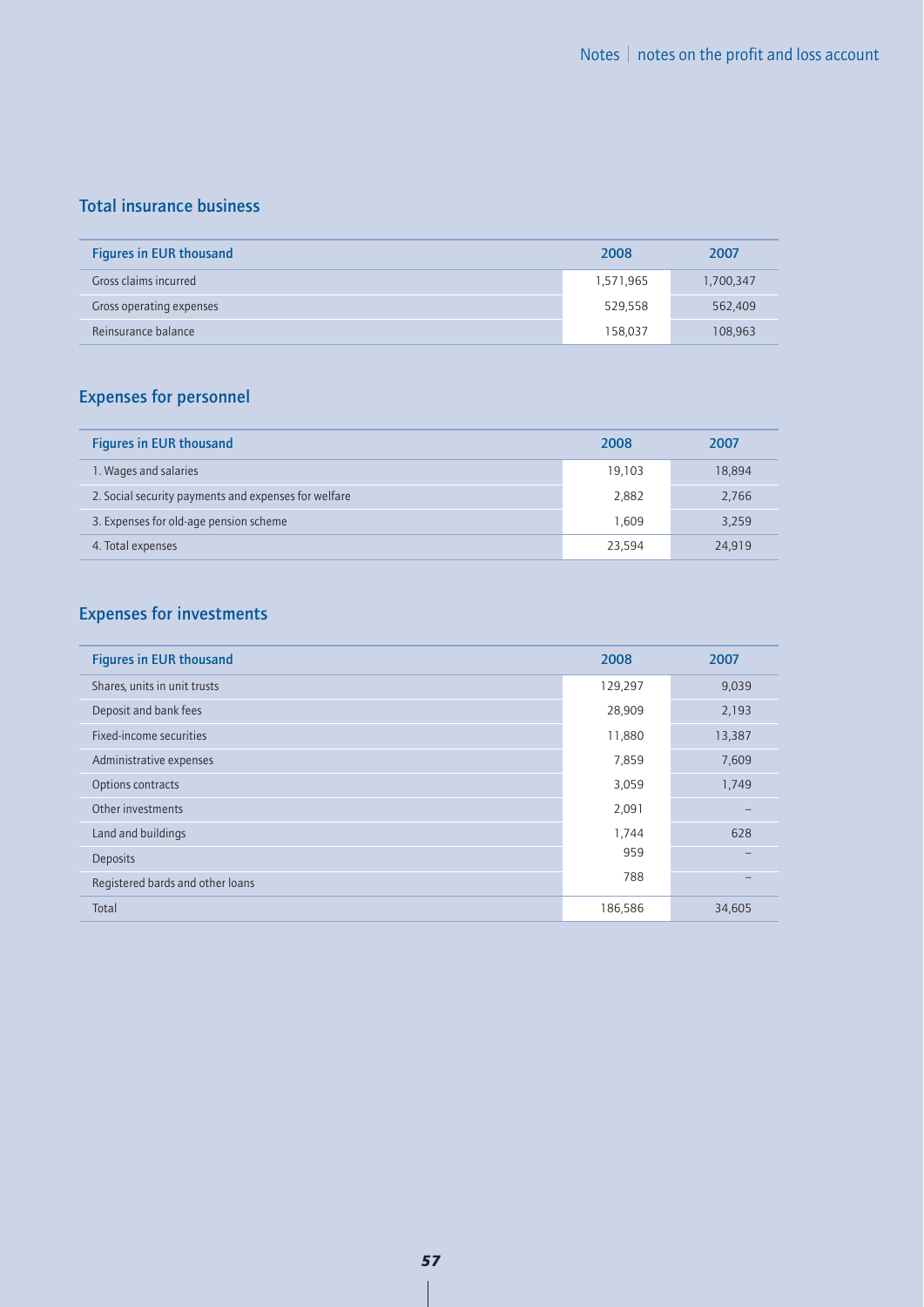### Other income

| <b>Figures in EUR thousand</b>      | 2008   | 2007   |
|-------------------------------------|--------|--------|
| Cancellation of value adjustments   | 6,879  | 9,610  |
| Exchange rate gains                 | 6,030  | 7,246  |
| Profit from services                | 5,706  | 6,936  |
| Release of non-technical provisions | 1,660  | 4,440  |
| Allocated investment return         | 1,178  | 578    |
| Reinbursement of expenses           | 585    | 15     |
| Other income                        | 551    | 595    |
| Total                               | 22,589 | 29,420 |

### Other expenses

| <b>Figures in EUR thousand</b>                                     | 2008   | 2007   |
|--------------------------------------------------------------------|--------|--------|
| Separate value adjustment on accounts receivable and retrocessions | 27,943 | 3,499  |
| Exchange rate losses                                               | 13,044 | 11,835 |
| Deposit interest                                                   | 11,871 | 12,613 |
| Expenses for the whole company                                     | 9,023  | 7,383  |
| <b>Expenses from services</b>                                      | 5,706  | 6,935  |
| Interest pursuant to § 233a AO (Fiscal Code)                       | 3,409  | 13,373 |
| Interest charges on old-age pension scheme                         | 892    | 723    |
| Interest charges on reinsurance operations                         | 795    | 385    |
| Expenses for letters of credit                                     | 139    | 141    |
| Other interest and expenses                                        | 463    | 631    |
|                                                                    | 73,285 | 57,518 |
| Less: Technical interest                                           | 8,724  | 9,839  |
| Total                                                              | 64,561 | 47,679 |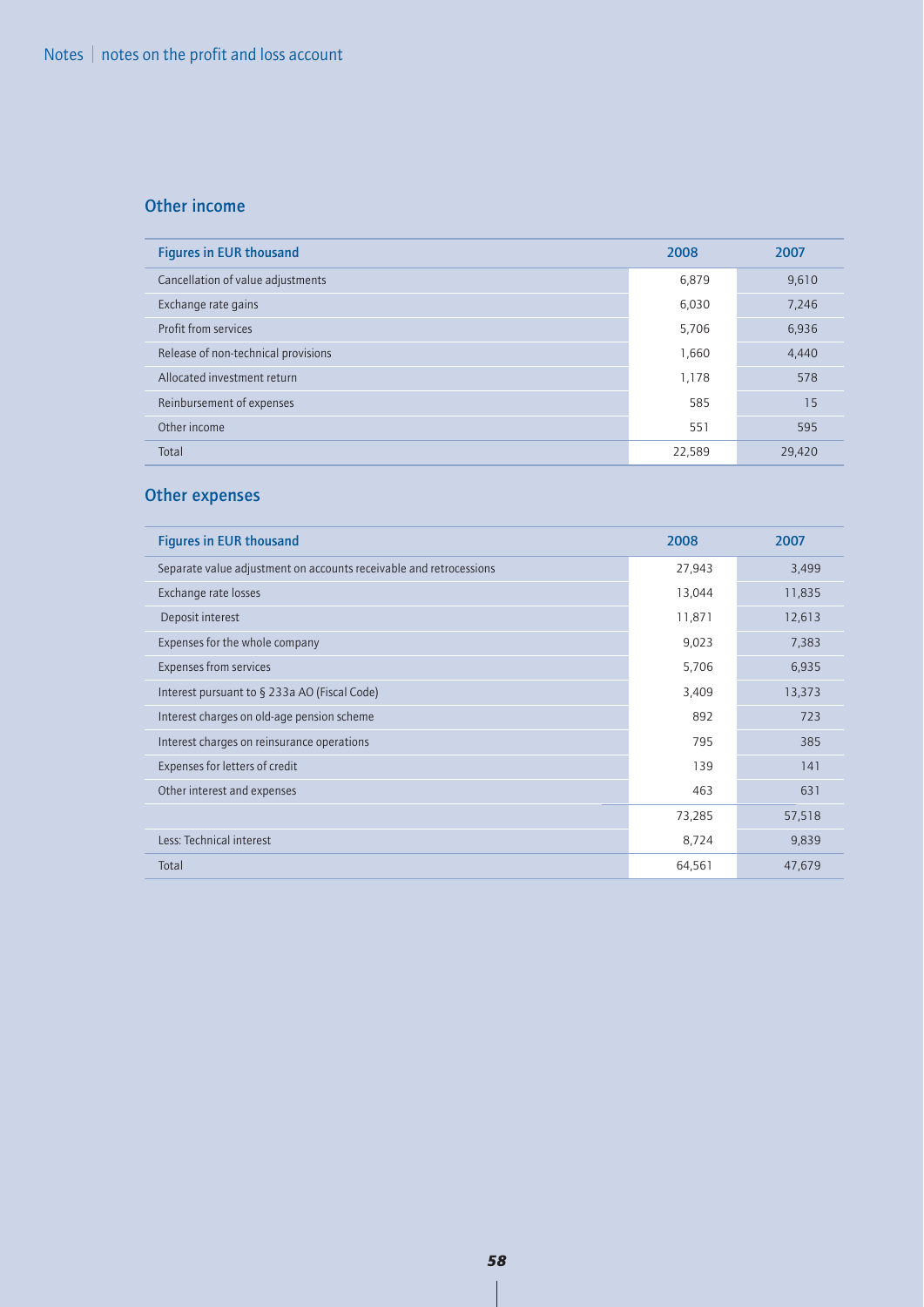### Other information

#### Notes on § 341b and § 285 of the Commercial Code (HGB)

Of the units in unit trusts totalling EUR 186,821 (EUR 570,490) thousand shown under the "Other investments" in the item "Shares, units in unit trusts and other variable-yield securities", an amount of EUR 177,358 (EUR 324,098) thousand was allocated to fixed assets. The fair value amounts to EUR 191,581 (EUR 410,486) thousand. Based on the assumption that the impairments will not be permanent, write-downs of EUR 8,181 (EUR 1,000) thousand were not taken on a portfolio with a book value of EUR 52,517 (EUR 15,119) thousand.

Of the bearer debt securities and other fixed-income securities, securities with a book value of EUR 848,834 (EUR 915,009) thousand and a fair value of EUR 841,643 (EUR 895,245) thousand were allocated to fixed assets. Write-downs of EUR 21,953 (EUR 29,659) thousand were not taken on a portfolio with a book value of EUR 439,792 (EUR 642,934) thousand since a permanent impairment is not anticipated. Fixed-income securities with a book value of EUR 87,221 thousand were reclassified from current assets to fixed assets.

Special investments in private equity funds and asset pools held long term for which no market price was available were valued at acquisition cost or net asset value (NAV). Temporary impairments were disregarded to the extent that a full return flow of funds is anticipated within the aggregate term.

Of the total fees paid to the auditor, EUR 351 (EUR 367) thousand related to the audit of the financial statements, EUR 21 (EUR 61) thousand to tax consulting and EUR 18 (EUR 45) thousand to other services.

#### Contingent liabilities and commitments

Liabilities for remaining calls exist with respect to shares in affiliated companies and special investments in the amount of EUR 118,049 (EUR 70,580) thousand.

Group companies belonging to the Talanx Group are participating in a counter-guarantee given by the insurance industry for the guarantee put up by the Federal Republic of Germany as part of a rescue package for Hypo Real Estate Holding AG, Munich, and its subsidiaries ("HRE Group"). In this connection the Federal Republic of Germany guarantees repayment of capital and interest to the German Bundesbank, which has extended a loan to the HRE Group, as well as to the holders of debentures, through the issue of which further funds have been made available to the HRE Group. By way of the aforementioned counter-guarantee in an amount of EUR 1.4 billion the insurance industry, among others, is participating in this guaranteed sum put up by the federal government with an eye to its interest in stabilising HRE and the German financial system under the leadership of the German Insurance Association (GDV) and with extensive involvement of the Federal Financial Supervisory Authority (BaFin). E+S Rück's interest in this counter-guarantee is limited to a principal amount of EUR 11.1 million.

There were no other contingent liabilities or other financial commitments not shown in the annual balance sheet which are relevant to an assessment of the financial position.

#### Long-term commitments

Following the termination of the German Aviation Pool with effect from 31 December 2003, our participation consists of the run-off of the remaining contractual relationships.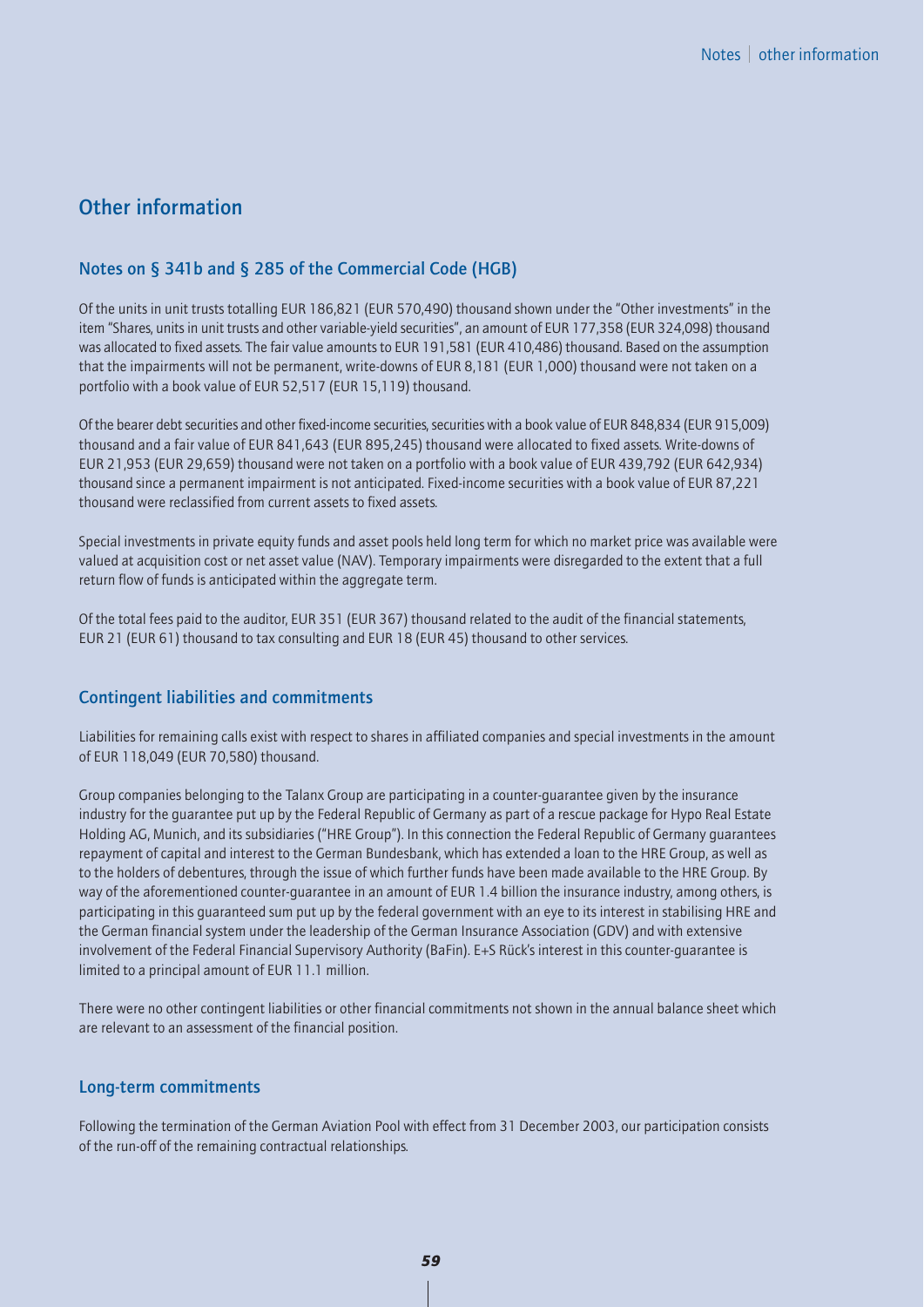Membership of the association for the reinsurance of pharmaceutical risks and the association for the insurance of German nuclear reactors gives rise to an additional call in accordance with the quota participation if one of the other pool members should fail to meet its liabilities. There were no other commitments with a remaining term in excess of five years.

#### Miscellaneous information

The names of the members of the Supervisory Board, Advisory Board and Executive Board are listed on pages 4 to 7.

The emoluments paid to the Supervisory Board in the year under review totalled EUR 367 thousand, those to the Advisory Board EUR 167 thousand, those to the Executive Board EUR 1,527 thousand and those to former members of the Executive Board and their surviving dependants EUR 421 thousand. The amount of EUR 4,091 thousand was shown on the liabilities side for current pensions of former members of the Executive Board; an amount of EUR 95 thousand was allocated to the provision constituted in this regard.

No mortgage loans were granted to board members.

The company has not entered into any contingent liabilities for members of the boards.

The average number of employees was 255 in the financial year.

Hannover Rück Beteiligung Verwaltungs-GmbH, Hannover, holds a majority interest of 64.19 % in our company.

Hannover Rückversicherung AG includes the figures from our annual accounts in its consolidated financial statements. In addition, our annual accounts are included in the consolidated financial statements of Talanx AG, Hannover, and in the consolidated financial statements of HDI Haftpflichtverband der Deutschen Industrie V.a.G., Hannover. These financial statements are published in the electronic federal gazette.

Hannover, 27 February 2009

Executive Board

Zeller **Arrago** Dr. Becke

Gräber Dr. König Dr. Pickel Wallin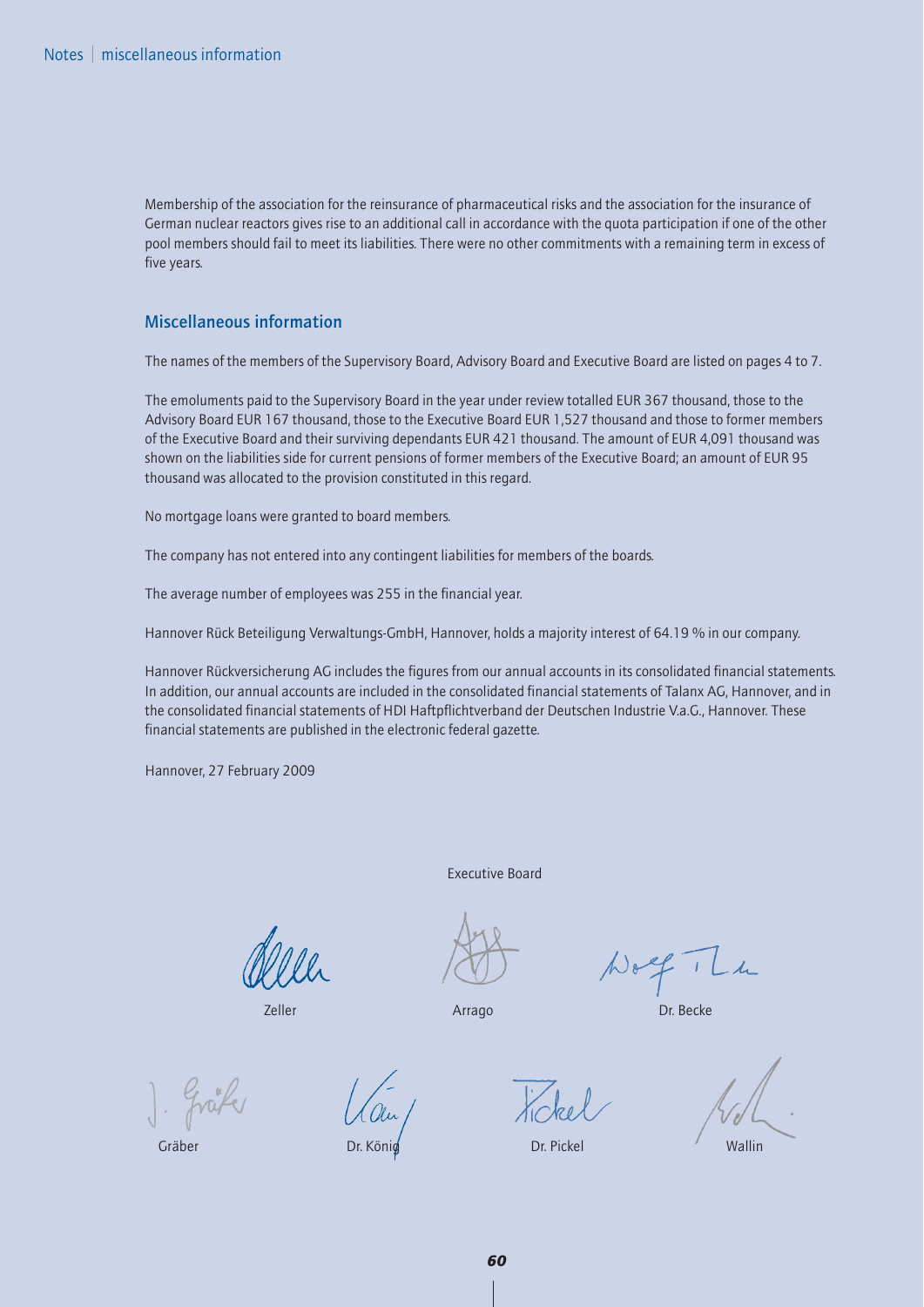# AUDITORS' REPORT

We have audited the annual financial statements – comprising the balance sheet, the income statement and the notes to the financial statements – together with the bookkeeping system, and the management report of the E+S Rückversicherung AG, Hannover, for the business year from 1 January to 31 December 2008. The maintenance of the books and records and the preparation of the annual financial statements and management report in accordance with German commercial law and supplementary provisions of the articles of incorporation are the responsibility of the Company's management. Our responsibility is to express an opinion on the annual financial statements, together with the bookkeeping system, and the management report based on our audit.

We conducted our audit of the annual financial statements in accordance with § 317 HGB and German generally accepted standards for the audit of financial statements promulgated by the Institut der Wirtschaftsprüfer (IDW). Those standards require that we plan and perform the audit such that misstatements materially affecting the presentation of the net assets, financial position and results of operations in the annual financial statements in accordance with German principles of proper accounting and in the management report are detected with reasonable assurance. Knowledge of the business activities and the economic and legal environment of the Company and expectations as to possible misstatements are taken into account in the determination of audit procedures. The effectiveness of the accounting-related internal control system and the evidence supporting the disclosures in the books and records, the annual financial statements and the management report are examined primarily on a test basis within the framework of the audit. The audit includes assessing the accounting principles used and significant estimates made by management, as well as evaluating the overall presentation of the annual financial statements and management report. We believe that our audit provides a reasonable basis for our opinion.

Our audit has not led to any reservations.

In our opinion based on the findings of our audit, the annual financial statements comply with the legal requirements and supplementary provisions of the articles of incorporation and give a true and fair view of the net assets, financial position and results of operations of the Company in accordance with German principles of proper accounting. The management report is consistent with the annual financial statements and as a whole provides a suitable view of the Company's position and suitably presents the opportunities and risks of future development.

Hannover, 2 March 2009

KPMG AG Wirtschaftsprüfungsgesellschaft (formerly KPMG Deutsche Treuhand-Gesellschaft Aktiengesellschaft Wirtschaftsprüfungsgesellschaft)

Husch Dr. Dahl Wirtschaftsprüfer Wirtschaftsprüfer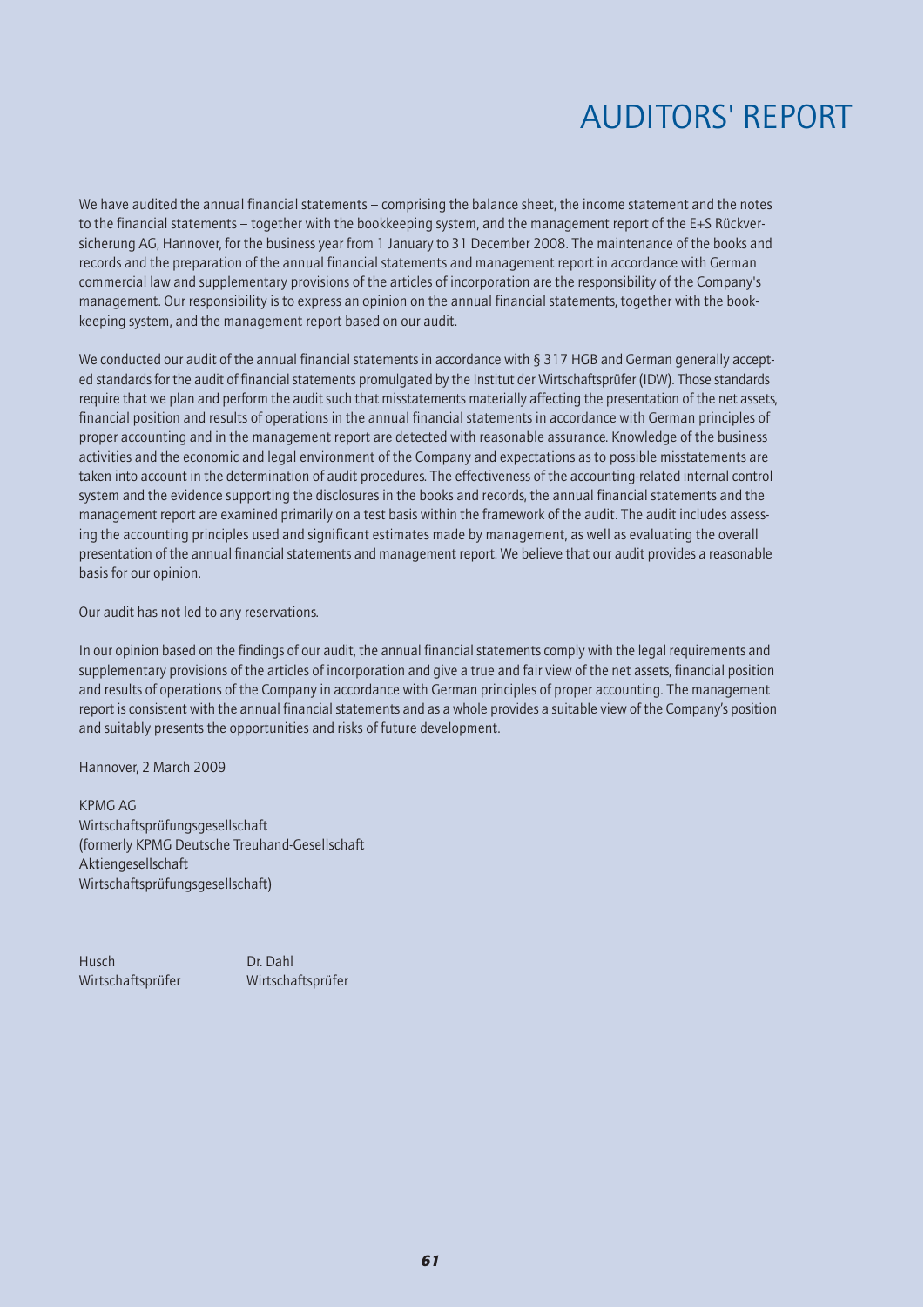### REPORT OF THE SUPERVISORY BOARD of E+S Rückversicherung AG

In our function as the Supervisory Board we considered at length during the 2008 financial year the position and development of the company. We advised the Executive Board on the direction of the company, monitored the management of business on the basis of written and verbal reports from the Executive Board and held four meetings in order to adopt the necessary resolutions after appropriate discussion. The Standing Committee also met on two occasions. A resolution was adopted by a written procedure with respect to one matter requiring attention at short notice. Furthermore, we received quarterly written reports from the Executive Board on the course of business and the position of the company pursuant to § 90 German Stock Corporation Act. At each meeting the Executive Board presented to us the profit expectations for the 2008 financial year. In this context the repercussions of the international financial market crisis and the above-average burden of catastrophe losses on the year-end result were a focus of our deliberations. The operational planning for 2009 and the medium-term planning until the year 2013 were also the subject of intensive debate. The profitability of the joint underwriting arrangements with Hannover Re and the company's participation in a deficiency guarantee given by the German insurance industry to rescue Hypo Real Estate were similarly discussed at length.

In addition, the Supervisory Board reviewed inter alia the company's risk management system, the authorisation process for real estate acquisitions, the findings of a survey of the company's brand perception in the eyes of its clients, the performance of life and health reinsurance business – also in comparison with our competitors – and the approval process for the transfer of registered shares of the company with limited transferability. The Supervisory Board was also informed about the Business Principles of the Hannover Re Group.

The Chairman of the Supervisory Board was constantly kept informed by the Chairman of the Executive Board of major developments and impending decisions as well as of the risk situation at the company. All in all, we were involved in decisions taken by the Executive Board as required by our statutory responsibilities and those placed upon us by the company's Articles of Association.

The Supervisory Board selected the auditor for the 2008 annual financial statements; the Chairman of the Supervisory Board issued the specific audit mandate. In addition to the usual audit tasks, the audit focused particularly on the documentation of the internal control system for the preparation of the annual financial statements as well as the translation of foreign currencies in accordance with the German Commercial Code. The audit report was distributed to all members of the Supervisory Board, and the auditors participated in the meeting of the Supervisory Board held to discuss and approve the annual accounts.

The accounting, annual financial statements and management report were audited by KPMG AG Wirtschaftsprüfungsgesellschaft, Hannover (formerly KPMG Deutsche Treuhand-Gesellschaft Aktiengesellschaft Wirtschaftsprüfungsgesellschaft). This audit did not give rise to any objections; an unqualified audit certificate was therefore issued. In conclusion, having examined and discussed the annual financial statements and the management report and having received answers to a number of questions, the Supervisory Board concurred with the opinion of the auditors and approved the annual financial statements drawn up by the Executive Board.

The report on the company's relations with affiliated companies drawn up by the Executive Board has likewise been examined by KPMG AG and given the following unqualified audit certificate:

"Having audited the report in accordance with our professional duties, we confirm that

1. its factual details are correct;

2. in the case of the transactions detailed in the report, the expenditure of the company was not unreasonably high."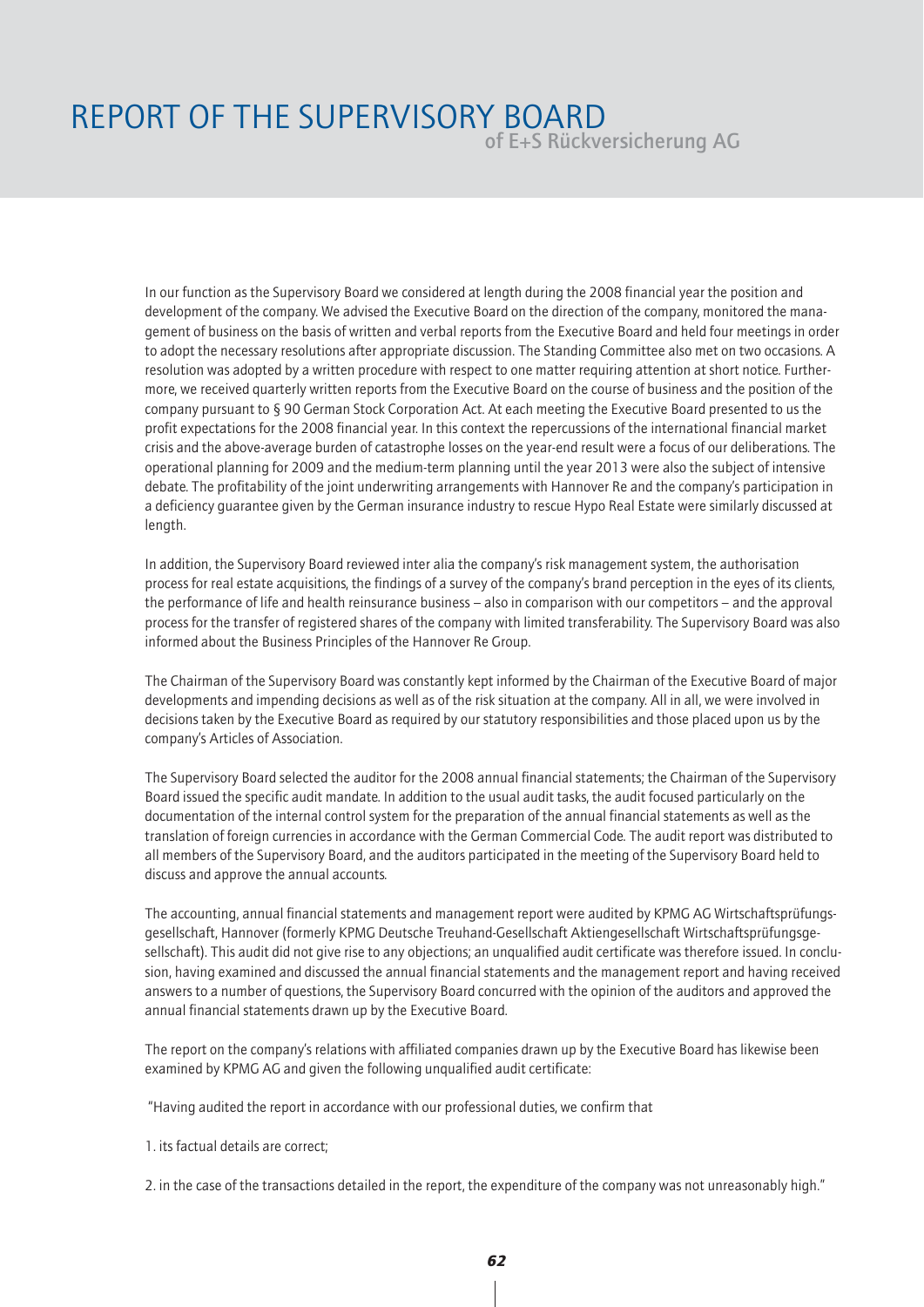For our part, we examined both the Executive Board's report and the auditors' report on the company's relations with affiliated companies, and we found everything to be in order. As a final result of our examination we had no objections to the statement by the Executive Board at the end of its report on relations with affiliated companies.

The Supervisory Board has thus approved the annual financial statements, which are thereby adopted. We concur with the Executive Board's proposal regarding the appropriation of the disposable profit for 2008.

With effect from the date of the Annual General Meeting on 5 March 2008 Mr. Gerd Kettler stepped down as a representative of the shareholders after belonging to the Supervisory Board for 15 years. The Supervisory Board praised his contribution to the company's development and thanked Mr. Kettler for his many years of constructive work on this body – on which he had served as Deputy Chairman since the middle of 1993. Since that time Mr. Kettler had also belonged to the Standing Committee of the Supervisory Board. On 5 March 2008 the Supervisory Board elected Rolf-Peter Hoenen to succeed Mr. Kettler as its new Deputy Chairman. Following the Annual General Meeting's election of Mr. Robert Baresel as a new member of the Supervisory Board, the latter then elected him to serve on the Standing Committee. Also with effect from 5 March 2008 Mr. Georg Zaum was elected to the company Advisory Board.

There were no changes in the composition of the Executive Board in the year under review. At its meeting on 5 November 2008 the Supervisory Board extended the appointment of Mr. André Arrago and Mr. Ulrich Wallin as members of the company's Executive Board until 31 August 2014. At an extraordinary meeting of the Supervisory Board held on 20 January 2009 Mr. Wallin was appointed as the new Chief Executive Officer of the company with effect from 1 July 2009. Mr. Wallin will succeed Mr. Zeller, who is stepping down from the company's Executive Board at the end of June 2009 at the age of 65.

At the same meeting the decision was taken to terminate the mandate of Dr. Elke König as a member of the company's Executive Board on the most amicable terms effective 31 March 2009. The Supervisory Board expressed its thanks and appreciation to Dr. König for her considerable personal dedication and her successful work on behalf of the company. Mr. Roland Vogel was appointed to succeed Dr. König as a deputy member of the Executive Board with effect from 1 April 2009 for a period of three years.

The Supervisory Board thanks the members of the Executive Board and all staff for their work in the year under review.

Hannover, 9 March 2009

For the Supervisory Board

Herbert Haas

Chairman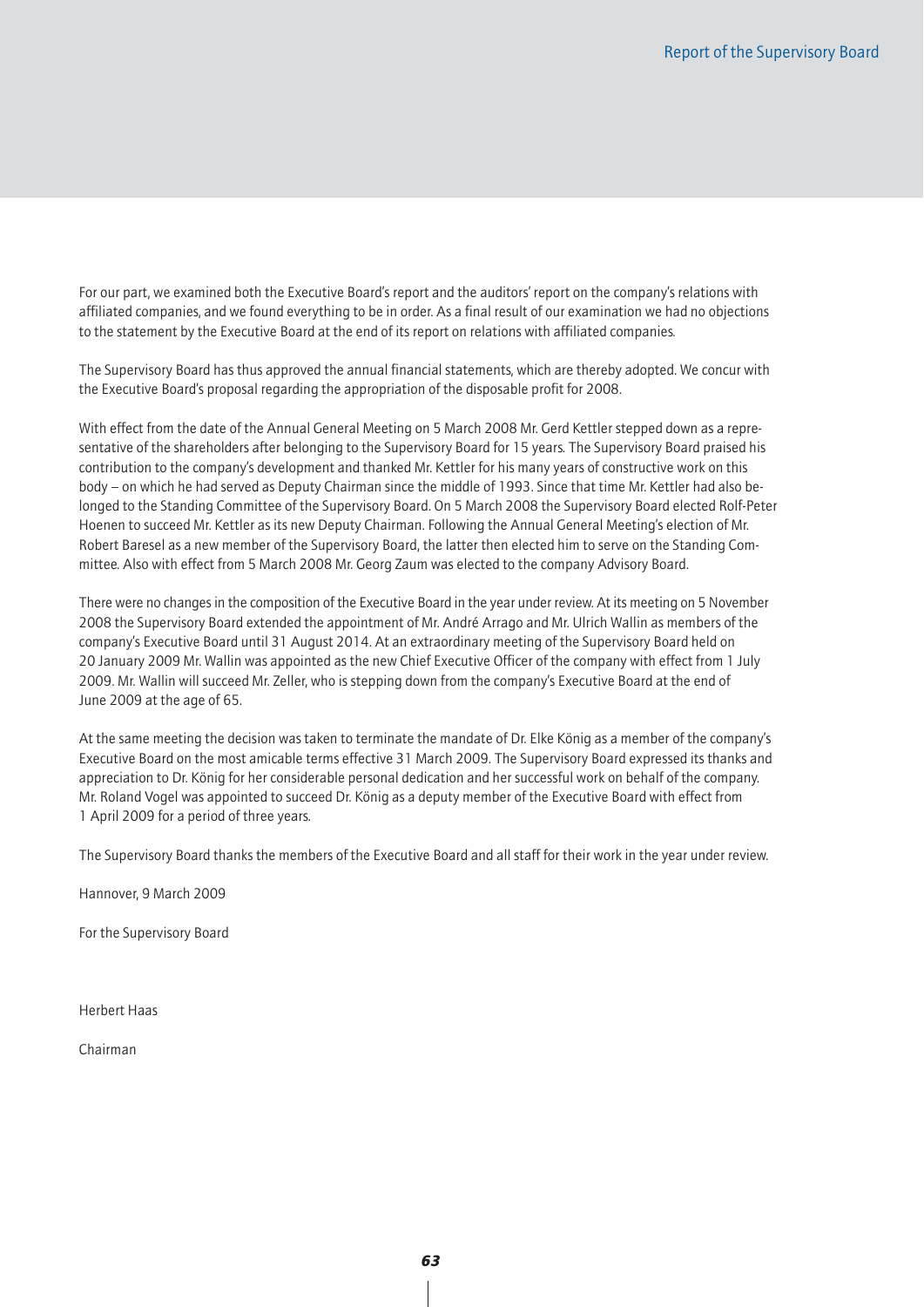# **GLOSSARY**

Accumulation loss: sum of several individual losses incurred by various policyholders as a result of the same loss event (e.g. windstorm, earthquake). This may lead to a higher loss for the direct insurer or reinsurer if several affected policyholders are insured by the said company.

Alternative risk financing: use of the capacity available on the capital markets to cover insurance risks, e.g. through the securitisation of natural catastrophe risks.

Bancassurance: partnership between a bank and an insurance company for the purpose of selling insurance products through the banking partner's branches. The link between the insurer and the bank is often characterised by an equity participation or a long-term strategic cooperation between the two parties.

Benefit reserves: value arrived at using mathematical methods for future liabilities (present value of future liabilities minus present value of future incoming premium), primarily in life and health insurance.

Block assumption transaction (BAT): proportional reinsurance treaty on a client's life or health insurance portfolio, by means of which it is possible, inter alia, for our clients to realise in advance the future profits so as to be able to efficiently ensure the attainment of corporate objectives, e.g. in the areas of financial or solvency policy.

Capital, reserves and technical provisions: an insurer's capital and reserves, also including the provisions committed to technical business and the equalisation reserve. Total maximum funds available to offset liabilities.

Catastrophe loss: loss which has special significance for the direct insurer or reinsurer due to the amount involved; it is defined as a catastrophe loss in accordance with a fixed loss amount or other criteria.

Cedant: direct insurer or reinsurer which passes on (also: cedes) shares of its insured or reinsured risks to a reinsurer in exchange for premium.

Cession: transfer of a risk from the direct insurer to the reinsurer.

Claims and claims expenses: sum total of paid claims and provisions for loss events that occurred in the business year; this item also includes the result of the run-off of the provisions for loss events from previous years, in each case after the deduction of own reinsurance cessions.

Combined ratio: sum of the loss ratio and expense ratio.

Credit status (also: creditworthiness): ability of a debtor to meet its payment commitments.

Creditworthiness: cf. ➞ credit status

Critical illness coverages: cf. ➞ dread disease coverages

Deposits with ceding companies/deposits received from retrocessionaires (also: Funds held by ceding companies/funds held under reinsurance treaties): collateral provided to cover insurance liabilities that a (re-)insurer retains from the liquid funds which it is to pay to a reinsurer under a reinsurance treaty. In this case, the retaining company shows a deposit received, while the company furnishing the collateral shows a deposit with a ceding company.

Derivatives, derivative financial instruments: these are financial products derived from underlying primary instruments such as equities, fixed-income securities and foreign exchange instruments, the price of which is determined on the basis of an underlying security or other reference asset. Notable types of derivatives include swaps, options and futures.

Direct (also: primary) insurer: company which accepts risks in exchange for an insurance premium and which has a direct contractual relationship with the policyholder (private individual, company, organisation).

Dread disease (also: critical illness) coverages: personal riders on the basis of which parts of the sum insured which would otherwise only become payable on occurrence of death are paid out in the event of previously defined severe illnesses.

Equalisation reserve: provision for the equalisation of substantial fluctuations in the claims experience of individual lines of business over several years.

Excess of loss treaty:  $cf. \rightarrow$  non-proportional reinsurance

Expense ratio: administrative expenses in relation to the (gross or net) premium written.

Exposure: level of danger inherent in a risk or portfolio of risks; this constitutes the basis for premium calculations in reinsurance.

Facultative reinsurance: participation on the part of the reinsurer in a particular individual risk assumed by the direct insurer. This is in contrast to  $\rightarrow$  obligatory (also: treaty) reinsurance.

Fair value: price at which a financial instrument would be freely traded between two parties.

Financial solutions: targeted provision of financial support for primary insurers through reinsurance arrangements under which the reinsurer participates in the original costs of an insurance portfolio and receives as a consideration a share of the future profits of the said portfolio. This approach is used primarily for long-term products in personal lines, such as life, annuity and personal accident insurance.

Free float: the free float refers to the part of the capital stock held by shareholders with a low stockholding in both absolute and relative terms.

Funds held by ceding companies/funds held under reinsurance treaties:  $cf. \rightarrow$  Deposits with ceding companies/deposits received from retrocessionaires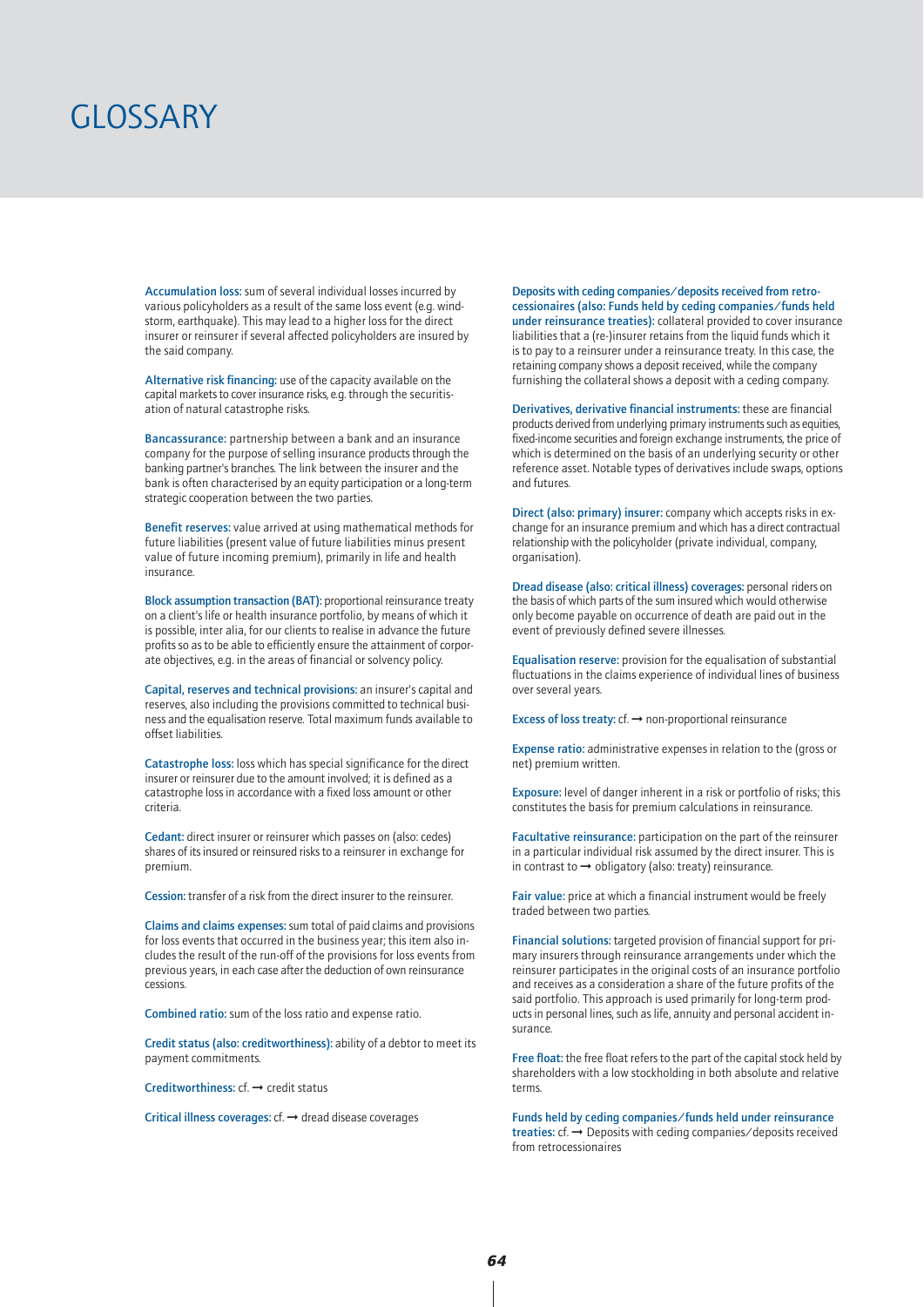Gross/Retro/Net: gross items constitute the relevant sum total deriving from the acceptance of direct insurance policies or reinsurance treaties; retro items constitute the relevant sum total deriving from own reinsurance cessions. The difference is the corresponding net item (gross – retro = net, also: for own account).

IBNR (Incurred but not reported) reserve: provision for claims which have already occurred but which have not yet been reported.

Issuer: private enterprise or public entity that issues securities, e.g. the federal government in the case of German Treasury Bonds and a joint-stock corporation in the case of shares.

Leader: if several (re-)insurers participate in a contract, one company assumes the role of leader. The policyholder deals exclusively with this lead company. The lead (re-) insurer normally carries a higher percentage of the risk for own account.

Letter of credit (LOC): bank quarantee; at the request of the quaranteed party, the bank undertakes to render payment to the said party up to the amount specified in the LOC. This method of providing collateral in reinsurance business is typically found in the USA.

Life and health (re-)insurance: collective term for the lines of business concerned with the insurance of persons, i.e. life, pension, health and personal accident insurance.

Life business: this term is used to designate business activities in our life and health reinsurance business group.

Loss, economic: total loss incurred by the affected economy as a whole following the occurrence of a loss. The economic loss must be distinguished from the  $\rightarrow$  insured loss.

Loss, insured: the insured loss reflects the total amount of losses covered by the insurance industry (insurers and reinsurers).

Loss ratio: proportion of loss expenditure in the  $\rightarrow$  retention relative to the (gross or net) premium earned.

Mark-to-market valuation: the evaluation of financial instruments to reflect current market value or  $\rightarrow$  fair value.

Matching currency cover: coverage of technical liabilities in foreign currencies by means of corresponding investments in the same currency in order to avoid exchange-rate risks.

Net: cf. ➞ Gross/Retro/Net

Non-life business: by way of distinction from business activities in our life and health reinsurance business group, we use this umbrella term to cover our lines of non-life reinsurance business.

Non-life (re)insurance: collective term for all lines of business which in the event of a claim reimburse only the incurred loss, not a fixed sum insured (as is the case in life and personal accident insurance, for example). This principle applies in all lines of property and casualty insurance as well as specialty insurance and structured products.

Non-proportional reinsurance: reinsurance treaty under which the reinsurer assumes the loss expenditure in excess of a particular amount ( $\rightarrow$  priority) (e.g. under an excess of loss treaty). This is in contrast to  $\rightarrow$  proportional reinsurance.

Obligatory (also: treaty) reinsurance: reinsurance treaty under which the reinsurer participates in  $a \rightarrow$  cedant's total, precisely defined insurance portfolio. This is in contrast to  $\rightarrow$  facultative reinsurance.

(Insurance) Pool: a risk-sharing partnership under civil law formed by legally and economically independent insurers and reinsurers in order to create a broader underwriting base for particularly large or unbalanced risks. The members undertake to write certain risks only within the scope of the insurance pool. They include such risks – while maintaining their commercial independence – in the insurance pool against a commission fee. Each insurer participates in the profit or loss of the insurance pool according to its proportionate interest. Reinsurance is often ceded or accepted in order to further diversify the risk. Pools can be divided into two types: coinsurance pools, in which all members take the role of primary insurers according to their interests, and reinsurance pools, in which a primary insurer writes the risks and then spreads them among the participating insurers by way of reinsurance.

Portfolio: a) all risks assumed by an insurer or reinsurer in a defined sub-segment (e.g. line of business, country) or in their entirety; b) group of investments defined according to specific criteria.

Premium: agreed remuneration for the risks accepted from an insurance company. Unlike the earned premium, the written premium is not deferred.

Primary insurer:  $cf. \rightarrow$  direct insurer

**Priority:** direct insurer's loss amount stipulated under  $\rightarrow$  non-proportional reinsurance treaties; if this amount is exceeded, the reinsurer becomes liable to pay. The priority may refer to an individual loss, an → accumulation loss or the total of all annual losses.

Proportional reinsurance: reinsurance treaties on the basis of which shares in a risk or  $\rightarrow$  portfolio are reinsured under the relevant direct insurer's conditions. ➞ Premium and losses are shared proportionately on a pro-rata basis. This is in contrast to  $\rightarrow$  non-proportional reinsurance.

Protection cover: protection of segments of an insurer's portfolio against major losses (per risk/per event), primarily on a non-proportional basis.

Provision: liability item as at the balance sheet date to discharge obligations which exist but whose extent and/or due date is/are not known. Technical provisions, for example, are for claims which have already occurred but which have not yet been settled, or have only been partially settled (= provision for outstanding claims, abbreviated to: claims provision).

Provision for unearned premium (also: unearned premium reserve): premium written in a financial year which is to be allocated to the following period on an accrual basis. This item is used to defer written premium.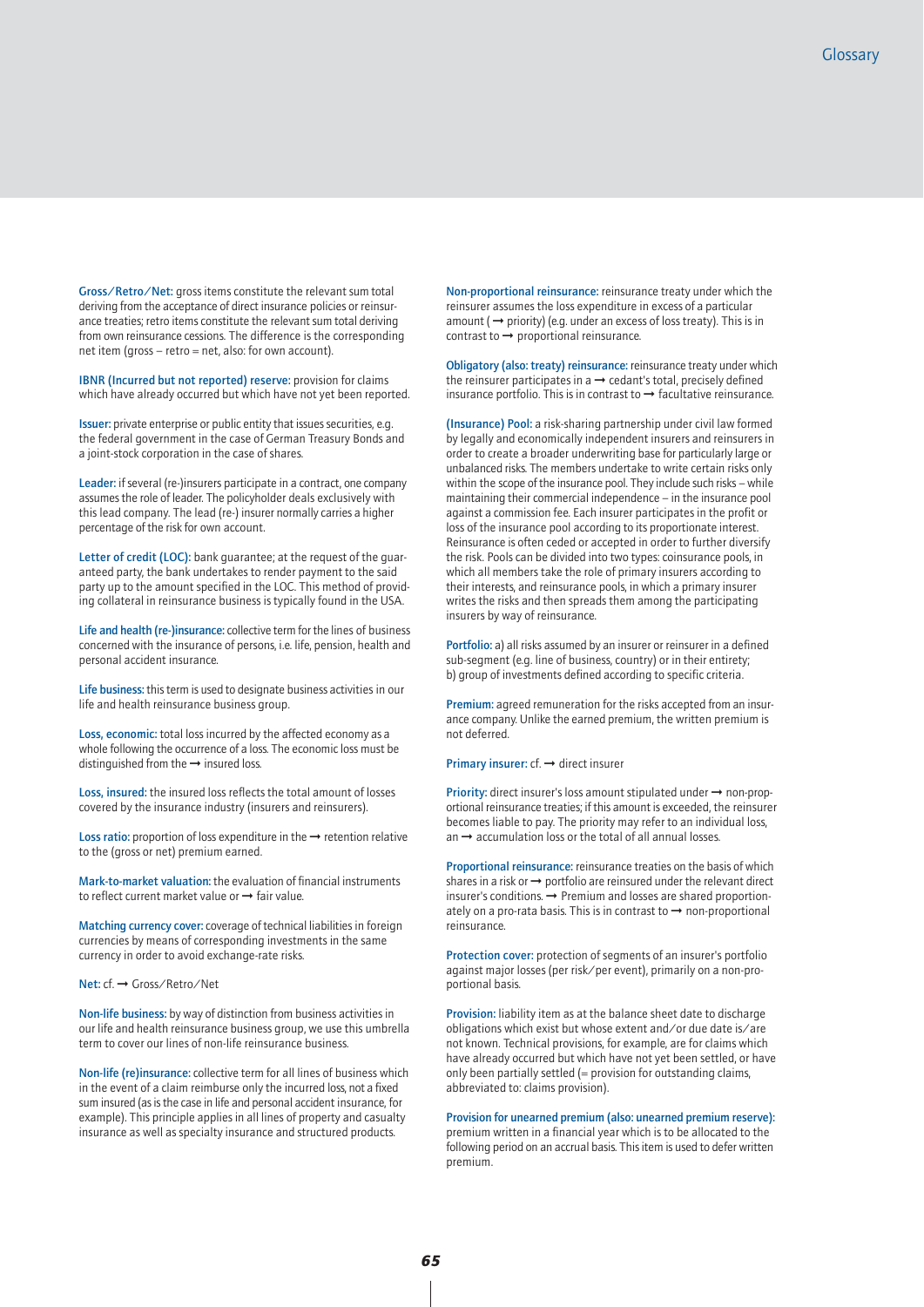Quota share reinsurance: form of proportional reinsurance under which the reinsurer assumes a contractually set percentage share of the written risk. Since the insurer is responsible for acquisition, pricing, policy administration and claims handling, the administrative expenditure for the reinsurer is very low. The latter therefore participates in the aforementioned expenses through payment of a reinsurance commission. This commission can amount to 15%–20% of the original premium depending upon the market and cost situation.

Rate: percentage rate (usually of the premium income) of the reinsured portfolio which is to be paid to the reinsurer as reinsurance premium under  $a \rightarrow$  non-proportional reinsurance treaty.

Rating: systematic evaluations of companies with respect to their ➞ credit status or the credit status of issuers with regard to a specific obligation. They are awarded by a rating agency or bank.

Reinsurer: company which accepts risks or portfolio segments from a ➞ direct insurer or another reinsurer in exchange for an agreed premium.

Reserve ratio: ratio of (gross or net) technical provisions to the (gross or net) premium.

Retention: the part of the accepted risks which an insurer/reinsurer does not reinsure, i.e. shows as  $\rightarrow$  net (retention ratio: percentage share of the retention relative to the gross written premium).

#### Retro: cf. ➞ Gross/Retro/Net

Retrocession: ceding of risks or shares in risks which have been reinsured. Retrocessions are ceded to other reinsurers in exchange for a pro-rata or separately calculated premium.

Risk, insured: defines the specific danger which can lead to the occurrence of a loss. The insured risk is the subject of the insurance contract.

Securitisation instruments: innovative instruments for transferring reinsurance business to the capital markets with the goal of refinancing or placing insurance risks.

Segmental reporting: presentation of items from the annual financial statements separated according to functional criteria such as segments and regions.

Structured products: reinsurance with limited potential for profits and losses; the primary objective is to strive for risk equalisation over time and to stabilise the  $\rightarrow$  cedant's balance sheet.

Surplus reinsurance: form of proportional reinsurance under which the risk is not spread between the insurer and reinsurer on the basis of a previously agreed, set quota share. Instead, the insurer determines a maximum sum insured per risk up to which it is prepared to be liable. Risks that exceed the ceding company's retention (surpluses) are borne by the reinsurer. The reinsurer's lines thus vary according to the level of the retention and the sum insured of the reinsured contract. The reinsurer's liability is generally limited to a multiple of the ceding company's retention.

Technical result: the balance of income and expenditure allocated to the insurance business and shown in the technical statement of income (after additional allowance is made for the allocation to/ withdrawal from the equalisation reserve: net technical result).

Treaty reinsurance:  $cf. \rightarrow$  obligatory reinsurance

Underwriting: process of examining, accepting or rejecting (re-) insurance risks and classifying those selected in order to charge the proper premium for each. The purpose of underwriting is to spread the risk among a pool of (re-)insureds in a manner that is equitable for the (re-) insureds and profitable for the (re-)insurer.

Unearned premium reserve:  $cf. \rightarrow$  provision for unearned premium.

Value of in-force business (VIF): present value of expected future profit flows from the portfolio of in-force retained business, discounted by a currency-specific risk discount rate. It is determined in accordance with local accounting principles.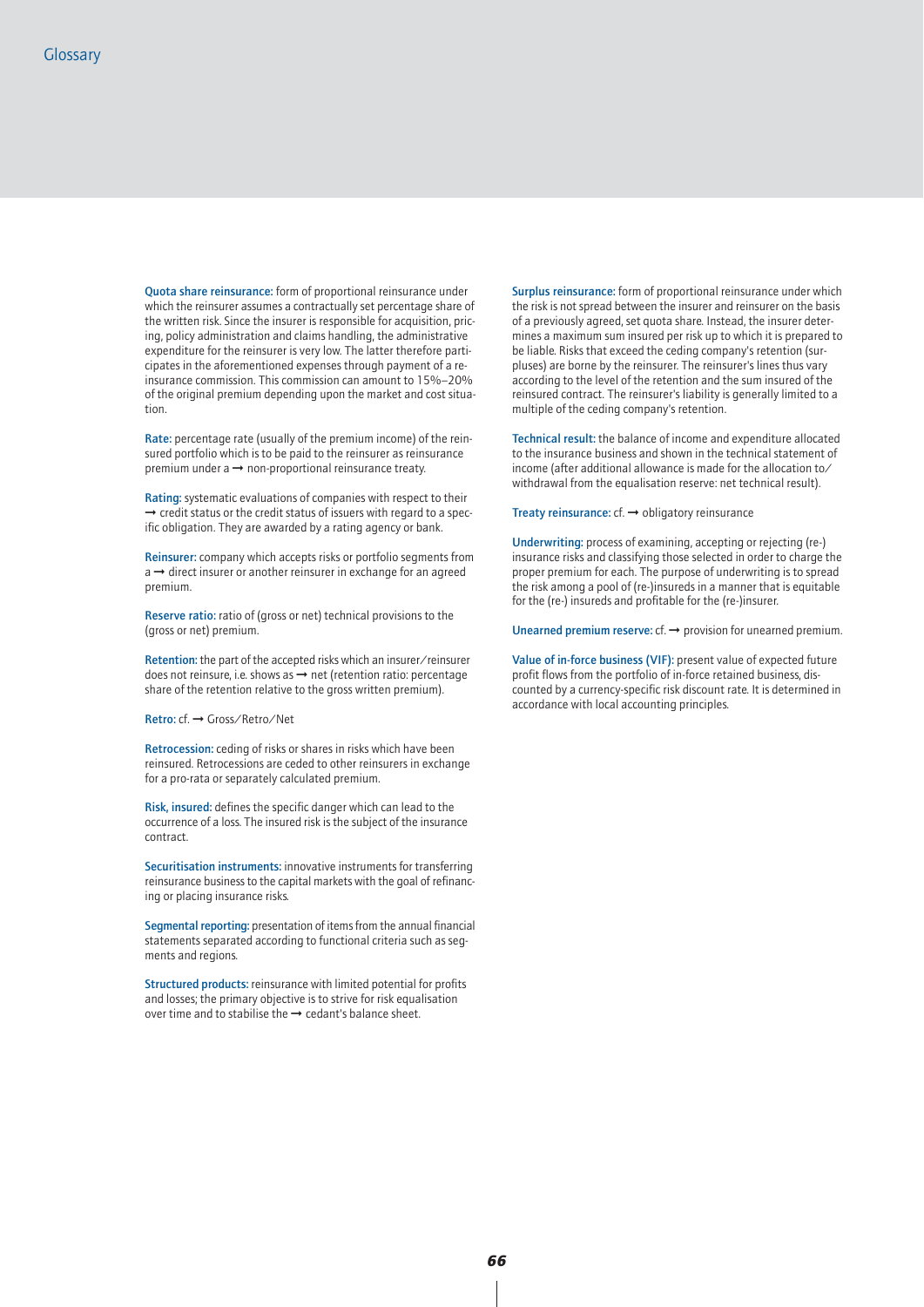#### E+S Rückversicherung AG

Karl-Wiechert-Allee 50 30625 Hannover

Telefon 0511 5604-0 Fax 0511 5604-1188 info@es-rueck.de www.es-rueck.de